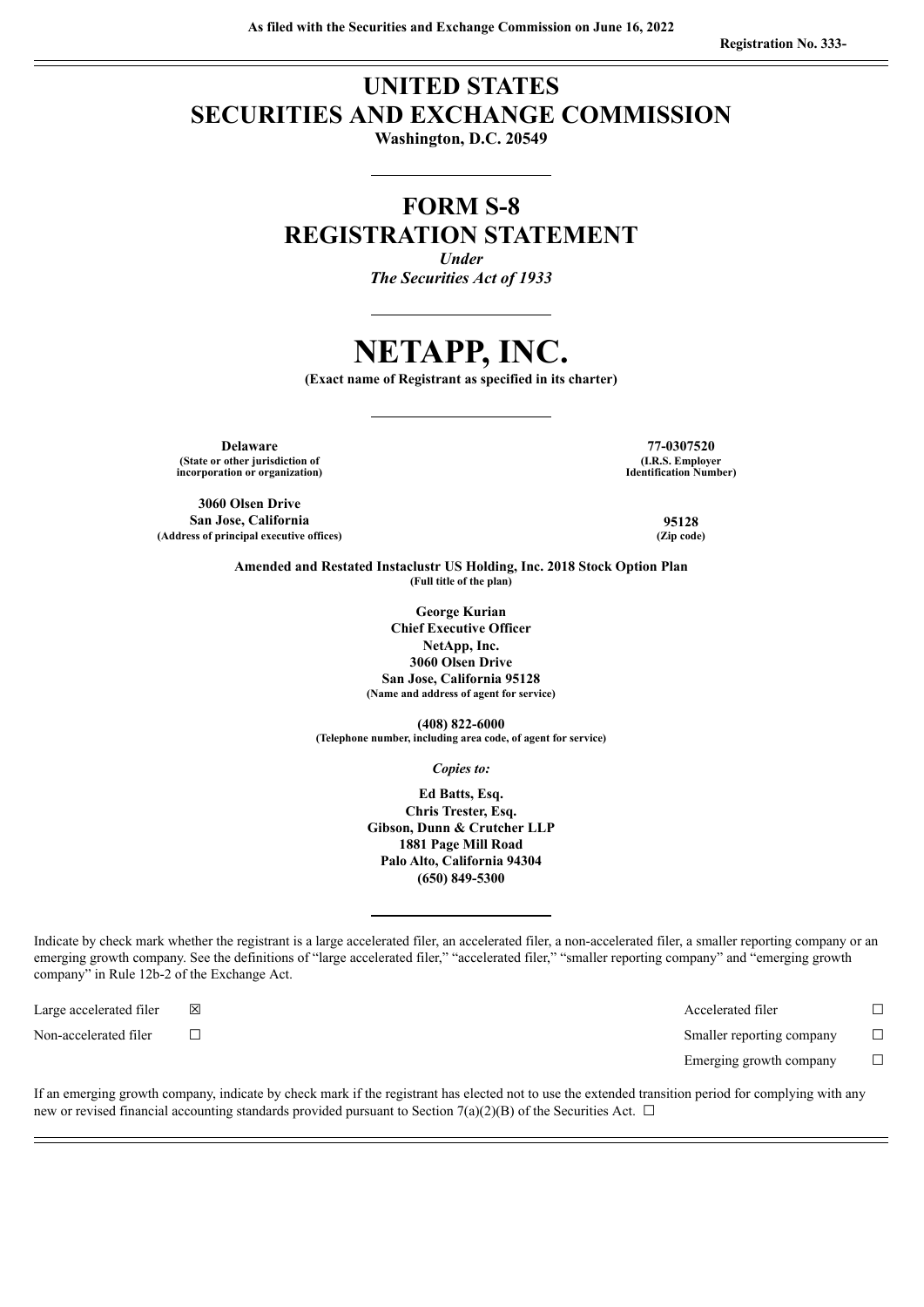## **PART I**

#### **INFORMATION REQUIRED IN THE SECTION 10(a) PROSPECTUS**

#### **Item 1. Plan Information**

The documents containing the information specified in this Item 1 will be sent or given to employees, officers, directors or others as specified by Rule 428(b)(1) under the Securities Act. In accordance with the rules and regulations of the Securities and Exchange Commission (the "*Commission*") and the instructions to Form S-8, such documents are not being filed with the Commission either as part of this Registration Statement or as prospectuses or prospectus supplements pursuant to Rule 424 under the Securities Act.

#### **Item 2. Registration Information and Employee Plan Annual Information**

The documents containing the information specified in this Item 2 will be sent or given to employees, officers, directors or others as specified by Rule 428(b)(1) under the Securities Act. In accordance with the rules and regulations of the Commission and the instructions to Form S-8, such documents are not being filed with the Commission either as part of this Registration Statement or as prospectuses or prospectus supplements pursuant to Rule 424 under the Securities Act. Such documents, together with the documents incorporated by reference herein pursuant to Item 3 of Part II of this Registration Statement, constitute a prospectus that meets the requirements of Section 10(a) of the Securities Act, and are available upon written or oral request to: NetApp, Inc., Attn: Chief Legal Officer, 3060 Olsen Drive, San Jose, California 95128, Tel: (408) 822-6000.

#### **PART II**

#### **INFORMATION REQUIRED IN THE REGISTRATION STATEMENT**

#### **Item 3. Incorporation of Documents by Reference**

The Registrant hereby incorporates by reference into this Registration Statement the following documents previously filed with the Commission (other than information supplied in a Current Report on Form 8-K that is furnished and not filed and, except as may be noted in any such Form 8-K, exhibits filed on such form that are related to such information):

- (a) The Registrant's Annual Report on [Form](http://www.sec.gov/ix?doc=/Archives/edgar/data/0001002047/000095017022011708/ntap-20220429.htm) 10-K for the fiscal year ended April 29, 2022, filed with the Commission on June 15, 2022, pursuant to Section 13 of the Securities Exchange Act of 1934, as amended (the "*1934 Act*"); and
- (b) The Registrant's Registration Statement No. 000-27130 on Form 8-A filed with the Commission on November 1, 1995, which contains a description of the terms, rights and provisions applicable to the Registrant's common stock, including any amendments or reports filed for the purpose of updating such descriptions.

All reports and definitive proxy or information statements filed by the Registrant pursuant to Sections 13(a), 13(c), 14 or 15(d) of the 1934 Act on or after the date of this Registration Statement and prior to the filing of a post-effective amendment to this Registration Statement that indicates that all securities offered hereby have been sold or that deregisters all securities then remaining unsold shall be deemed to be incorporated by reference into this Registration Statement and to be a part hereof from the date of filing of such documents; *provided, however*, that documents or information deemed to have been furnished and not filed (whether before or after the date of this Registration Statement) in accordance with the rules of the Commission shall not be deemed incorporated by reference into this Registration Statement. Any statement contained in a document incorporated or deemed to be incorporated by reference herein shall be deemed to be modified or superseded for purposes of this Registration Statement to the extent that a statement contained herein or in any subsequently filed document which also is deemed to be incorporated by reference herein modifies or supersedes such statement. Any such statement so modified or superseded shall not be deemed, except as so modified or superseded, to constitute a part of this Registration Statement.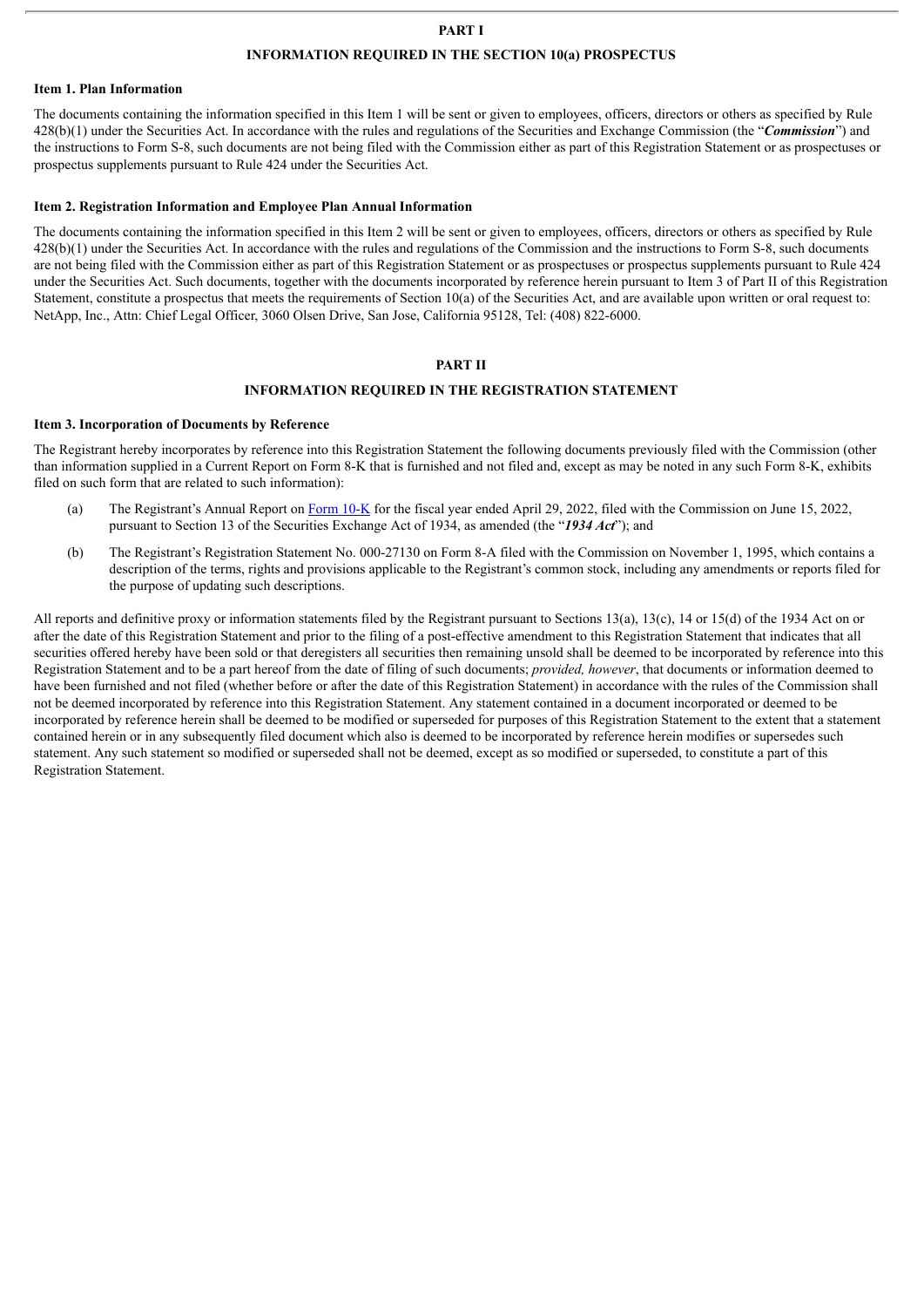## **Item 4. Description of Securities**

Not applicable.

## **Item 5. Interests of Named Experts and Counsel**

Not applicable.

#### **Item 6. Indemnification of Directors and Officers**

Section 145 of the Delaware General Corporation Law (the "*DGCL*") authorizes a court to award or a corporation's board of directors to grant indemnification to directors and officers in terms sufficiently broad to permit the indemnification under some circumstances for liabilities (including reimbursement for expenses incurred) arising under the Securities Act. Article IX of the Registrant's Certificate of Incorporation, as amended, provides that, subject to Delaware law, its directors will not be personally liable for monetary damages for breach of their fiduciary duties to the Registrant and its stockholders, except for any matter in respect of which such director shall be liable under Section 174 of the DGCL or any amendment thereto or shall be liable by reason that, in addition to any and all other requirements for such liability, such director (1) shall have breached the director's duty or loyalty to the Registrant or its stockholders, (2) shall have acted in a manner involving intentional misconduct or a knowing violation of law or, in failing to act, shall have acted in a manner involving intentional misconduct or a knowing violation of law, or (3) shall have derived an improper personal benefit. This provision does not eliminate any director's fiduciary duties, and in appropriate circumstances, equitable remedies such as injunctive or other forms of non-monetary relief will remain available under Delaware law. The provision also does not affect a director's responsibilities under any other law, such as the federal securities laws or state or federal environmental laws.

Article VII of the Registrant's Amended and Restated Bylaws (the "*Bylaws*") provides for indemnification of its directors to the fullest extent authorized by Delaware General Corporation Law. The Bylaws also provide that:

- The Registrant is required to advance the expenses, as incurred, of any such individual in connection with defending a proceeding, action or suit by reason of such individual's serving on behalf of and at the Registrant's request, except that such officer or director shall undertake to repay such advances if it is ultimately determined that such person is not entitled to indemnification.
- The rights conferred in the Bylaws are not exclusive, and the Registrant is authorized to enter into indemnification arrangements with any person other than a director who is made a party to any action, suit or proceedings by reason of the fact that he is or was an officer or employee of the Registrant.
- The Registrant may not retroactively amend the Bylaw provisions described above to reduce its indemnification obligations to its directors, officers, employees and agents.

In addition, the Registrant's policy is to enter into separate indemnification agreements with each of its directors and executive officers to provide for the maximum indemnification allowed to directors and executive officers by Section 145 of the Delaware General Corporation Law and which allow for certain additional procedural protections. The Registrant also maintains directors and officers insurance to insure such persons against certain liabilities.

## **Item 7. Exemption from Registration Claimed**

Not applicable.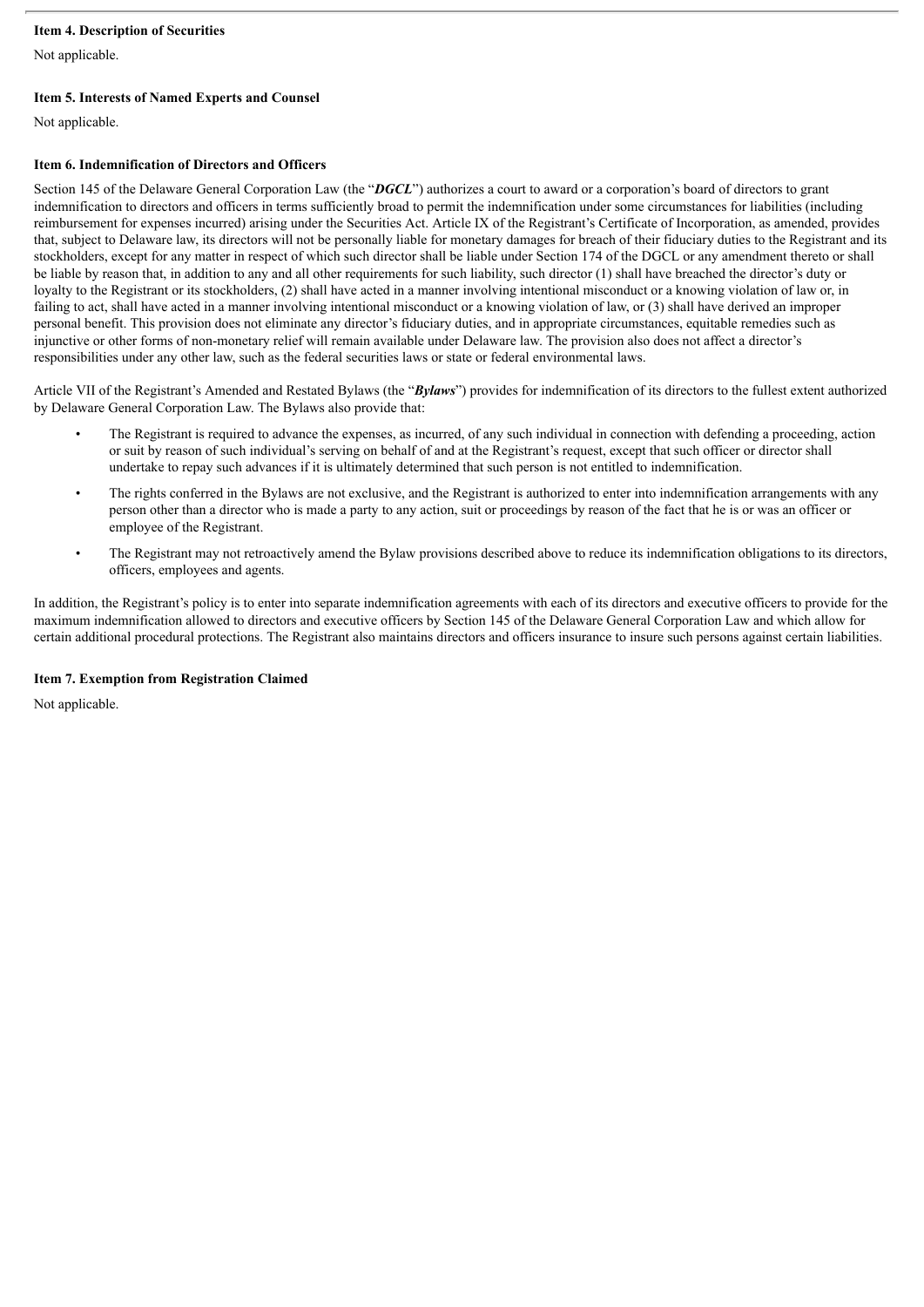#### **Item 8. Exhibits**

| Exhibit<br>Number | <b>Documents</b>                                                                                                                                                                                     |
|-------------------|------------------------------------------------------------------------------------------------------------------------------------------------------------------------------------------------------|
| 4.1               | Certificate of Incorporation of the Registrant, as amended (incorporated by reference to Exhibit 3.1 to Registrant's Current Report on Form<br>8-K filed with the Commission on September 13, 2021). |
| 4.2               | Amended and Restated Bylaws of the Registrant (incorporated by reference to Exhibit 3.2 to Registrant's Current Report on Form 8-K filed<br>with the Commission on September 13, 2021).              |
| $5.1*$            | Opinion of Gibson, Dunn & Crutcher LLP.                                                                                                                                                              |
| $23.1*$           | Consent of Deloitte & Touche LLP, Independent Registered Public Accounting Firm.                                                                                                                     |
| $23.2*$           | Consent of Gibson, Dunn & Crutcher LLP (contained in Exhibit 5.1 to this Registration Statement).                                                                                                    |
| $24.1*$           | Power of Attorney (contained on the signature page of this Registration Statement).                                                                                                                  |
| $99.1*$           | Amended and Restated Instaclustr US Holding, Inc. 2018 Stock Option Plan.                                                                                                                            |
| $107.1*$          | Filing Fee Table.                                                                                                                                                                                    |
|                   |                                                                                                                                                                                                      |

Filed herewith.

## **Item 9. Undertakings**

(a) The undersigned Registrant hereby undertakes:

(1) To file, during any period in which offers or sales are being made, a post-effective amendment to this Registration Statement:

(i) To include any prospectus required by Section  $10(a)(3)$  of the Securities Act;

(ii) To reflect in the prospectus any facts or events arising after the effective date of the Registration Statement (or the most recent post-effective amendment thereof) which, individually or in the aggregate, represent a fundamental change in the information set forth in the Registration Statement. Notwithstanding the foregoing, any increase or decrease in volume of securities offered (if the total dollar value of securities offered would not exceed that which was registered) and any deviation from the low or high end of the estimated maximum offering range may be reflected in the form of prospectus filed with the Commission pursuant to Rule 424(b) if, in the aggregate, the changes in volume and price represent no more than a 20 percent change in the maximum aggregate offering price set forth in the "Calculation of Registration Fee" table in the effective Registration Statement;

(iii) To include any material information with respect to the plan of distribution not previously disclosed in the Registration Statement or any material change to such information in the Registration Statement;

*Provided, however*, that Paragraphs (a)(1)(i) and (a)(1)(ii) do not apply if the information required to be included in a post-effective amendment by those paragraphs is contained in reports filed with or furnished to the Commission by the Registrant pursuant to Section 13 or Section 15(d) of the 1934 Act (15 U.S.C. 78m or 78o(d)) that are incorporated by reference in this Registration Statement.

(2) That, for the purpose of determining any liability under the Securities Act, each such post-effective amendment shall be deemed to be a new Registration Statement relating to the securities offered therein, and the offering of such securities at that time shall be deemed to be the initial bona fide offering thereof.

(3) To remove from registration by means of a post-effective amendment any of the securities being registered which remain unsold at the termination of the offering.

(b) The undersigned Registrant hereby undertakes that, for purposes of determining any liability under the Securities Act, each filing of the Registrant's annual report pursuant to Section 13(a) or Section 15(d) of the 1934 Act (and, where applicable, each filing of an employee benefit plan's annual report pursuant to Section 15(d) of the 1934 Act) that is incorporated by reference in this Registration Statement shall be deemed to be a new registration statement relating to the securities offered therein, and the offering of such securities at that time shall be deemed to be the initial bona fide offering thereof.

(c) Insofar as indemnification for liabilities arising under the Securities Act may be permitted to directors, officers and controlling persons of the Registrant pursuant to the foregoing provisions, or otherwise, the Registrant has been advised that in the opinion of the Commission such indemnification is against public policy as expressed in the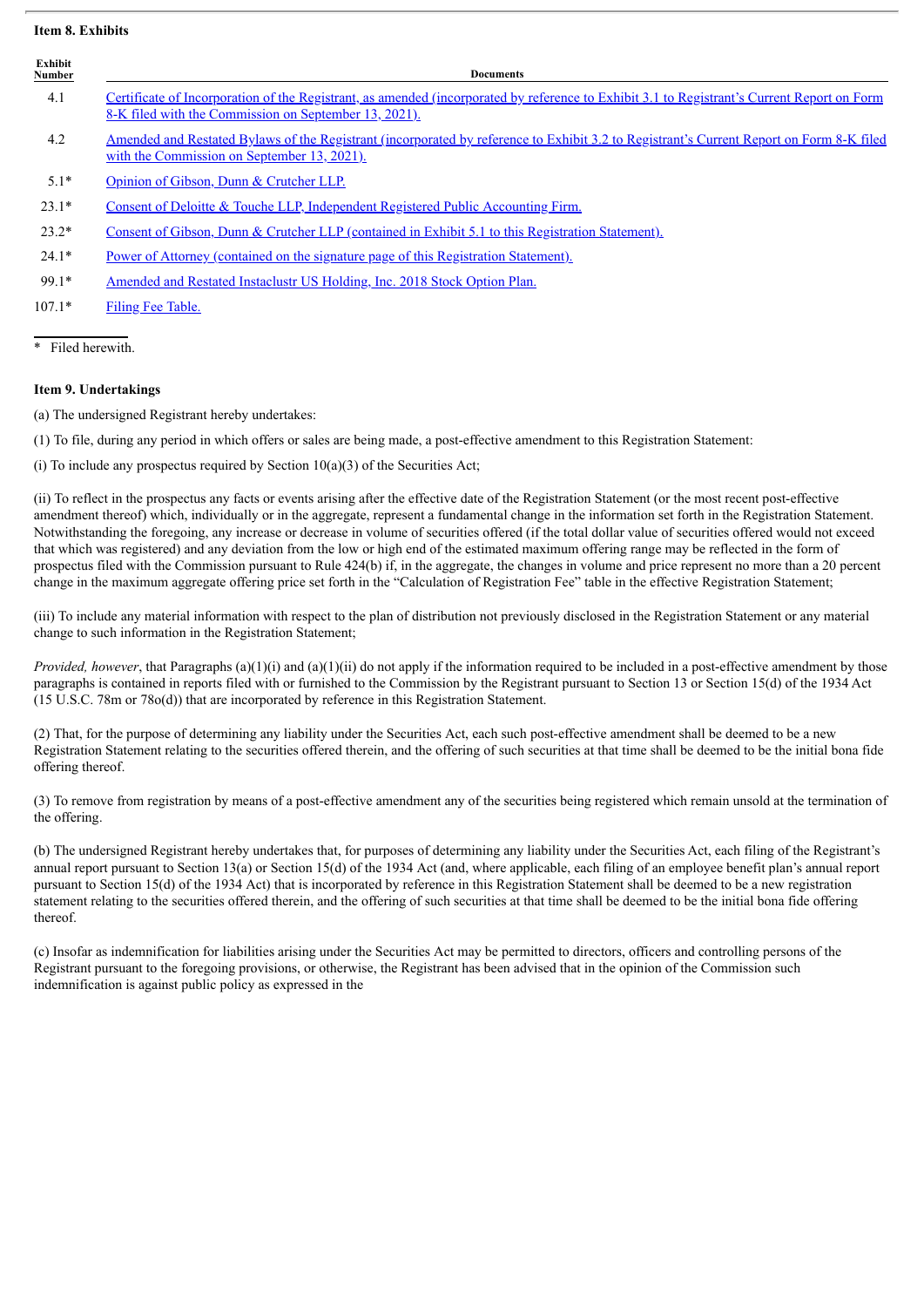Securities Act and is, therefore, unenforceable. In the event that a claim for indemnification against such liabilities (other than the payment by the Registrant of expenses incurred or paid by a director, officer or controlling person of the Registrant in the successful defense of any action, suit or proceeding) is asserted by such director, officer or controlling person in connection with the securities being registered, the Registrant will, unless in the opinion of its counsel the matter has been settled by controlling precedent, submit to a court of appropriate jurisdiction the question whether such indemnification by it is against public policy as expressed in the Securities Act and will be governed by the final adjudication of such issue.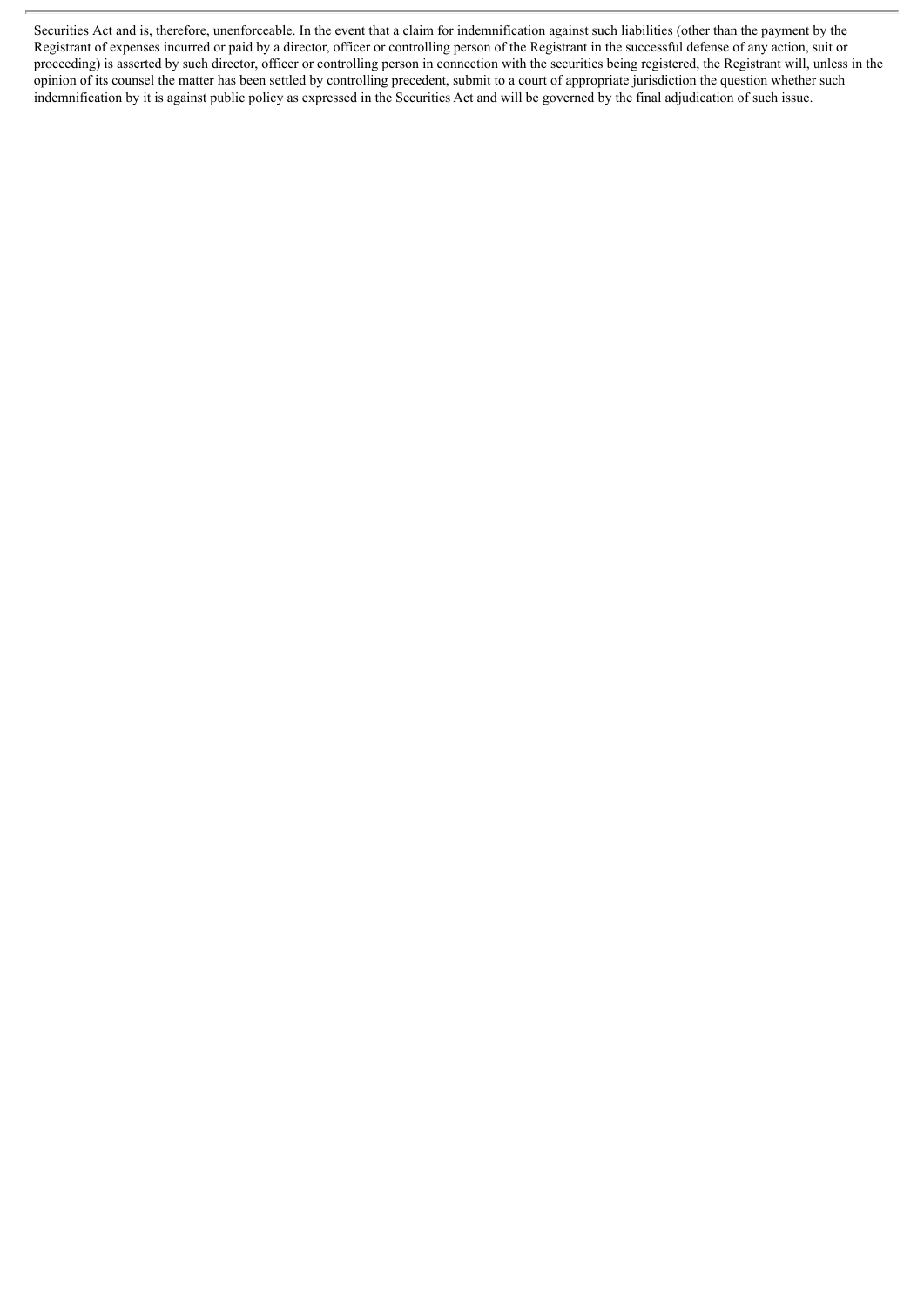#### **SIGNATURES**

<span id="page-5-0"></span>Pursuant to the requirements of the Securities Act of 1933, as amended, the Registrant certifies that it has reasonable grounds to believe that it meets all of the requirements for filing on Form S-8 and has duly caused this Registration Statement to be signed on its behalf by the undersigned, thereunto duly authorized, in the City of San Jose, State of California, on June 16, 2022.

### **NETAPP, INC.**

By: /s/ George Kurian

George Kurian Chief Executive Officer

## **POWER OF ATTORNEY**

KNOW ALL PERSONS BY THESE PRESENT, that each person whose signature appears below constitutes and appoints George Kurian and Michael J. Berry, and each of them, as his or her true and lawful attorneys-in-fact and agents, with full power of substitution and resubstitution, for him or her and in his or her name, place and stead, in any and all capacities, to sign this Registration Statement on Form S-8 and any and all amendments (including post-effective amendments), and to file the same, with all exhibits thereto, and all other documents in connection therewith, with the Securities and Exchange Commission, granting unto said attorneys-in-fact and agents, and each of them, full power and authority to do and perform each and every act and thing requisite and necessary to be done in connection therewith, as fully to all intents and purposes as he or she might or could do in person, hereby ratifying and confirming all that said attorneys-in-fact and agents, or any of them, or their or his or her substitute or substitutes, may lawfully do or cause to be done by virtue thereof.

Pursuant to the requirements of the Securities Act of 1933, this Registration Statement on Form S-8 has been signed below by the following persons on behalf of the Company and in the capacities and on the dates indicated:

| <b>Signature</b>                           | <b>Title</b>                                                                                          | Date          |  |
|--------------------------------------------|-------------------------------------------------------------------------------------------------------|---------------|--|
| /s/ George Kurian<br>George Kurian         | Chief Executive Officer and Director<br>(Principal Executive Officer and Principal Operating Officer) | June 16, 2022 |  |
| /s/ Michael J. Berry<br>Michael J. Berry   | Executive Vice President and Chief Financial Officer<br>(Principal Financial Officer)                 | June 16, 2022 |  |
| /s/ Robert Parks<br><b>Robert Parks</b>    | Vice President and Chief Accounting Officer<br>(Principal Accounting Officer)                         | June 16, 2022 |  |
| /s/ T. Michael Nevens<br>T. Michael Nevens | Chairman of the Board                                                                                 | June 16, 2022 |  |
| /s/ Deepak Ahuja<br>Deepak Ahuja           | Director                                                                                              | June 16, 2022 |  |
| /s/ Gerald Held<br>Gerald Held             | Director                                                                                              | June 16, 2022 |  |
| /s/ Katherine M. Hill<br>Katherine M. Hill | Director                                                                                              | June 16, 2022 |  |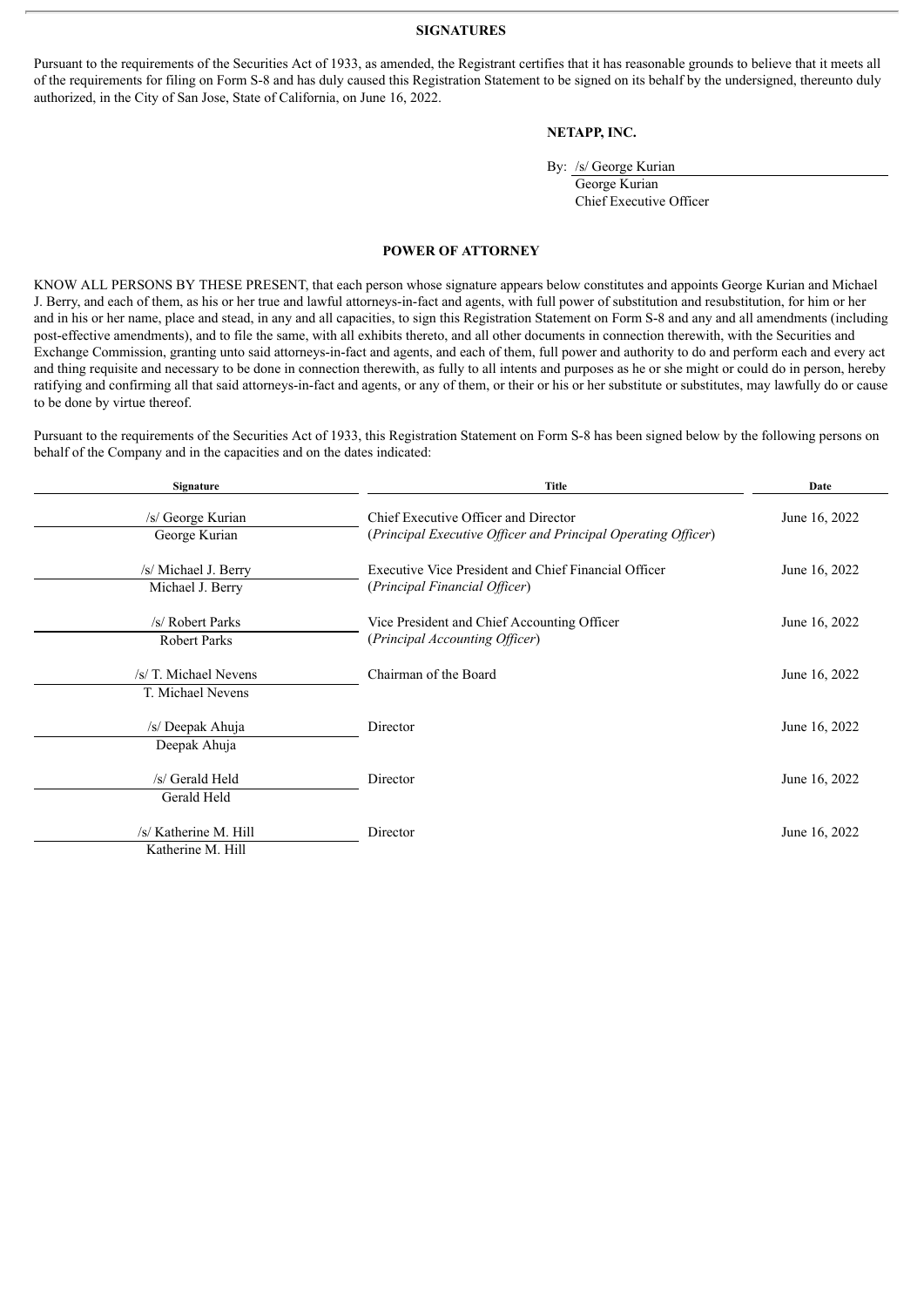| /s/ Deborah L. Kerr<br>Deborah L. Kerr     | Director | June 16, 2022 |
|--------------------------------------------|----------|---------------|
| /s/ Carrie Palin<br>Carrie Palin           | Director | June 16, 2022 |
| /s/ Scott Schenkel<br>Scott Schenkel       | Director | June 16, 2022 |
| /s/ George T. Shaheen<br>George T. Shaheen | Director | June 16, 2022 |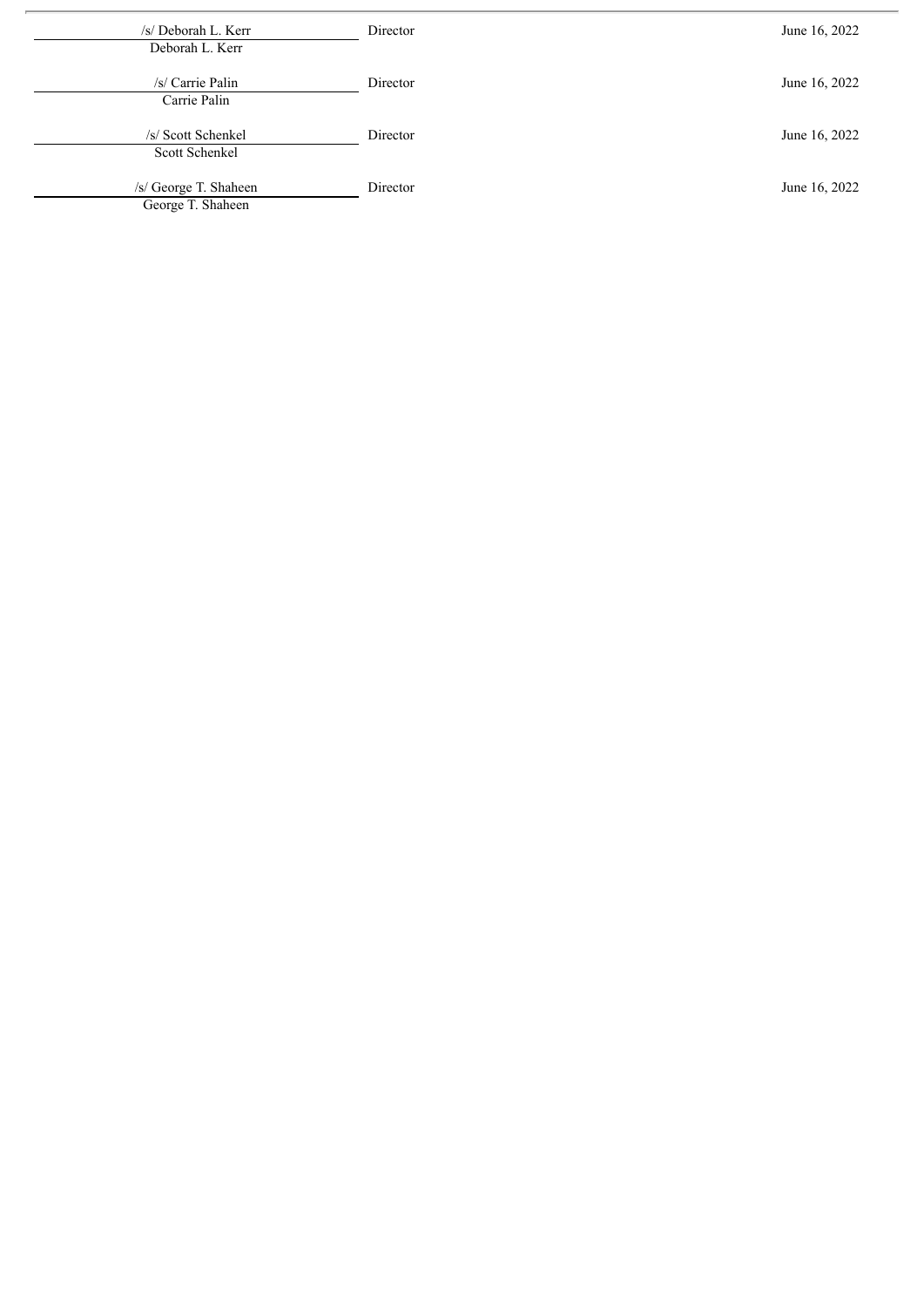<span id="page-7-0"></span>June 16, 2022  $+16508495300$ NetApp, Inc. 3060 Olsen Drive San Jose, California 95128 **Re: Registration Statement on Form S-8**

Ladies and Gentlemen:

**Gibson, Dunn & Crutcher LLP** 1881 Page Mill Road Palo Alto, CA 94304

We have examined the Registration Statement on Form S-8, (the "*Registration Statement*") of NetApp, Inc., a Delaware corporation (the "*Company*"), to be filed with the Securities and Exchange Commission (the "*Commission*") pursuant to the Securities Act of 1933, as amended (the "*Securities Act*"), in connection with the offering by the Company of up to 309,124 shares of the Company's Common Stock, par value \$0.001 per share (the "*Shares*"). 182,540 of the Shares subject to the Registration Statement are to be issued with respect to outstanding options under the Amended and Restated Instaclustr US Holding, Inc. 2018 Stock Option Plan (the "*Plan*") and 126,584 of the Shares subject to the Registration Statement are to be issued with respect to outstanding restricted stock units under the Plan.

In arriving at the opinion expressed below, we have examined originals, or copies certified or otherwise identified to our satisfaction as being true and complete copies of the originals, of such documents, corporate records, certificates of officers of the Company and of public officials and other instruments as we have deemed necessary or advisable to enable us to render the opinion set forth below. In our examination, we have assumed without independent investigation the genuineness of all signatures, the legal capacity and competency of all natural persons, the authenticity of all documents submitted to us as originals and the conformity to original documents of all documents submitted to us as copies. As to any facts material to this opinion, we have relied to the extent we deemed appropriate and without independent investigation upon statements and representations of officers and other representatives of the Company and others. We have also assumed that there are no agreements or understandings between or among the Company and any participants in the Plan that would expand, modify or otherwise affect the terms of the Plan or the respective rights or obligations of the participants thereunder.

Based upon the foregoing, and subject to the assumptions, exceptions, qualifications and limitations set forth herein, we are of the opinion that the Shares, when issued against payment therefor in accordance with the terms set forth in the Plan as set forth in the Registration Statement, will be validly issued, fully paid and non-assessable.

We render no opinion herein as to matters involving the laws of any jurisdiction other than the Delaware General Corporation Law (the "*DGCL*"). We are not admitted to practice in the State of Delaware; however, we are generally familiar with the DGCL as currently in effect and have made such inquiries as we consider necessary to render the opinions above. This opinion is limited to the effect of the current state of the DGCL and the facts as they currently exist. We assume no obligation to revise or supplement this opinion in the event of future changes in such law or the interpretations thereof or such facts.

We consent to the filing of this opinion as an exhibit to the Registration Statement and the use of our name wherever it appears in the Registration Statement. In giving these consents, we do not thereby admit that we are within the category of persons whose consent is required under Section 7 of the Securities Act or the Rules and Regulations of the Commission.

Very truly yours,

/s/ Gibson, Dunn & Crutcher LLP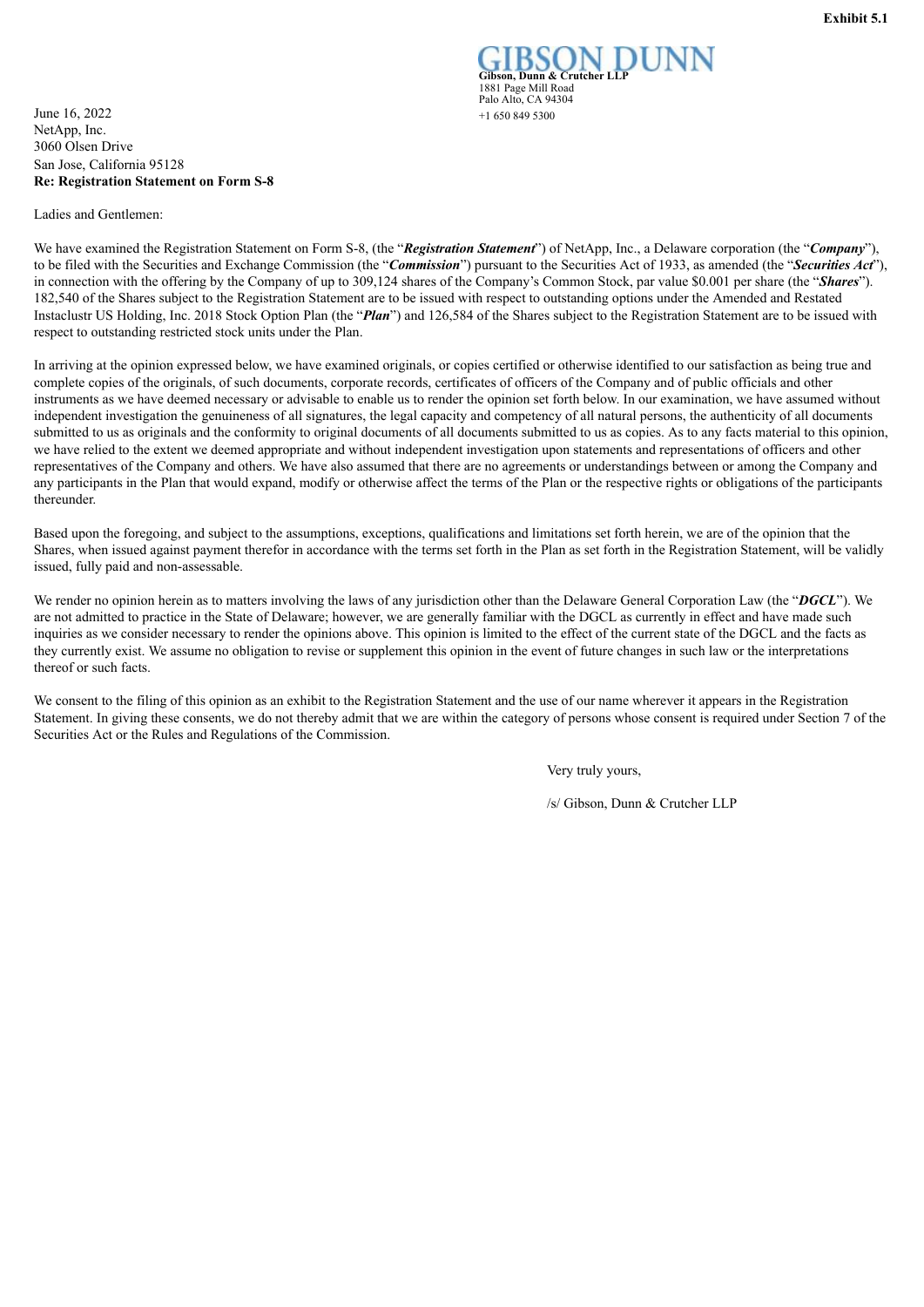## **CONSENT OF INDEPENDENT REGISTERED PUBLIC ACCOUNTING FIRM**

<span id="page-8-0"></span>We consent to the incorporation by reference in this Registration Statement on Form S-8 of our reports dated June 15, 2022, relating to the consolidated financial statements of NetApp, Inc. and subsidiaries (the "Company") and the effectiveness of the Company's internal control over financial reporting, appearing in the Company's Annual Report on Form 10-K for the year ended April 29, 2022.

## /s/ DELOITTE & TOUCHE LLP

San Jose, California June 15, 2022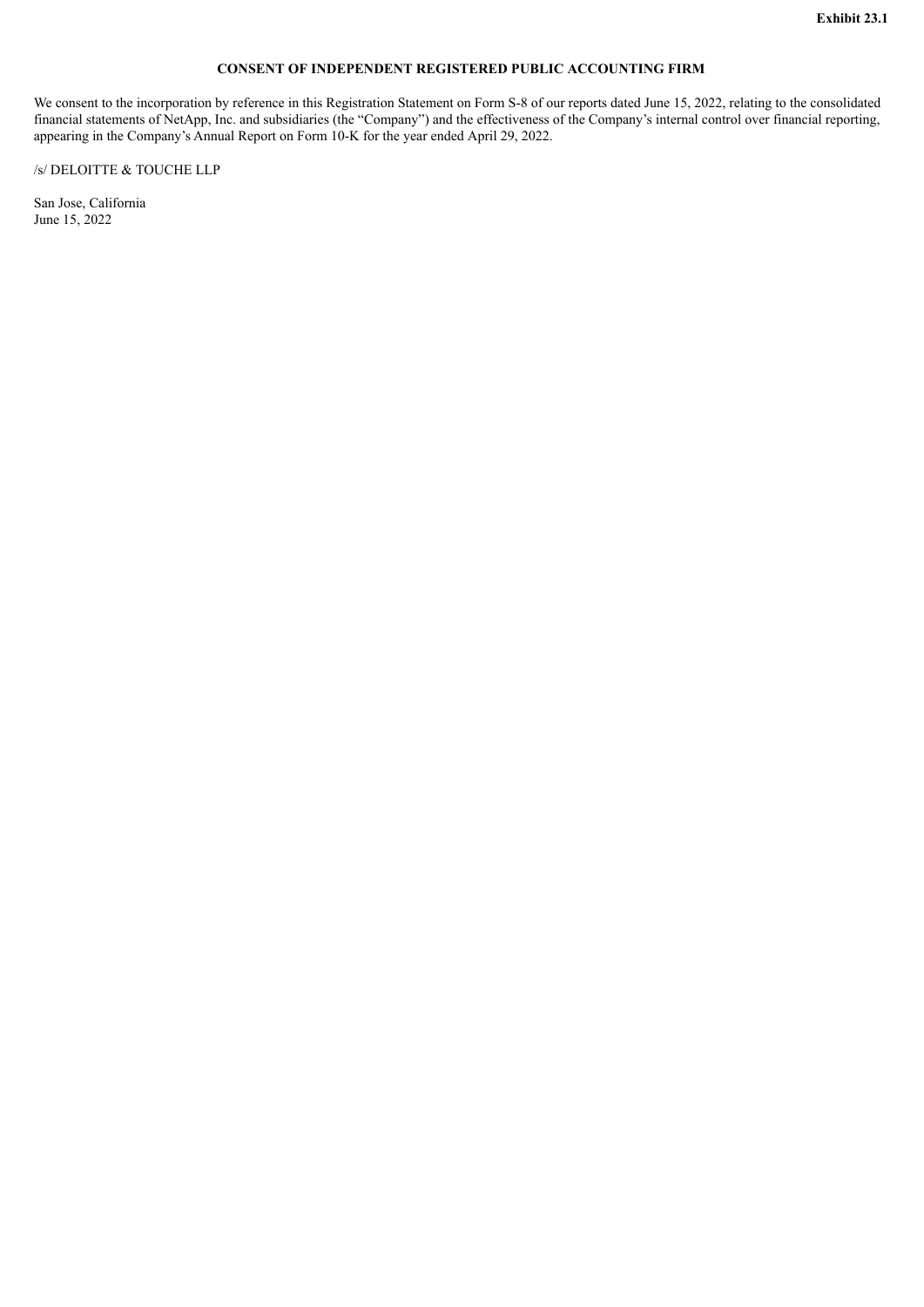#### **AMENDED AND RESTATED INSTACLUSTR US HOLDING, INC. 2018 STOCK OPTION PLAN**

## <span id="page-9-0"></span>SECTION 1 GENERAL PURPOSE OF THE PLAN; DEFINITIONS

The name of the plan is the Amended and Restated Instaclustr US Holding 2018 Stock Option Plan (the "Plan"). The purpose of the Plan is to attract and retain the best available personnel for positions of substantial responsibility, to provide additional incentive and enable the officers, employees, directors, Consultants and other key persons of Instaclustr US Holding Inc., a Delaware corporation (including any successor entity, the "Company") and its Subsidiaries, upon whose judgment, initiative and efforts the Company largely depends for the successful conduct of its business, to acquire a proprietary interest in the Company. Options granted under the Plan may be Incentive Stock Options or Non-Qualified Stock Options, as determined by the Administrator at the time of grant. Stock Purchase Rights may also be granted under the Plan.

The Plan was amended and restated on May 17, 2022 in connection with that certain Agreement and Plan of Merger dated as of April 6, 2022 by and between the Company, NetApp, Inc., a Delaware corporation (the "Acquiror"), Kangaroo Acquisition Sub, Inc., a Delaware corporation and a wholly owned subsidiary of the Acquiror and Fortis Advisors LLC, a Delaware limited liability company, solely in its capacity as the initial Securityholder Representative thereunder, pursuant to which the Company is expected to become a wholly owned subsidiary of the Acquiror and the Plan will be assumed by the Acquiror, contingent upon the closing of the transactions contemplated therein.

The following terms shall be defined as set forth below:

"*Administrator*" shall have the meaning set forth in Section 2(a).

"*Affiliate*" of any Person means a Person that directly or indirectly, through one or more intermediaries, controls, is controlled by or is under common control with the first mentioned Person. A Person shall be deemed to control another Person if such first Person possesses directly or indirectly the power to direct, or cause the direction of, the management and policies of the second Person, whether through the ownership of voting securities, by contract or otherwise.

"*Award*" or "*Awards,*" except where referring to a particular category of grant under the Plan, shall include Incentive Stock Options, Non-Qualified Stock Options, Restricted Stock Awards, Unrestricted Stock Awards, Restricted Stock Units or any combination of the foregoing.

"*Award Agreement*" means a written or electronic agreement setting forth the terms and provisions applicable to an Award granted under the Plan. Each Award Agreement may contain terms and conditions in addition to those set forth in the Plan; *provided, however,* in the event of any conflict in the terms of the Plan and the Award Agreement, the terms of the Plan shall govern.

"*Board*" means the Board of Directors of the Company.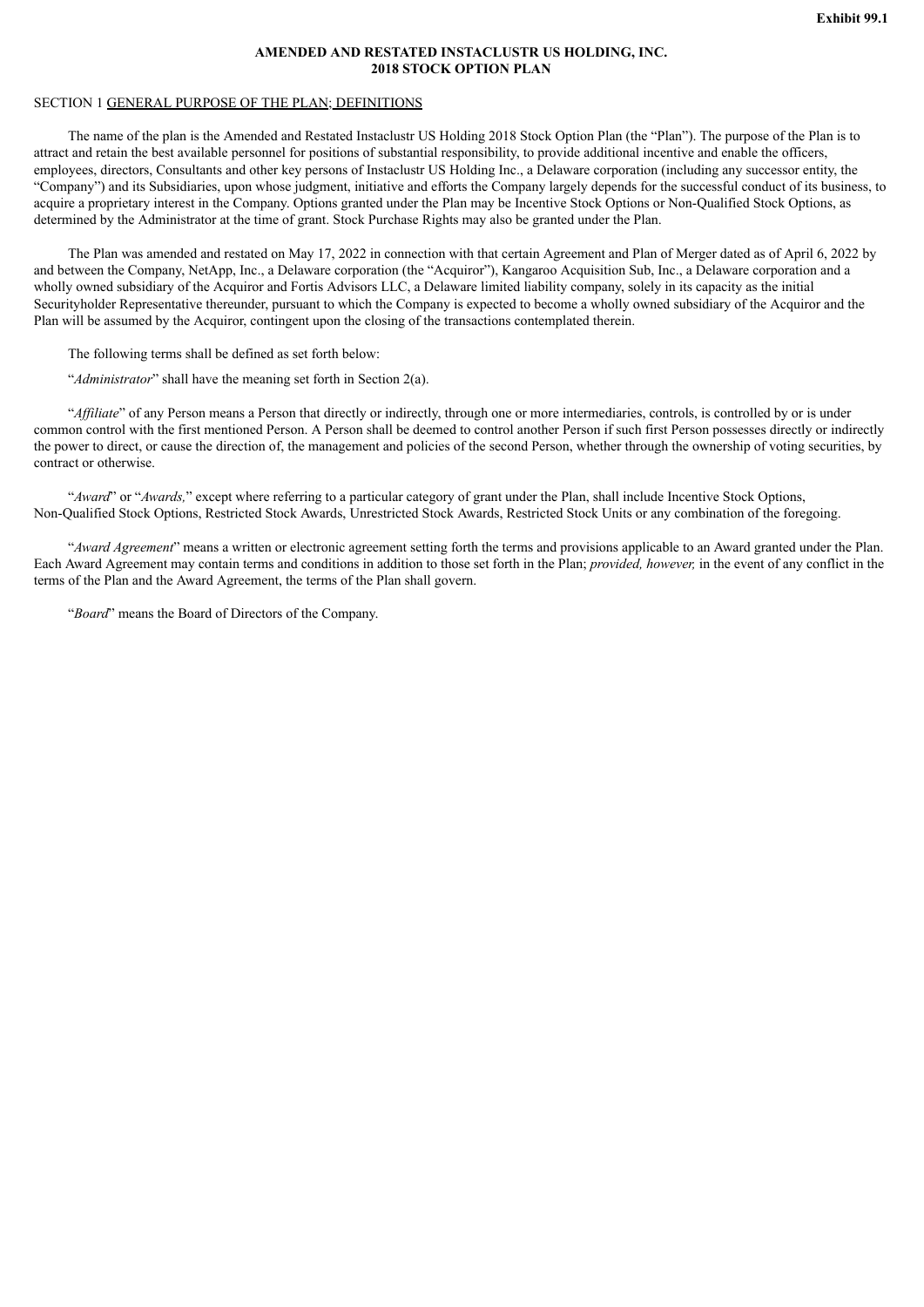"*Cause*" shall have the meaning as set forth in a contract of employment or service agreement between the grantee and the Company or in the Award Agreement(s). For any equity award granted prior to May 17, 2022, in the case that neither the Award Agreement nor an employment or service agreement contain a definition of "Cause," it shall mean (i) grantee's theft, dishonesty, willful misconduct, breach of fiduciary duty for personal profit, or falsification of documents or records of the Company or any Affiliate; (ii) the grantee's material failure to abide by a code of conduct or other policies of the Company or any Affiliate (including, without limitation, policies relating to confidentiality and reasonable workplace conduct); (iii) the grantee's unauthorized use, misappropriation, destruction, or diversion of any tangible or intangible asset or corporate opportunity of the Company or any Affiliate (including, without limitation, the grantee's improper use or disclosure of the Company's confidential or proprietary information; (iv) any intentional act by the grantee which has a material detrimental effect on the reputation of the Company or any Affiliate; (v) the grantee's failure or inability to perform any reasonable assigned duties after written notice from the Company or any Affiliate of, and a reasonable opportunity to cure, such failure or inability; (vi) any material breach by the grantee of any employment or service agreement between the grantee and the Company or any Affiliate, which breach is not cured pursuant to the terms of such agreement; or (vii) the Optionee's conviction (including any plea of guilty or nolo contendere) of any criminal act involving fraud, dishonesty, misappropriation, or moral turpitude, or which impairs the grantee's ability to perform his or her duties with the Company or any Affiliate.

"*Chief Executive Of icer*" means the Chief Executive Officer of the Company or, if there is no Chief Executive Officer, then the President of the Company.

"*Code*" means the Internal Revenue Code of 1986, as amended, and any successor Code, and related rules, regulations and interpretations.

"*Consultant*" means any natural person that provides bona fide services to the Company (including a Subsidiary), and such services are not in connection with the offer or sale of securities in a capital-raising transaction and do not directly or indirectly promote or maintain a market for the Company's securities.

"*Disability*" means "disability" as defined in Section 422(c) of the Code.

"*Ef ective Date*" means the date on which the Plan is adopted as set forth on the final page of the Plan.

"*Exchange Act*" means the Securities Exchange Act of 1934, as amended, and the rules and regulations thereunder.

"*Fair Market Value*" of the Stock on any given date means the fair market value of the Stock determined in good faith by the Administrator based on the reasonable application of a reasonable valuation method not inconsistent with Section 409A of the Code. If the Stock is admitted to trade on a national securities exchange, the determination shall be made by reference to the closing price reported on such exchange. If there is no closing price for such date, the determination shall be made by reference to the last date preceding such date for which there is a closing price. If the date for which Fair Market Value is determined is the first day when trading prices for the Stock are reported on a national securities exchange, the Fair Market Value shall be the "Price to the Public" (or equivalent) set forth on the cover page for the final prospectus relating to the Company's Initial Public Offering.

"*Holder*" means, with respect to an Award or any Shares, the Person holding such Award or Shares, including the initial recipient of the Award or any designated beneficiary or other successor.

 $\overline{2}$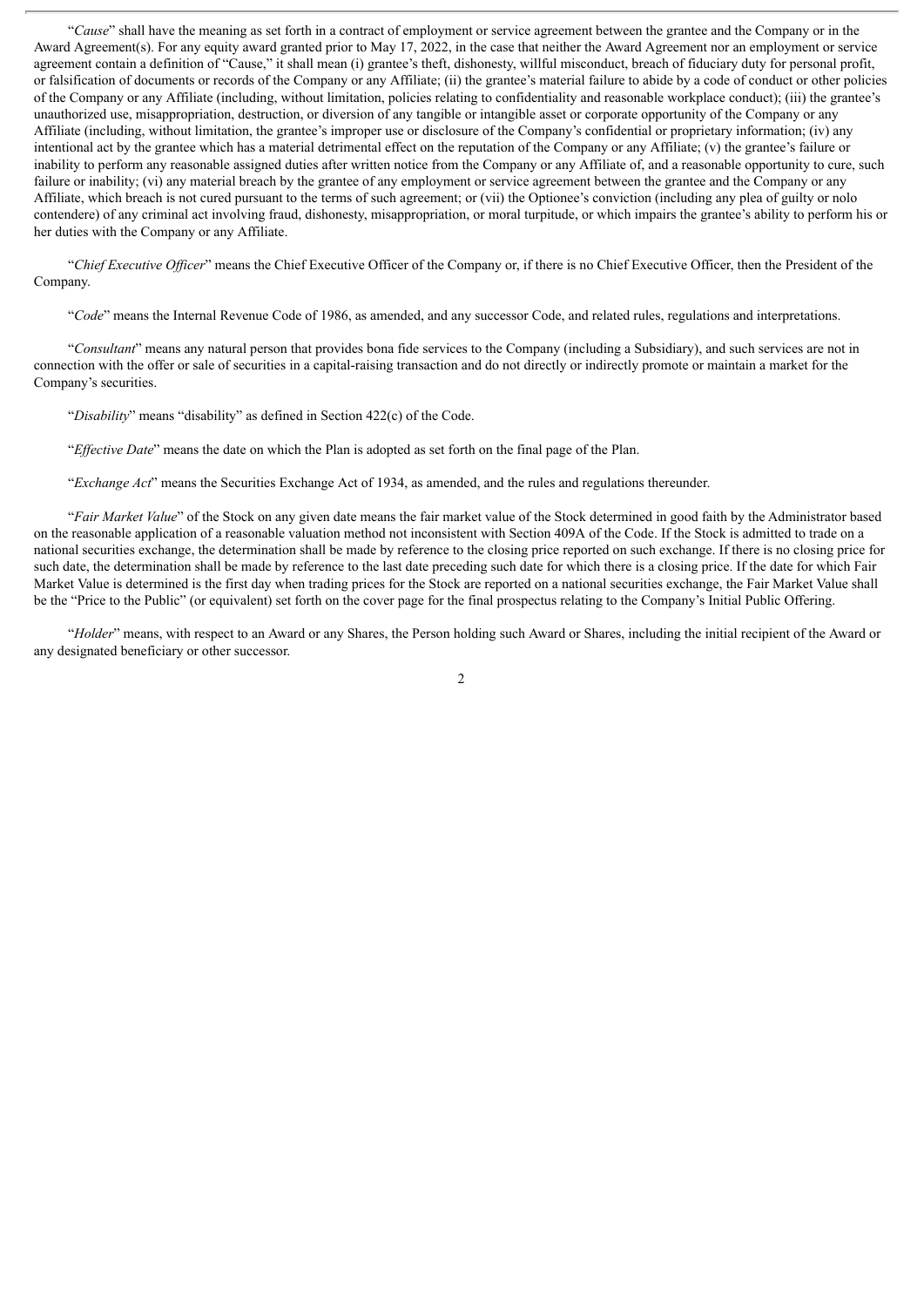"*Incentive Stock Option*" means any Stock Option designated and qualified as an "incentive stock option" as defined in Section 422 of the Code.

"*Initial Public Of ering*" means the consummation of the first firm commitment underwritten public offering pursuant to an effective registration statement under the Securities Act covering the offer and sale by the Company of its equity securities, as a result of or following which the Stock shall be publicly held.

"*Non-Qualified Stock Option*" means any Stock Option that is not an Incentive Stock Option.

"*Option*" or "*Stock Option*" means any option to purchase shares of Stock granted pursuant to Section 5.

"*Person*" shall mean any individual, corporation, partnership (limited or general), limited liability company, limited liability partnership, association, trust, joint venture, unincorporated organization or any similar entity.

"*Restricted Stock Award*" means Awards granted pursuant to Section 6 and "*Restricted Stock*" means Shares issued pursuant to such Awards.

"*Restricted Stock Unit*" means an Award representing an amount equal to the Fair Market Value of one Share to a grantee, which may be settled in cash or Shares as determined by the Administrator, pursuant to Section 8.

"*Sale Event*" means the consummation of (i) the dissolution or liquidation of the Company, (ii) the sale of all or substantially all of the assets of the Company on a consolidated basis to an unrelated person or entity, (iii) a merger, reorganization or consolidation pursuant to which the holders of the Company's outstanding voting power immediately prior to such transaction do not own a majority of the outstanding voting power of the surviving or resulting entity (or its ultimate parent, if applicable), (iv) the acquisition of all or a majority of the outstanding voting stock of the Company in a single transaction or a series of related transactions by a Person or group of Persons, or (v) any other acquisition of the business of the Company, however structured, as determined by the Board; *provided, however,* that the Company's Initial Public Offering, any subsequent public offering or another capital raising event, or a merger effected solely to change the Company's domicile shall not constitute a "Sale Event."

"*Section 409A*" means Section 409A of the Code and the regulations and other guidance promulgated thereunder.

"*Securities Act*" means the Securities Act of 1933, as amended, and the rules and regulations thereunder.

"*Service Relationship*" means any relationship as a full-time employee, part-time employee, director or other key person (including Consultants) of the Company or any Subsidiary or any successor entity (e.g., a Service Relationship shall be deemed to continue without interruption in the event an individual's status changes from full-time employee to part-time employee or Consultant).

"*Shares*" means shares of Stock.

"*Stock*" means the Common Stock, par value \$0.001 per share, of the Company.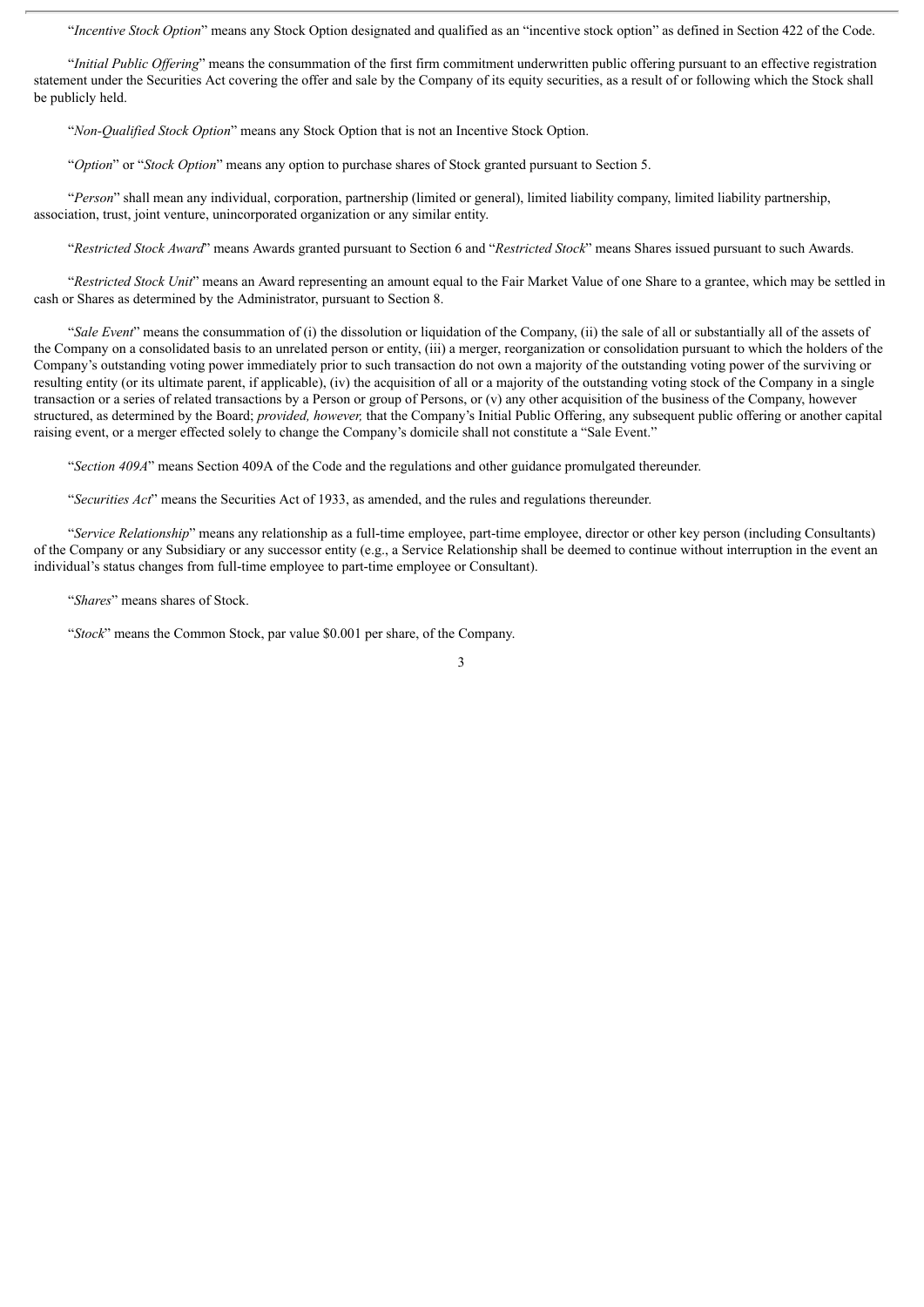"*Subsidiary*" means any corporation or other entity (other than the Company) in which the Company has more than a 50 percent interest, either directly or indirectly.

"*Ten Percent Owner*" means an employee who owns or is deemed to own (by reason of the attribution rules of Section 424(d) of the Code) more than 10 percent of the combined voting power of all classes of stock of the Company or any parent of the Company or any Subsidiary.

"*Unrestricted Stock Award*" means any Award granted pursuant to Section 7 and "*Unrestricted Stock*" means Shares issued pursuant to such Awards.

#### SECTION 2 ADMINISTRATION OF PLAN; COMMITTEE AUTHORITY TO SELECT GRANTEES AND DETERMINE AWARDS

(a) Administration of the Plan. The Plan shall be administered by the Board, or at the discretion of the Board, by a committee appointed by the Board, comprised of not less than two directors. All references herein to the "Administrator" shall be deemed to refer to the group then responsible for administration of the Plan at the relevant time (i.e., either the Board of Directors or a committee or committees of the Board, as applicable).

(b) Powers of the Administrator. The Administrator shall have the power and authority to grant Awards consistent with the terms of the Plan, including the power and authority:

(i) To determine the Fair Market Value;

(ii) to select the individuals to whom Awards may from time to time be granted;

(iii) to determine the time or times of grant, and the amount, if any, of Incentive Stock Options, Non-Qualified Stock Options, Restricted Stock Awards, Unrestricted Stock Awards, Restricted Stock Units, or any combination of the foregoing, granted to any one or more grantees;

(iv) to determine the number of Shares to be covered by any Award and, subject to the provisions of the Plan, the price, exercise price, conversion ratio or other price relating thereto;

(v) to determine and, subject to Section 12, to modify from time to time the terms and conditions, including restrictions, not inconsistent with the terms of the Plan, of any Award, which terms and conditions may differ among individual Awards and grantees, and to approve the form of Award Agreements;

(vi) to accelerate at any time the exercisability or vesting of all or any portion of any Award;

(vii) to impose any limitations on Awards, including limitations on transfers, repurchase provisions and the like, and to exercise repurchase rights or obligations;

(viii) to correct any defect, supply any omission or reconcile any inconsistency in the Plan or any Award Agreement and to make all other determinations and take such other actions with respect to the Plan as the Administrator may deem advisable to the extent not inconsistent with the provisions of the Plan or applicable law;

(ix) subject to Section 5(a)(ii) and any restrictions imposed by Section 409A, to extend at any time the period in which Stock Options may be exercised; and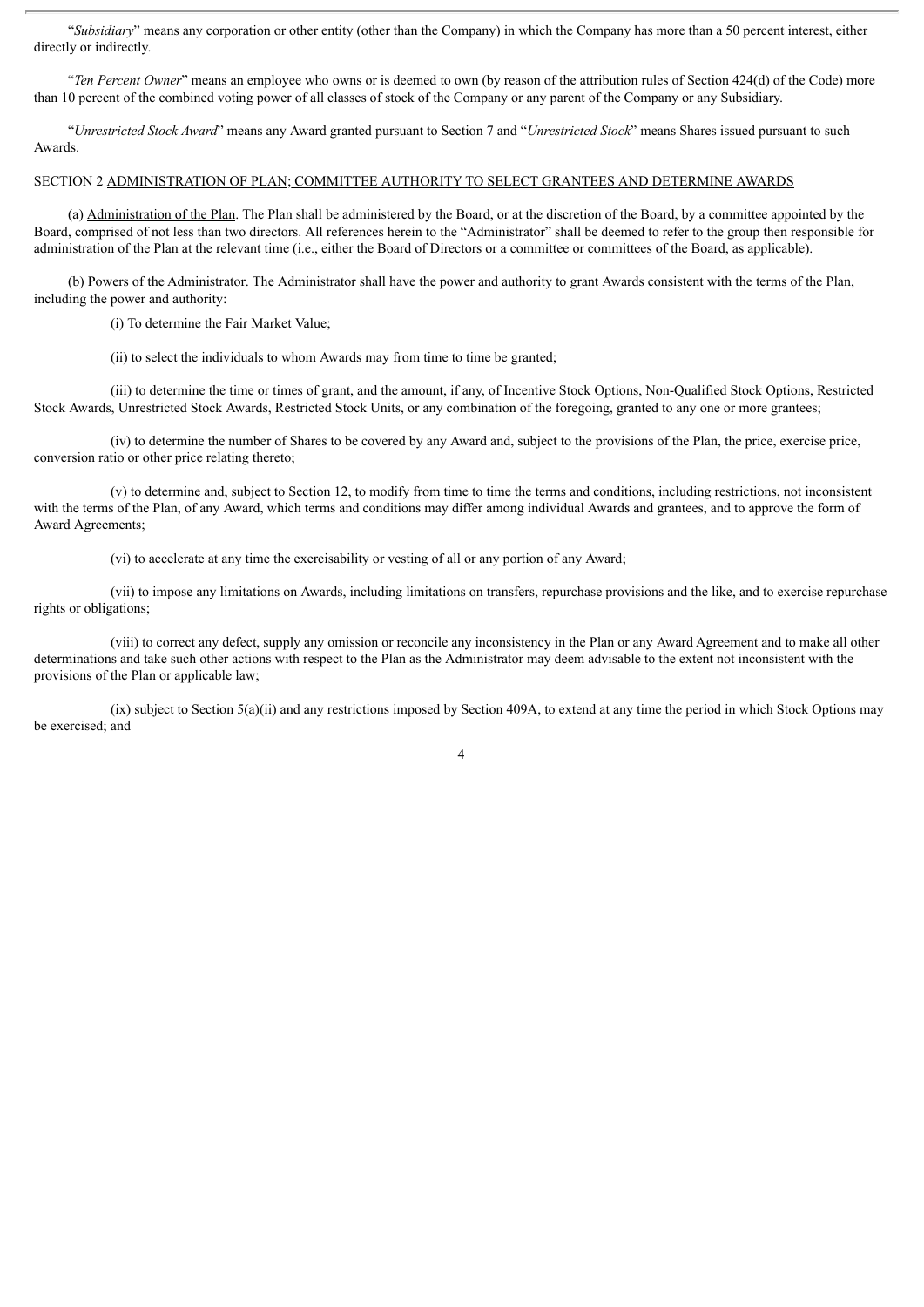(x) at any time to adopt, alter and repeal such rules, guidelines and practices for administration of the Plan and for its own acts and proceedings as it shall deem advisable; to interpret the terms and provisions of the Plan and any Award (including Award Agreements); to make all determinations it deems advisable for the administration of the Plan; to decide all disputes arising in connection with the Plan; and to otherwise supervise the administration of the Plan.

All decisions and interpretations of the Administrator shall be binding on all persons, including the Company and all Holders.

(c) Award Agreement. Awards under the Plan shall be evidenced by Award Agreements that set forth the terms, conditions and limitations for each Award.

(d) Indemnification. Neither the Board nor the Administrator, nor any member of either or any delegate thereof, shall be liable for any act, omission, interpretation, construction or determination made in good faith in connection with the Plan, and the members of the Board and the Administrator (and any delegate thereof) shall be entitled in all cases to indemnification and reimbursement by the Company in respect of any claim, loss, damage or expense (including, without limitation, reasonable attorneys' fees) arising or resulting therefrom to the fullest extent permitted by law and/or under the Company's governing documents, including its certificate of incorporation or bylaws, or any directors' and officers' liability insurance coverage which may be in effect from time to time and/or any indemnification agreement between such individual and the Company.

(e) Foreign Award Recipients. Notwithstanding any provision of the Plan to the contrary, in order to facilitate compliance with the laws in other countries in which the Company and any Subsidiary operate or have employees or other individuals eligible for Awards, the Administrator, in its sole discretion, shall have the power and authority to: (i) determine which Subsidiaries, if any, shall be covered by the Plan; (ii) determine which individuals, if any, outside the United States are eligible to participate in the Plan; (iii) modify the terms and conditions of any Award granted to individuals outside the United States to comply with applicable foreign laws; (iv) establish subplans and modify exercise procedures and other terms and procedures, to the extent the Administrator determines such actions to be necessary or advisable (and such subplans and/or modifications shall be attached to the Plan as appendices); provided, however, that no such subplans and/or modifications shall increase the share limitation contained in Section 3(a) hereof; and (v) take any action, before or after an Award is made, that the Administrator determines to be necessary or advisable to obtain approval or comply with any local governmental regulatory exemptions or approvals.

## SECTION 3 STOCK ISSUABLE UNDER THE PLAN; MERGERS AND OTHER TRANSACTIONS; SUBSTITUTION

(a) Stock Issuable. The maximum number of Shares reserved and available for issuance under the Plan shall be 24,768,030 Shares, subject to adjustment as provided in Section 3(b). For purposes of this limitation, the Shares underlying any Awards that are forfeited, canceled, reacquired by the Company prior to vesting, satisfied without the issuance of Stock or otherwise terminated (other than by exercise) and Shares that are withheld upon exercise of an Option or settlement of an Award to cover the exercise price or tax withholding shall be added back to the Shares available for issuance under the Plan. Subject to such overall limitations, Shares may be issued up to such maximum number pursuant to any type or types of Award, and no more than 24,768,030 Shares may be issued pursuant to Incentive Stock Options. The Shares available for issuance under the Plan may be authorized but unissued Shares or Shares reacquired by the Company.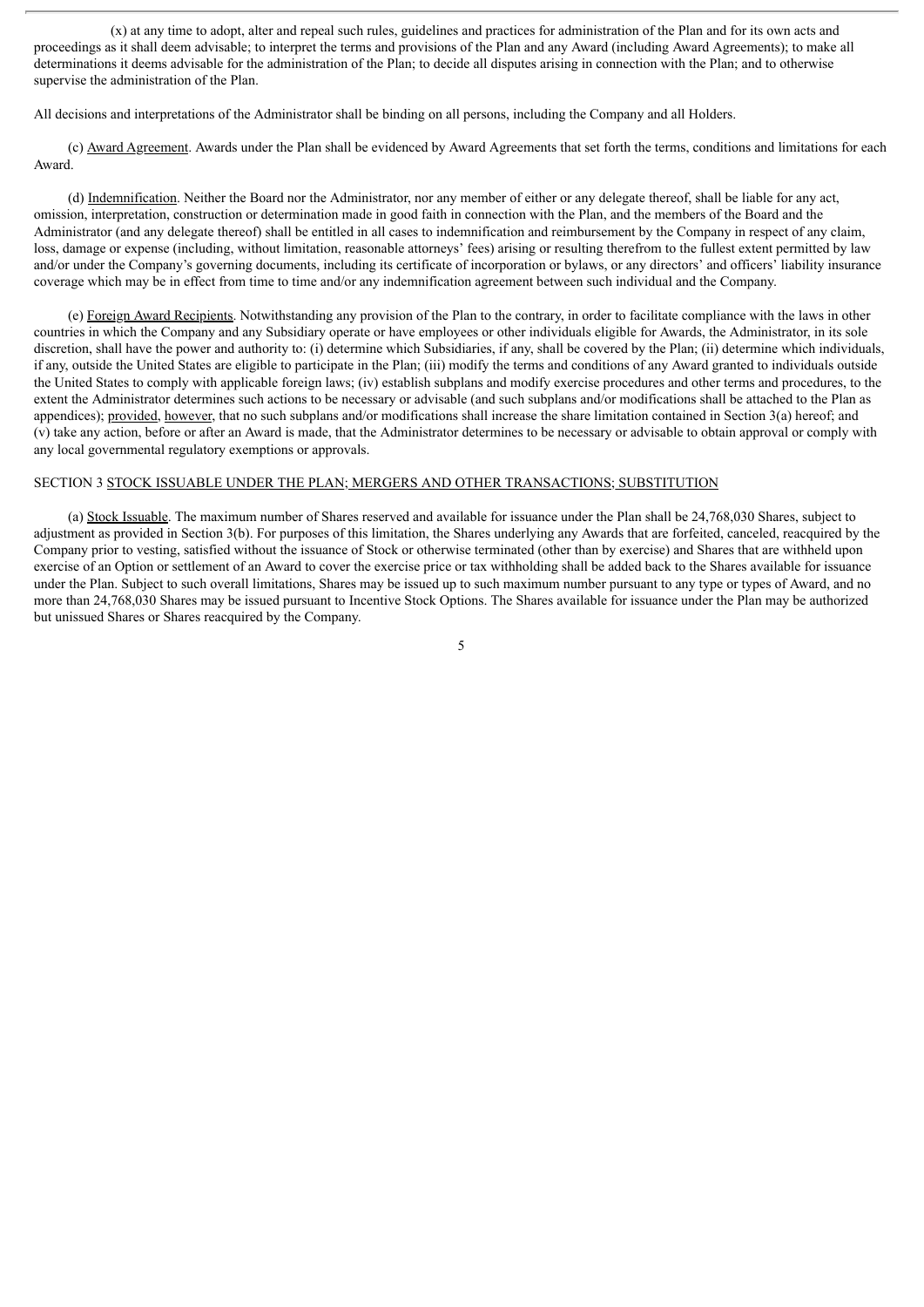(b) Changes in Stock. Subject to Section 3(c) hereof, if, as a result of any reorganization, recapitalization, reclassification, stock dividend, stock split, reverse stock split or other similar change in the Company's capital stock, the outstanding Shares are increased or decreased or are exchanged for a different number or kind of shares or other securities of the Company, or additional Shares or new or different shares or other securities of the Company or other non-cash assets are distributed with respect to such Shares or other securities, in each case, without the receipt of consideration by the Company, the Administrator shall make an appropriate and proportionate adjustment in (i) the maximum number of Shares reserved for issuance under the Plan, (ii) the number and kind of Shares or other securities subject to any then outstanding Awards under the Plan, (iii) the repurchase price, if any, per Share subject to each outstanding Award, and (iv) the exercise price for each Share subject to any then outstanding Stock Options under the Plan, without changing the aggregate exercise price (i.e., the exercise price multiplied by the number of Stock Options) as to which such Stock Options remain exercisable. The Administrator shall in any event make such adjustments as may be required by Section 25102(o) of the California Corporation Code and the rules and regulations promulgated thereunder. The adjustment by the Administrator shall be final, binding and conclusive. No fractional Shares shall be issued under the Plan resulting from any such adjustment, but the Administrator in its discretion may make a cash payment in lieu of fractional shares.

#### (c) Sale Events.

#### (i) Options.

(A) In the case of and subject to the consummation of a Sale Event, the Plan and all outstanding Options issued hereunder shall terminate upon the effective time of any such Sale Event unless assumed or continued by the successor entity, or new stock options or other awards of the successor entity or parent thereof are substituted therefor, with an equitable or proportionate adjustment as to the number and kind of shares and, if appropriate, the per share exercise prices, as such parties shall agree (after taking into account any acceleration hereunder and/or pursuant to the terms of any Award Agreement).

(B) In the event of the termination of the Plan and all outstanding Options issued hereunder pursuant to Section 3(c), each Holder of Options shall be permitted, within a period of time prior to the consummation of the Sale Event as specified by the Administrator, to exercise all such Options which are then exercisable or will become exercisable as of the effective time of the Sale Event; *provided, however*, that the exercise of Options not exercisable prior to the Sale Event shall be subject to the consummation of the Sale Event.

(C) Notwithstanding anything to the contrary in Section  $3(c)(i)(A)$ , and in lieu of permitting an exercise of the Options pursuant to Section  $3(c)(i)(B)$ , in the event of a Sale Event, the Company shall have the right, but not the obligation, to make or provide for a cash payment to the Holders of Options, without any consent of the Holders, in exchange for the cancellation thereof, in an amount equal to the difference between (A) the value as determined by the Administrator of the consideration payable per share of Stock pursuant to the Sale Event (the "Sale Price") times the number of Shares subject to outstanding Options being cancelled (to the extent then vested and exercisable, including by reason of acceleration in connection with such Sale Event, at prices not in excess of the Sale Price) and (B) the aggregate exercise price of all such outstanding vested and exercisable Options.

(ii) Restricted Stock and Restricted Stock Unit Awards.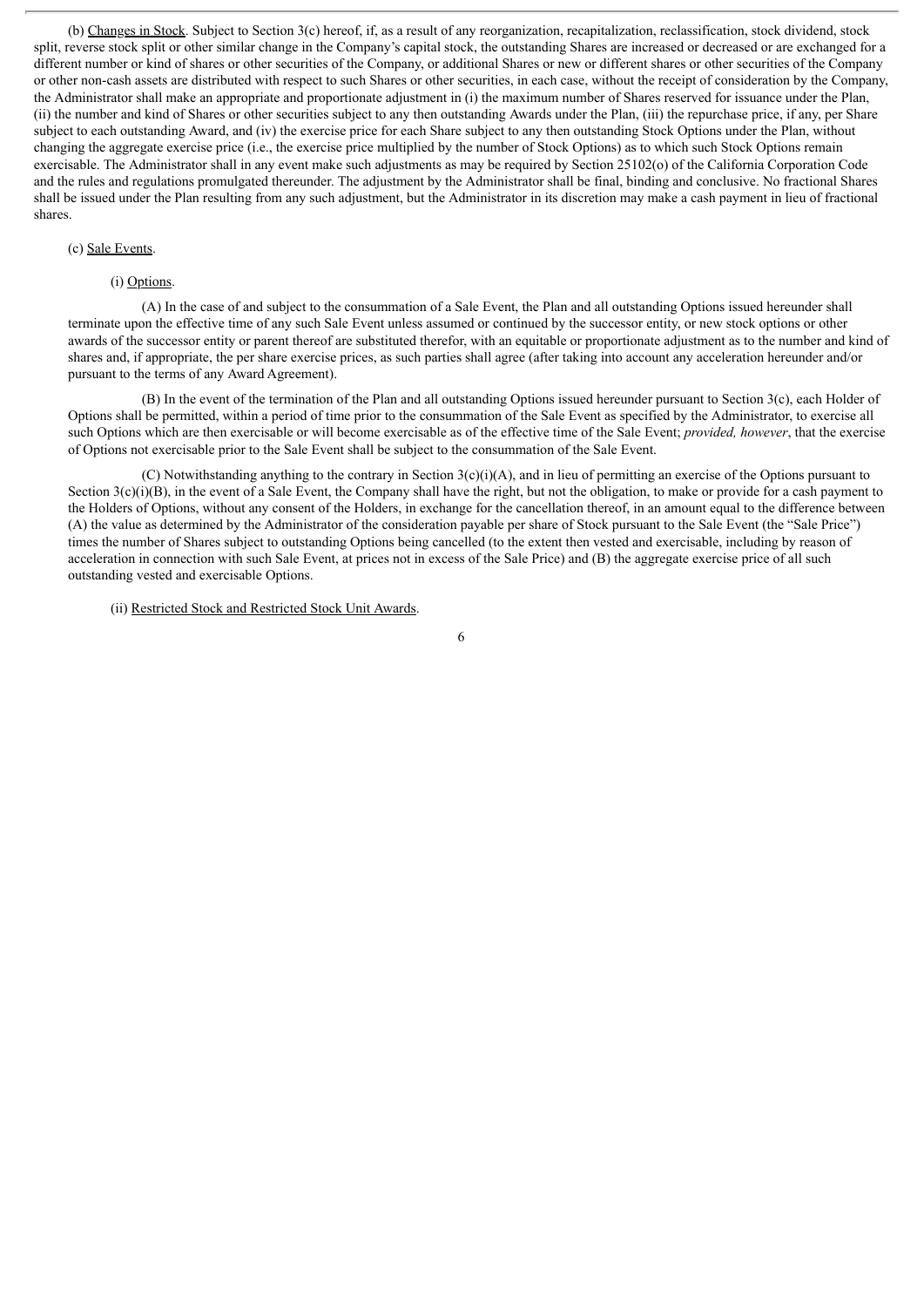(A) In the case of and subject to the consummation of a Sale Event, all unvested Restricted Stock and unvested Restricted Stock Unit Awards (other than those becoming vested as a result of the Sale Event) issued hereunder shall be forfeited immediately to the Company for no consideration prior to the effective time of any such Sale Event unless assumed or continued by the successor entity, or awards of the successor entity or parent thereof are substituted therefor, with an equitable or proportionate adjustment as to the number and kind of shares subject to such awards as such parties shall agree (after taking into account any acceleration hereunder and/or pursuant to the terms of any Award Agreement).

(B) Notwithstanding anything to the contrary in Section  $3(c)(ii)(A)$ , in the event of a Sale Event, the Company shall have the right, but not the obligation, to make or provide for a cash payment to the Holders of Restricted Stock or Restricted Stock Unit Awards, without consent of the Holders, in exchange for the cancellation thereof, in an amount equal to the Sale Price times the number of Shares subject to such Awards, to be paid at the time of such Sale Event or upon the later vesting of such Awards

#### SECTION 4 ELIGIBILITY

Grantees under the Plan will be such full or part-time officers and other employees, directors, Consultants and key persons of the Company and any Subsidiary who are selected from time to time by the Administrator in its sole discretion; provided, however, that Awards shall be granted only to those individuals described in Rule 701(c) of the Securities Act.

## SECTION 5 STOCK OPTIONS

Upon the grant of a Stock Option, the Company and the grantee shall enter into an Award Agreement. The terms and conditions of each such Award Agreement shall be determined by the Administrator, and such terms and conditions may differ among individual Awards and grantees.

Stock Options granted under the Plan may be either Incentive Stock Options or Non-Qualified Stock Options. Incentive Stock Options may be granted only to employees of the Company or any Subsidiary that is a "subsidiary corporation" within the meaning of Section 424(f) of the Code. To the extent that any Option does not qualify as an Incentive Stock Option, it shall be deemed a Non-Qualified Stock Option.

(a) Terms of Stock Options. The Administrator in its discretion may grant Stock Options to those individuals who meet the eligibility requirements of Section 4. Stock Options shall be subject to the following terms and conditions and shall contain such additional terms and conditions, not inconsistent with the terms of the Plan, as the Administrator shall deem desirable.

(i) Exercise Price. The exercise price per share for the Shares covered by a Stock Option shall be determined by the Administrator at the time of grant but shall not be less than 100 percent of the Fair Market Value on the Grant Date. In the case of an Incentive Stock Option that is granted to a Ten Percent Owner, the exercise price per share for the Shares covered by such Incentive Stock Option shall not be less than 110 percent of the Fair Market Value on the Grant Date.

(ii) Option Term. The term of each Stock Option shall be fixed by the Administrator, but no Stock Option shall be exercisable more than ten years from the Grant Date. In the case of an Incentive Stock Option that is granted to a Ten Percent Owner, the term of such Stock Option shall be no more than five years from the Grant Date.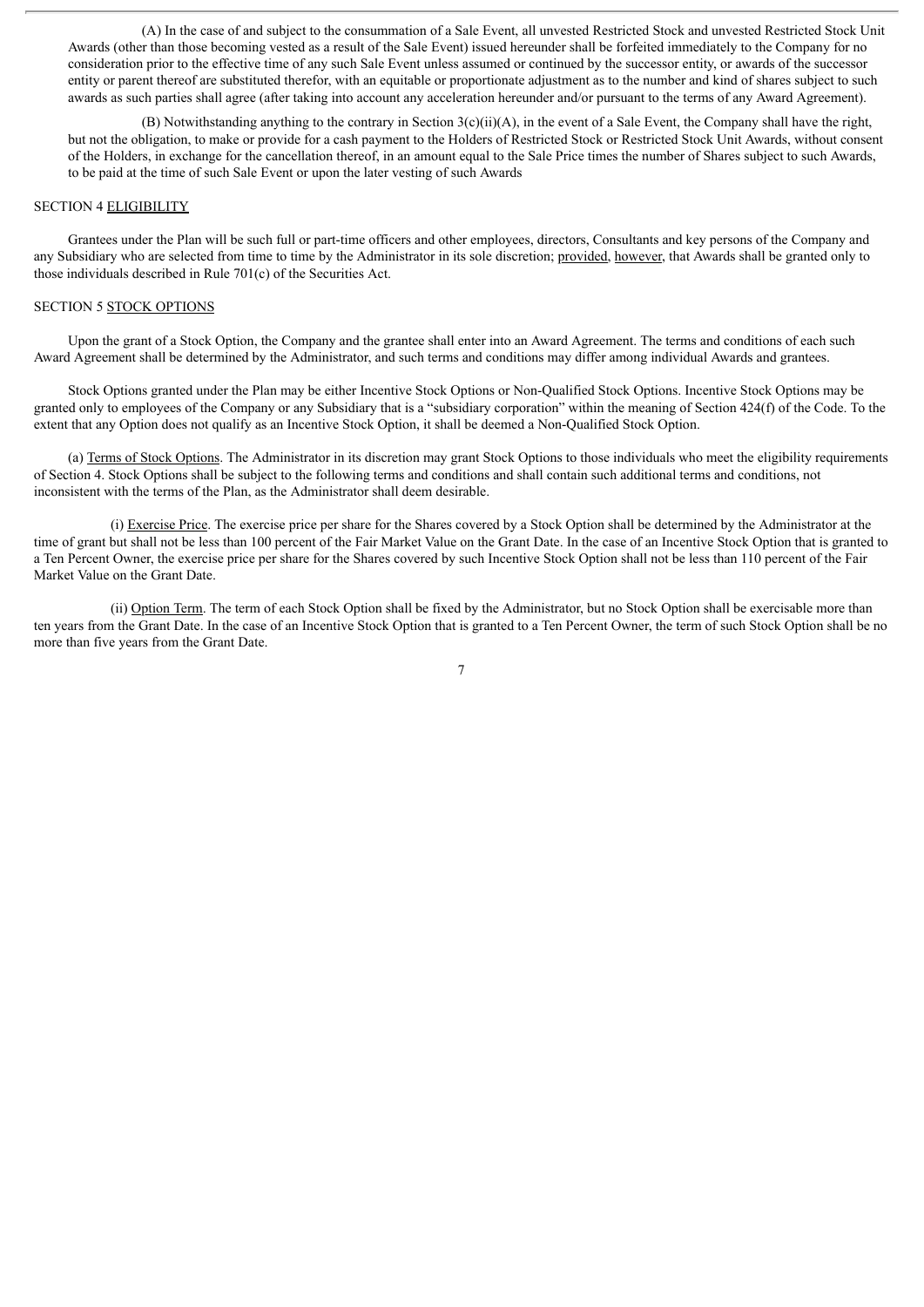(iii) Exercisability; Rights of a Stockholder. Stock Options shall become exercisable and/or vested at such time or times, whether or not in installments, as shall be determined by the Administrator at or after the Grant Date. The Award Agreement may permit a grantee to exercise all or a portion of a Stock Option immediately at grant; provided that the Shares issued upon such exercise shall be subject to restrictions and a vesting schedule identical to the vesting schedule of the related Stock Option, such Shares shall be deemed to be Restricted Stock for purposes of the Plan, and the optionee may be required to enter into an additional or new Award Agreement as a condition to exercise of such Stock Option. An optionee shall have the rights of a stockholder only as to Shares acquired upon the exercise of a Stock Option and not as to unexercised Stock Options. An optionee shall not be deemed to have acquired any Shares unless and until a Stock Option shall have been exercised pursuant to the terms of the Award Agreement and this Plan and the optionee' s name has been entered on the books of the Company as a stockholder.

(iv) Method of Exercise. Stock Options may be exercised by an optionee in whole or in part, by the optionee giving written or electronic notice of exercise to the Company, specifying the number of Shares to be purchased. Payment of the purchase price may be made by one or more of the following methods (or any combination thereof) to the extent provided in the Award Agreement:

(A) In cash, by certified or bank check, by wire transfer of immediately available funds, or other instrument acceptable to the Administrator;

(B) If permitted by the Administrator, by the optionee delivering to the Company a promissory note, if the Board has expressly authorized the loan of funds to the optionee for the purpose of enabling or assisting the optionee to effect the exercise of his or her Stock Option; provided, that at least so much of the exercise price as represents the par value of the Stock shall be paid in cash if required by state law;

(C) If permitted by the Administrator and the Initial Public Offering has occurred (or the Stock otherwise becomes publicly-traded), through the delivery (or attestation to the ownership) of Shares that have been purchased by the optionee on the open market or that are beneficially owned by the optionee and are not then subject to restrictions under any Company plan. To the extent required to avoid variable accounting treatment under ASC 718 or other applicable accounting rules, such surrendered Shares if originally purchased from the Company shall have been owned by the optionee for at least six months. Such surrendered Shares shall be valued at Fair Market Value on the exercise date;

(D) If permitted by the Administrator and the Initial Public Offering has occurred (or the Stock otherwise becomes publicly-traded), by the optionee delivering to the Company a properly executed exercise notice together with irrevocable instructions to a broker to promptly deliver to the Company cash or a check payable and acceptable to the Company for the purchase price; provided that in the event the optionee chooses to pay the purchase price as so provided, the optionee and the broker shall comply with such procedures and enter into such agreements of indemnity and other agreements as the Administrator shall prescribe as a condition of such payment procedure; or

(E) If permitted by the Administrator, and only with respect to Stock Options that are not Incentive Stock Options, by a "net exercise" arrangement pursuant to which the Company will reduce the number of Shares issuable upon exercise by the largest whole number of Shares with a Fair Market Value that does not exceed the aggregate exercise price.

Payment instruments will be received subject to collection. No certificates for Shares so purchased will be issued to the optionee or, with respect to uncertificated Stock, no transfer to the optionee on the records of the Company will take place, until the Company has completed all steps it has deemed necessary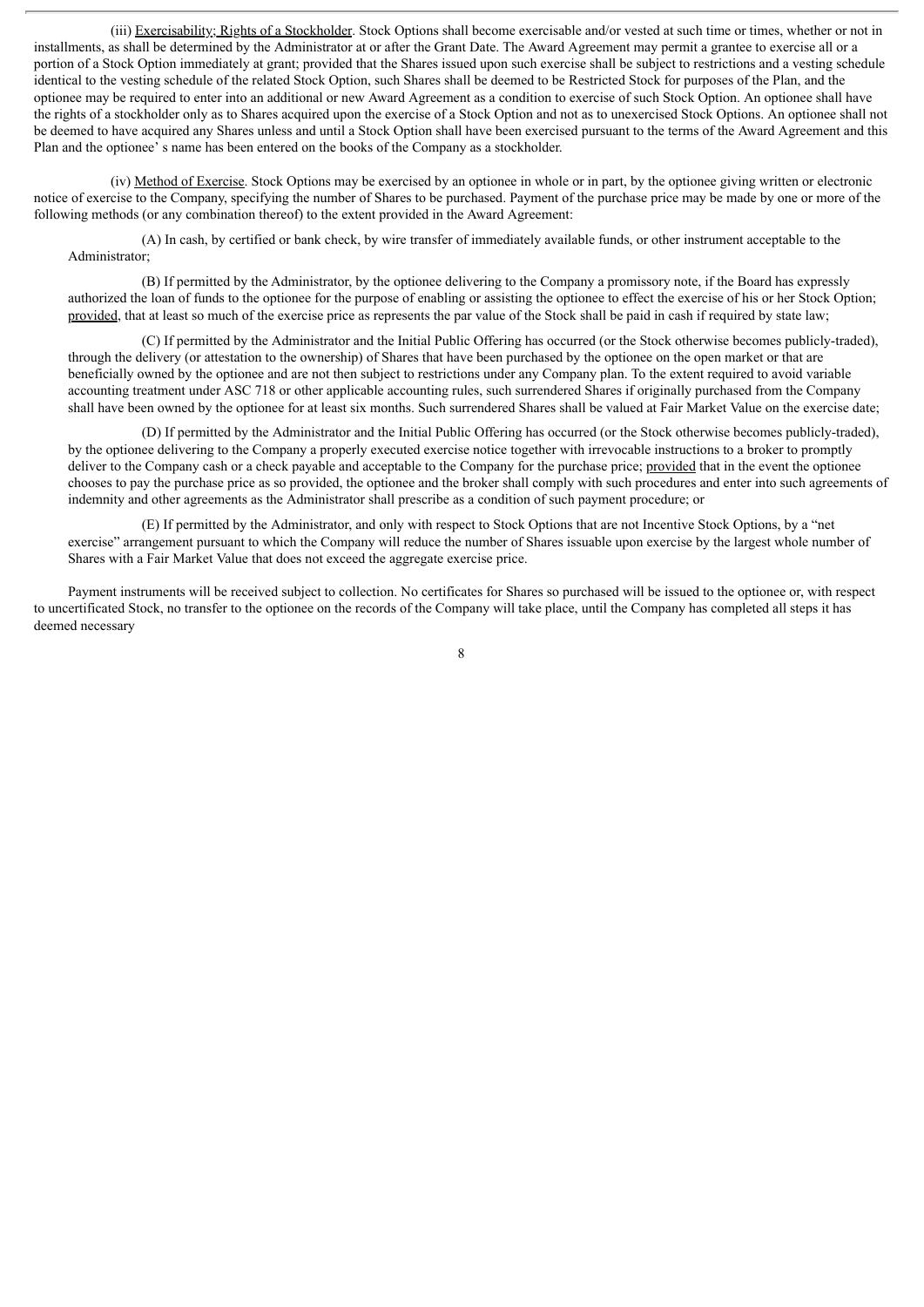to satisfy legal requirements relating to the issuance and sale of the Shares, which steps may include, without limitation, (i) receipt of a representation from the optionee at the time of exercise of the Option that the optionee is purchasing the Shares for the optionee's own account and not with a view to any sale or distribution of the Shares or other representations relating to compliance with applicable law governing the issuance of securities, (ii) the legending of the certificate (or notation on any book entry) representing the Shares to evidence the foregoing restrictions, and ( iii) obtaining from optionee payment or provision for all withholding taxes due as a result of the exercise of the Option. The delivery of certificates representing the shares of Stock (or the transfer to the optionee on the records of the Company with respect to uncertificated Stock) to be purchased pursuant to the exercise of a Stock Option will be contingent upon (A) receipt from the optionee (or a purchaser acting in his or her stead in accordance with the provisions of the Stock Option) by the Company of the full purchase price for such Shares and the fulfillment of any other requirements contained in the Award Agreement or applicable provisions of laws and (B) if required by the Company, the optionee shall have entered into any stockholders agreements or other agreements with the Company and/or certain other of the Company's stockholders relating to the Stock. In the event an optionee chooses to pay the purchase price by previously-owned Shares through the attestation method, the number of Shares transferred to the optionee upon the exercise of the Stock Option shall be net of the number of Shares attested to.

(b) Annual Limit on Incentive Stock Options. To the extent required for "incentive stock option" treatment under Section 422 of the Code, the aggregate Fair Market Value (determined as of the Grant Date) of the Shares with respect to which Incentive Stock Options granted under the Plan and any other plan of the Company or its parent and any Subsidiary that become exercisable for the first time by an optionee during any calendar year shall not exceed \$100,000 or such other limit as may be in effect from time to time under Section 422 of the Code. To the extent that any Stock Option exceeds this limit, it shall constitute a Non-Qualified Stock Option.

(c) Termination. Any portion of a Stock Option that is not vested and exercisable on the date of termination of an optionee's Service Relationship shall immediately expire and be null and void. Once any portion of the Stock Option becomes vested and exercisable, the optionee's right to exercise such portion of the Stock Option (or the optionee's representatives and legatees as applicable) in the event of a termination of the optionee's Service Relationship shall continue until the earliest of: (i) the date which is: (A) 12 months following the date on which the optionee's Service Relationship terminates due to death or Disability (or such longer period of time as determined by the Administrator and set forth in the applicable Award Agreement), or (B) three months following the date on which the optionee's Service Relationship terminates if the termination is due to any reason other than death or Disability (or such longer period of time as determined by the Administrator and set forth in the applicable Award Agreement), or (ii) the Expiration Date set forth in the Award Agreement; provided that notwithstanding the foregoing, an Award Agreement may provide that if the optionee's Service Relationship is terminated for Cause, the Stock Option shall terminate immediately and be null and void upon the date of the optionee's termination and shall not thereafter be exercisable.

#### SECTION 6 RESTRICTED STOCK AWARDS

(a) Nature of Restricted Stock Awards. The Administrator may, in its sole discretion, grant (or sell at par value or such other purchase price determined by the Administrator) to an eligible individual under Section 4 hereof a Restricted Stock Award under the Plan. The Administrator shall determine the restrictions and conditions applicable to each Restricted Stock Award at the time of grant. Conditions may be based on continuing employment (or other Service Relationship), achievement of pre-established performance goals and objectives and/or such other criteria as the Administrator may determine. Upon the grant of a Restricted Stock Award, the Company and the grantee shall enter into an Award Agreement. The terms and conditions of each such Award Agreement shall be determined by the Administrator, and such terms and conditions may differ among individual Awards and grantees.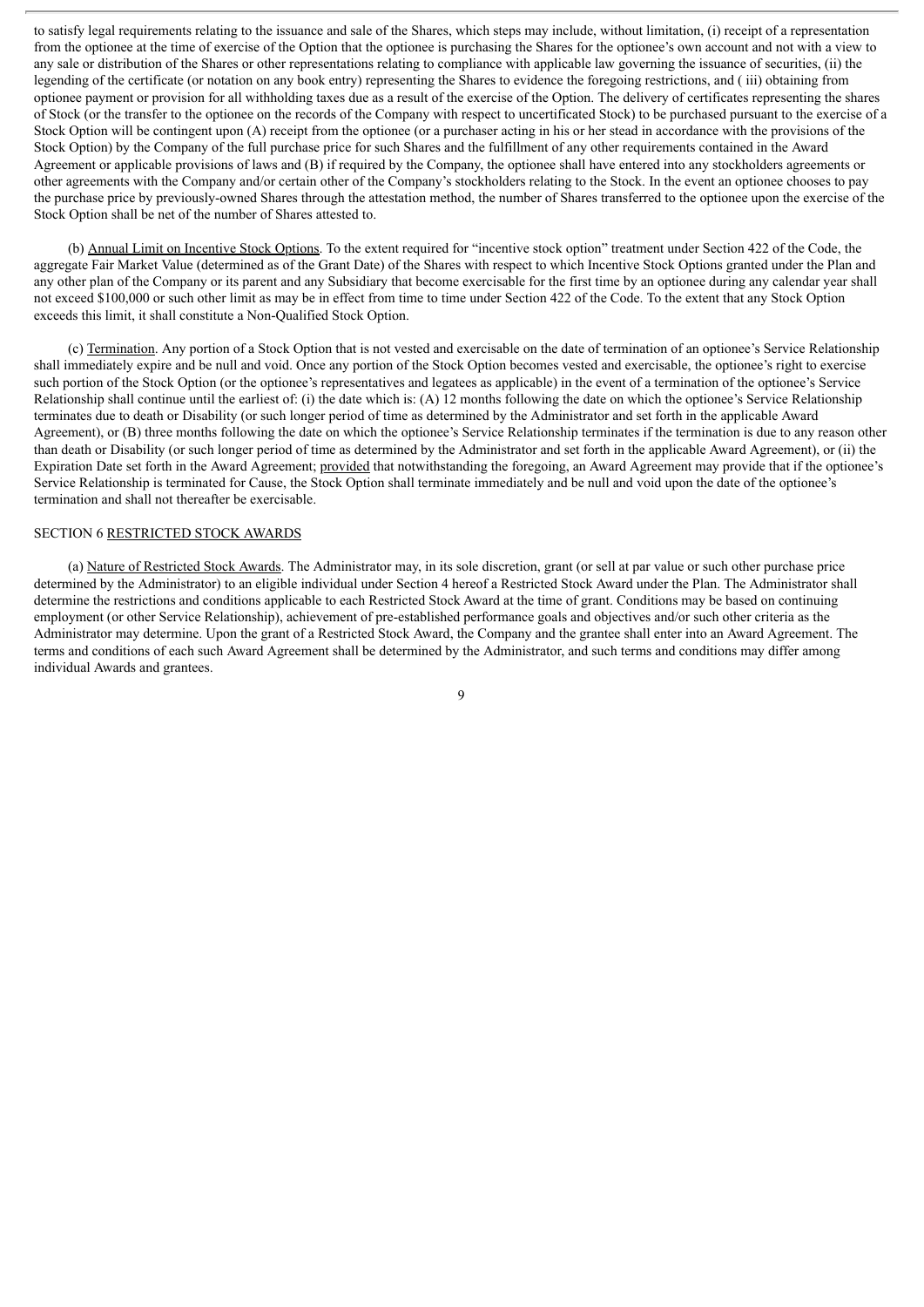(b) Rights as a Stockholder. Upon the grant of the Restricted Stock Award and payment of any applicable purchase price, a grantee of Restricted Stock shall be considered the record owner of and shall be entitled to vote the Restricted Stock if, and to the extent, such Shares are entitled to voting rights, subject to such conditions contained in the Award Agreement. The grantee shall be entitled to receive all dividends and any other distributions declared on the Shares; provided, however, that the Company is under no duty to declare any such dividends or to make any such distribution. Unless the Administrator shall otherwise determine, certificates evidencing the Restricted Stock shall remain in the possession of the Company until such Restricted Stock is vested as provided in subsection (d) below of this Section, and the grantee shall be required, as a condition of the grant, to deliver to the Company a stock power endorsed in blank and such other instruments of transfer as the Administrator may prescribe.

(c) Restrictions. Restricted Stock may not be sold, assigned, transferred, pledged or otherwise encumbered or disposed of except as specifically provided herein or in the Award Agreement. Except as may otherwise be provided by the Administrator either in the Award Agreement or, subject to Section 12 below, in writing after the Award Agreement is issued, if a grantee's Service Relationship with the Company and any Subsidiary terminates, the Company or its assigns shall have the right, as may be specified in the relevant instrument, to repurchase some or all of the Shares subject to the Award at such purchase price as is set forth in the Award Agreement.

(d) Vesting of Restricted Stock. The Administrator at the time of grant shall specify in the Award Agreement the date or dates and/or the attainment of pre-established performance goals, objectives and other conditions on which the substantial risk of forfeiture imposed shall lapse and the Restricted Stock shall become vested, subject to such further rights of the Company or its assigns as may be specified in the Award Agreement.

## SECTION 7 UNRESTRICTED STOCK AWARDS

The Administrator may, in its sole discretion, grant (or sell at par value or such other purchase price determined by the Administrator) to an eligible person under Section 4 hereof an Unrestricted Stock Award under the Plan. Unrestricted Stock Awards may be granted in respect of past services or other valid consideration, or in lieu of cash compensation due to such grantee.

## SECTION 8 RESTRICTED STOCK UNITS

(a) Nature of Restricted Stock Units. The Administrator may, in its sole discretion, grant to an eligible person under Section 4 hereof Restricted Stock Units under the Plan. The Administrator shall determine the restrictions and conditions applicable to each Restricted Stock Unit at the time of grant. Vesting conditions may be based on continuing employment (or other Service Relationship), achievement of pre-established performance goals and objectives and/or other such criteria as the Administrator may determine. Upon the grant of Restricted Stock Units, the grantee and the Company shall enter into an Award Agreement. The terms and conditions of each such Award Agreement shall be determined by the Administrator and may differ among individual Awards and grantees. On or promptly following the vesting date or dates applicable to any Restricted Stock Unit, but in no event later than March 15 of the year following the year in which such vesting occurs, such Restricted Stock Unit(s) shall be settled in the form of cash, shares of Stock or a combination of both, as specified in the Award Agreement. Restricted Stock Units may not be sold, assigned, transferred, pledged, or otherwise encumbered or disposed of.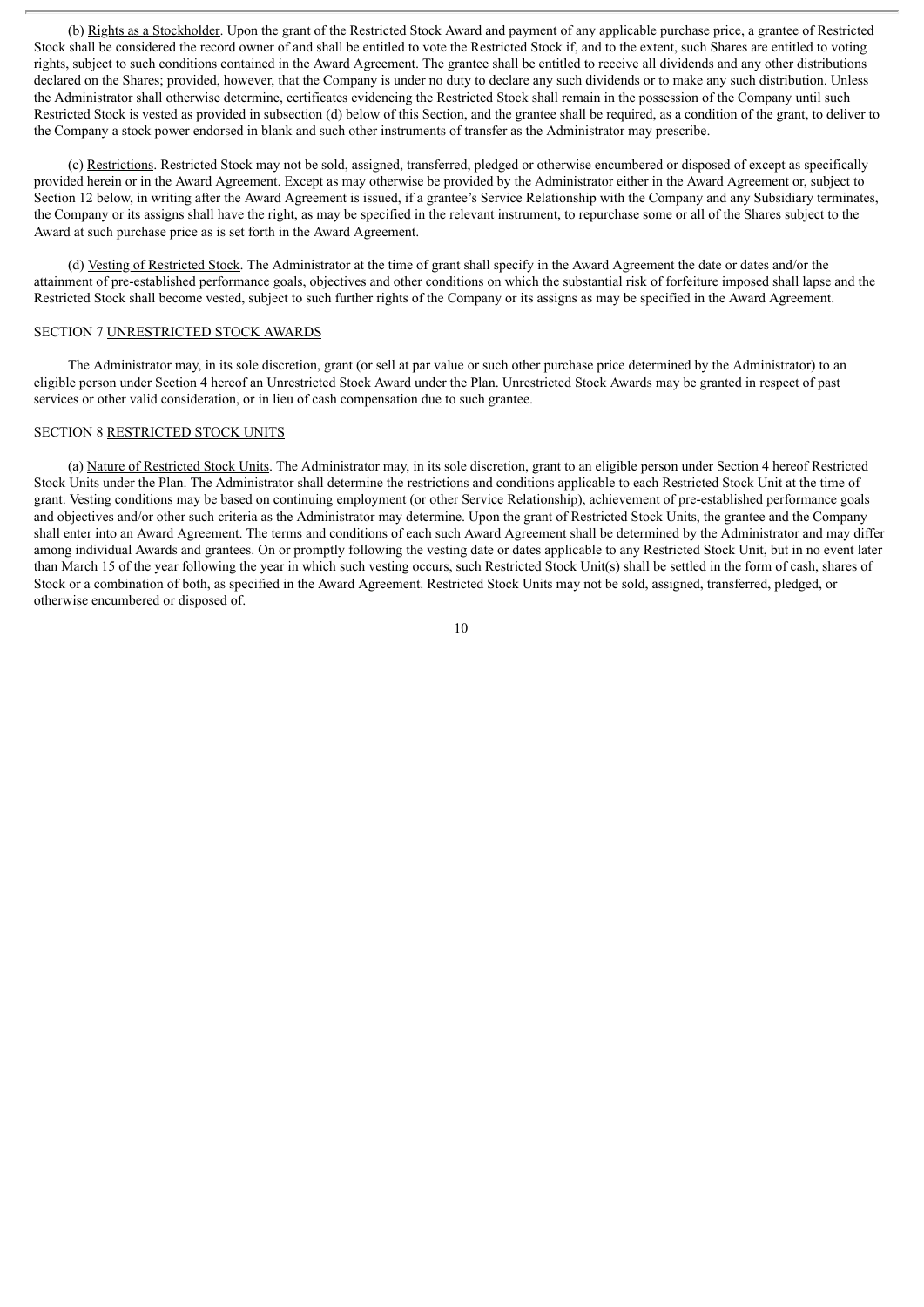(b) Rights as a Stockholder. A grantee shall have the rights of a stockholder only as to Shares, if any, acquired upon settlement of Restricted Stock Units. A grantee shall not be deemed to have acquired any such Shares unless and until the Restricted Stock Units shall have been settled in Shares pursuant to the terms of the Plan and the Award Agreement, the Company shall have issued and delivered a certificate representing the Shares to the grantee (or transferred on the records of the Company with respect to uncertificated stock), and the grantee's name has been entered in the books of the Company as a stockholder.

(c) Termination. Except as may otherwise be provided by the Administrator either in the Award Agreement or in writing after the Award Agreement is issued, a grantee's right in all Restricted Stock Units that have not vested shall automatically terminate upon the grantee's cessation of Service Relationship with the Company and any Subsidiary for any reason.

## SECTION 9 TRANSFER RESTRICTIONS.

Unless determined otherwise by the Administrator, Awards may not be sold, pledged, assigned, hypothecated, transferred, or disposed of in any manner other than by will or by the laws of descent and distribution (which, for purposes of clarification, shall be deemed to include through a beneficiary designation if available in accordance with Section 14(e) of the Plan), and may be exercised, during the lifetime of the grantee, only by the grantee. If the Administrator makes an Award transferable, such Award will contain such additional terms and conditions as the Administrator deems appropriate.

## SECTION 10 TAX WITHHOLDING

(a) Payment by Grantee. Each grantee shall, no later than the date as of which the value of an Award or of any Shares or other amounts received thereunder first becomes includable in the gross income of the grantee for income tax purposes, pay to the Company, or make arrangements satisfactory to the Administrator regarding payment of, any Federal, state, or local taxes of any kind required by law to be withheld by the Company with respect to such income. Arrangements satisfactory to the Administrator may include: (a) paying cash, check or other cash equivalents; (b) electing to have the Company withhold otherwise deliverable cash or Shares having a fair market value equal to the minimum statutory amount required to be withheld or such greater amount as the Administrator may determine if such amount would not have adverse accounting consequences, as the Administrator determines in its sole discretion; (c) delivering to the Company already-owned Shares having a fair market value equal to the minimum statutory amount required to be withheld or such greater amount as the Administrator may determine, in each case, provided the delivery of such Shares will not result in any adverse accounting consequences, as the Administrator determines in its sole discretion; (d) selling a sufficient number of Shares otherwise deliverable to the grantee through such means as the Administrator may determine in its sole discretion (whether through a broker or otherwise) equal to the amount required to be withheld or paid; (e) such other consideration and method of payment for the meeting of tax liabilities or withholding obligations as the Administrator may determine to the extent permitted by applicable laws; or (f) any combination of the foregoing methods of payment. The Company and any Subsidiary shall, to the extent permitted by law, have the right to deduct any such taxes from any payment of any kind otherwise due to the grantee. The Company's obligation to deliver stock certificates (or evidence of book entry) to any grantee is subject to and conditioned on any such tax withholding obligations being satisfied by the grantee.

(b) Payment in Stock. The Company's minimum required tax withholding obligation may be satisfied, in whole or in part, by the Company withholding from Shares to be issued pursuant to an Award a number of Shares having an aggregate Fair Market Value (as of the date the withholding is effected) that would satisfy the minimum withholding amount due.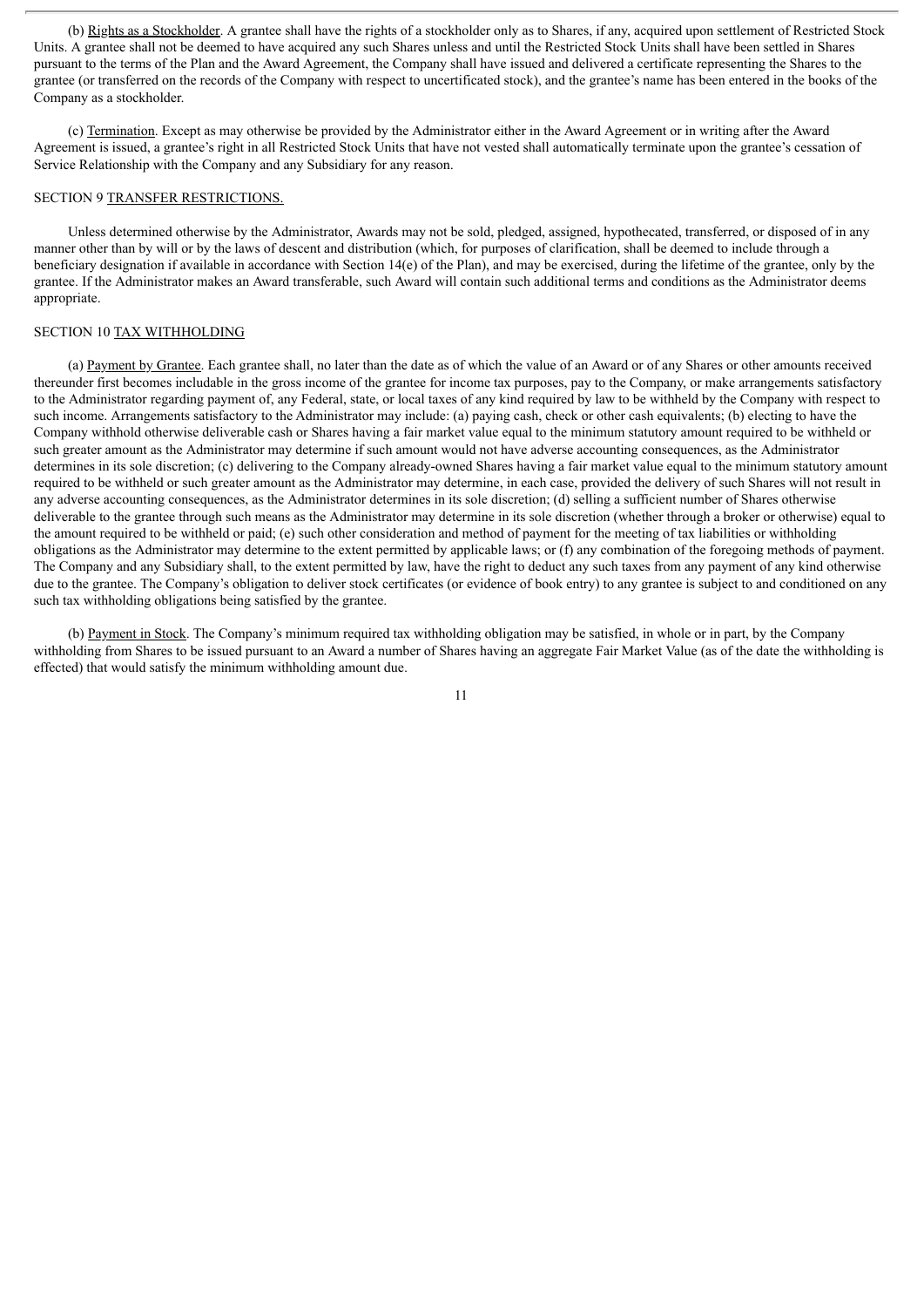#### SECTION 11 SECTION 409A AWARDS.

To the extent that any Award is determined to constitute "nonqualified deferred compensation" within the meaning of Section 409A (a "409A Award"), the Award shall be subject to such additional rules and requirements as may be specified by the Administrator from time to time. In this regard, if any amount under a 409A Award is payable upon a "separation from service" (within the meaning of Section 409A) to a grantee who is considered a "specified employee" (within the meaning of Section 409A), then no such payment shall be made prior to the date that is the earlier of ( i) six months and one day after the grantee's separation from service, or (ii ) the grantee's death, but only to the extent such delay is necessary to prevent such payment from being subject to interest, penalties and/or additional tax imposed pursuant to Section 409A. The Company makes no representation or warranty and shall have no liability to any grantee under the Plan or any other Person with respect to any penalties or taxes under Section 409A that are, or may be, imposed with respect to any Award.

### SECTION 12 AMENDMENTS AND TERMINATION

The Board may, at any time, amend or discontinue the Plan and the Administrator may, at any time, amend or cancel any outstanding Award for the purpose of satisfying changes in law or for any other lawful purpose, but no such action shall adversely affect rights under any outstanding Award without the consent of the holder of the Award except as permitted herein. The Administrator may exercise its discretion to reduce the exercise price of outstanding Stock Options or effect repricing through cancellation of outstanding Stock Options and by granting such holders new Awards in replacement of the cancelled Stock Options. To the extent determined by the Administrator to be required either by the Code to ensure that Incentive Stock Options granted under the Plan are qualified under Section 422 of the Code or otherwise, Plan amendments shall be subject to approval by the Company stockholders entitled to vote at a meeting of stockholders. Nothing in this Section 12 shall limit the Board's or Administrator's authority to take any action permitted pursuant to Section 3(c). The Board reserves the right to amend the Plan and/or the terms of any outstanding Stock Options to the extent reasonably necessary to comply with the requirements of the exemption pursuant to paragraph (f)(4) of Rule 12h-1 of the Exchange Act.

## SECTION 13 STATUS OF PLAN

With respect to the portion of any Award that has not been exercised and any payments in cash, Stock or other consideration not received by a grantee, a grantee shall have no rights greater than those of a general creditor of the Company unless the Administrator shall otherwise expressly so determine in connection with any Award.

## SECTION 14 GENERAL PROVISIONS

(a) No Distribution; Compliance with Legal Requirements. The Administrator may require each person acquiring Shares pursuant to an Award to represent to and agree with the Company in writing that such person is acquiring the Shares without a view to distribution thereof. No Shares shall be issued pursuant to an Award until all applicable securities law and other legal and stock exchange or similar requirements have been satisfied. The Administrator may require the placing of such stop-orders and restrictive legends on certificates for Stock and Awards as it deems appropriate.

(b) Delivery of Stock Certificates. Stock certificates to grantees under the Plan shall be deemed delivered for all purposes when the Company or a stock transfer agent of the Company shall have mailed such certificates in the United States mail, addressed to the grantee, at the grantee's last known address on file with the Company; provided that stock certificates to be held in escrow pursuant to Section 9 of the Plan shall be deemed delivered when the Company shall have recorded the issuance in its records.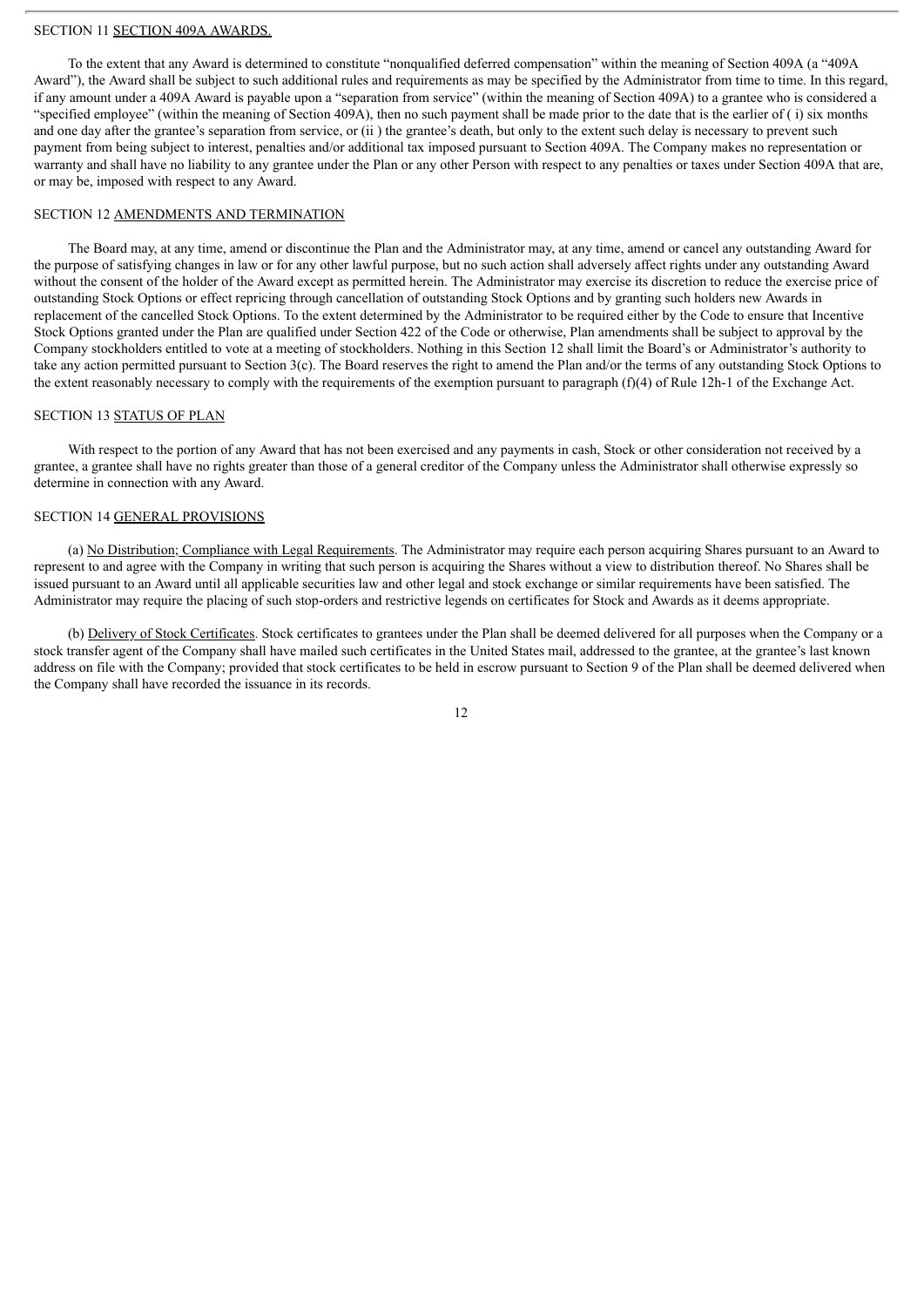Uncertificated Stock shall be deemed delivered for all purposes when the Company or a stock transfer agent of the Company shall have given to the grantee by electronic mail (with proof of receipt) or by United States mail, addressed to the grantee, at the grantee's last known address on file with the Company, notice of issuance and recorded the issuance in its records (which may include electronic "book entry" records).

(c) No Employment Rights. The adoption of the Plan and the grant of Awards do not confer upon any Person any right to continued employment or Service Relationship with the Company or any Subsidiary.

(d) Trading Policy Restrictions. Option exercises and other Awards under the Plan shall be subject to the Company's insider trading policy-related restrictions, terms and conditions as may be established by the Administrator, or in accordance with policies set by the Administrator, from time to time.

(e) Designation of Beneficiary. Each grantee to whom an Award has been made under the Plan may designate a beneficiary or beneficiaries to exercise any Award on or after the grantee's death or receive any payment under any Award payable on or after the grantee's death. Any such designation shall be on a form provided for that purpose by the Administrator and shall not be effective until received by the Administrator. If no beneficiary has been designated by a deceased grantee, or if the designated beneficiaries have predeceased the grantee, the beneficiary shall be the grantee's estate.

(f) Legend. Any certificate(s) representing the Shares shall carry substantially the following legend (and with respect to uncertificated Stock, the book entries evidencing such shares shall contain the following notation):

The transferability of this certificate and the shares of stock represented hereby are subject to the restrictions, terms and conditions (including repurchase and restrictions against transfers) contained in the Amended and Restated Instaclustr US Holding 2018 Stock Option Plan and any agreements entered into thereunder by and between the company and the holder of this certificate (a copy of which is available at the offices of the company for examination).

(g) Information to Holders of Options. In the event the Company is relying on the exemption from the registration requirements of Section  $12(g)$ of the Exchange Act contained in paragraph (f)(1) of Rule 12h-1 of the Exchange Act, the Company shall provide the information described in Rule 701(e)(3), (4) and (5) of the Securities Act to all holders of Options in accordance with the requirements thereunder. The foregoing notwithstanding, the Company shall not be required to provide such information unless the optionholder has agreed in writing, on a form prescribed by the Company, to keep such information confidential.

(h) Other Agreements. If required by the Company, prior to, or simultaneously with, the receipt from the Company of Shares pursuant to an Award under the Plan, Holder shall become a party to any stockholders agreement or other agreement in such form as may be presented to the Holder by the Company.

#### SECTION 15 EFFECTIVE DATE OF PLAN

The Plan shall become effective upon adoption by the Board and shall be approved by stockholders in accordance with applicable state law and the Company's certificate of incorporation and bylaws within 12 months thereafter. If the stockholders fail to approve the Plan within 12 months after its adoption by the Board of Directors, then any Awards granted or sold under the Plan shall be rescinded and no additional grants or sales shall thereafter be made under the Plan. Subject to such approval by stockholders and to the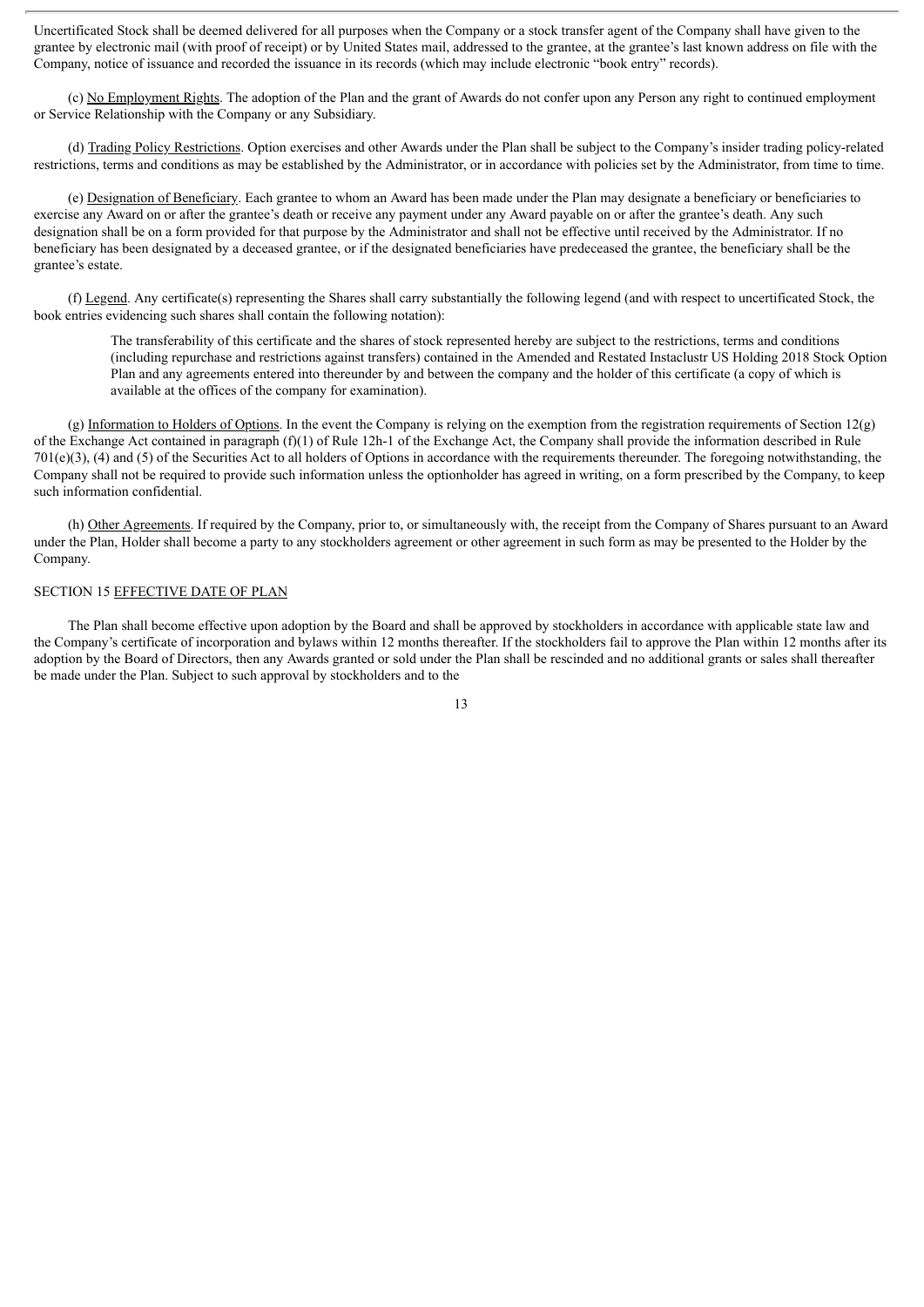requirement that no Shares may be issued hereunder prior to such approval, Stock Options and other Awards may be granted hereunder on and after adoption of the Plan by the Board. No grants of Stock Options and other Awards may be made hereunder after the tenth anniversary of the date the Plan is adopted by the Board or the date the Plan is approved by the Company's stockholders, whichever is earlier.

## SECTION 16 GOVERNING LAW

This Plan, all Awards and any controversy arising out of or relating to this Plan and all Awards shall be governed by and construed in accordance with the General Corporation Law of the State of Delaware as to matters within the scope thereof and the laws of the State of New South Wales, Australia as to matters within the scope thereof, and as to all other matters shall be governed by and construed in accordance with the internal laws of the State of California, without regard to conflict of law principles that would result in the application of any law other than the law of the State of California.

| DATE ADOPTED BY THE BOARD OF DIRECTORS: | May 17, 2022 |
|-----------------------------------------|--------------|
| DATE APPROVED BY THE STOCKHOLDERS:      | May 17, 2022 |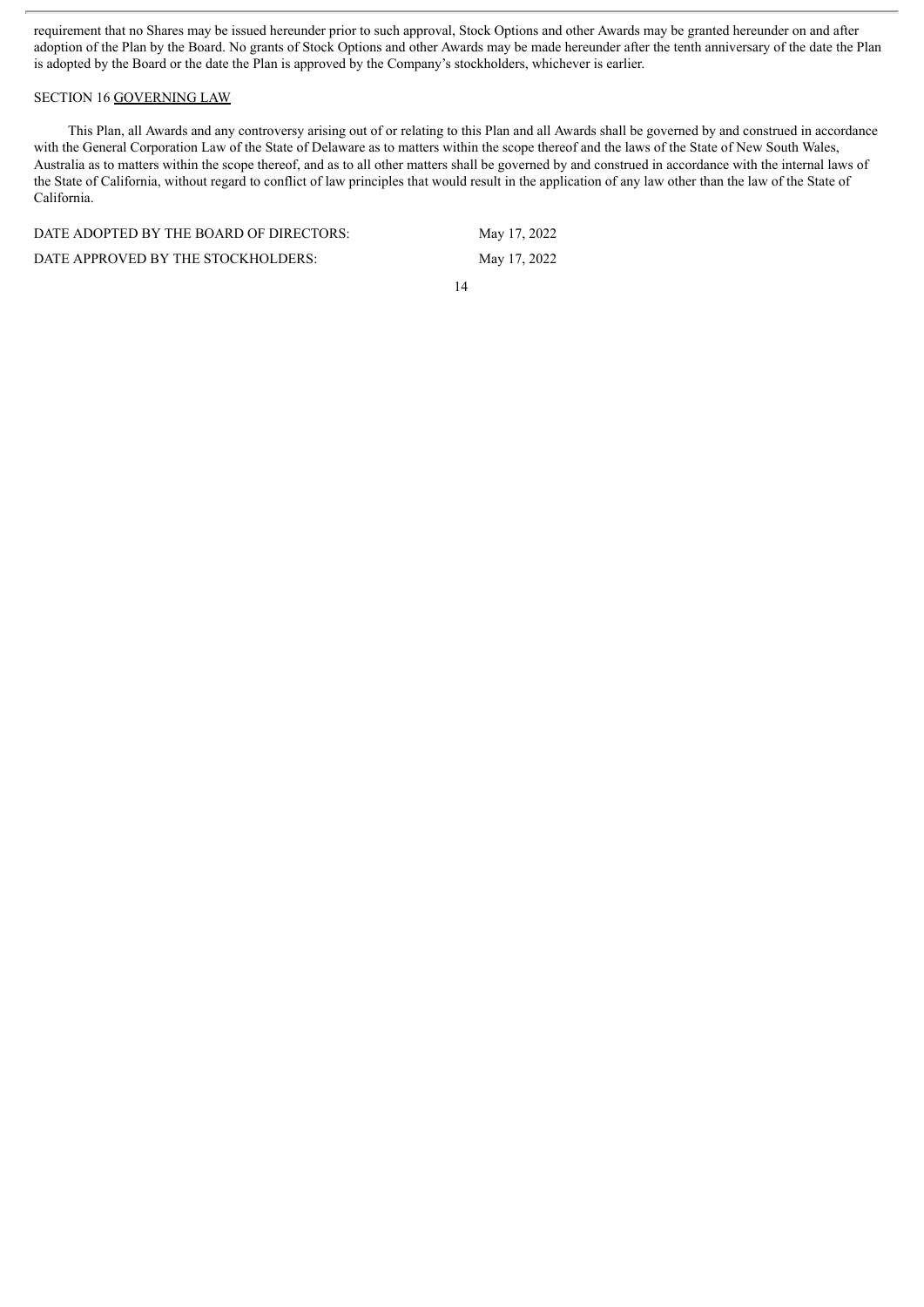THE SECURITIES WHICH ARE THE SUBJECT OF THIS AGREEMENT HAVE BEEN ACQUIRED FOR INVESTMENT AND NOT WITH A VIEW TO, OR IN CONNECTION WITH, THE SALE OR DISTRIBUTION THEREOF. NO SUCH SALE OR DISPOSITION MAY BE EFFECTED WITHOUT AN EFFECTIVE REGISTRATION STATEMENT RELATED THERETO OR AN OPINION OF COUNSEL SATISFACTORY TO THE COMPANY THAT SUCH REGISTRATION IS NOT REQUIRED UNDER THE SECURITIES ACT OF 1933, AS AMENDED.

## **INSTACLUSTR US HOLDING, INC. STOCK OPTION AGREEMENT**

Instaclustr US Holding, Inc., a Delaware corporation (the "*Company*") has granted to the individual (the "*Optionee*") named in the *Notice of Grant of Stock Option* (the "*Notice*") to which this Stock Option Agreement (the "*Option Agreement*") is attached an option (the "*Option*") to purchase certain shares of Stock upon the terms and conditions set forth in the Notice and this Option Agreement. The Option has been granted pursuant to and shall in all respects be subject to the terms and conditions of the Instaclustr US Holding, Inc. 2018 Equity Incentive Plan (the "*Plan*"), as amended to the Date of Option Grant, the provisions of which are incorporated herein by reference. By signing the Notice, the Optionee: (a) represents that the Optionee has received copies of, and has read and is familiar with the terms and conditions of, the Notice, the Plan and this Option Agreement; (b) accepts the Option subject to all of the terms and conditions of the Notice, the Plan and this Option Agreement; and (c) agrees to accept as binding, conclusive and final all decisions or interpretations of the Board upon any questions arising under the Notice, the Plan or this Option Agreement.

#### **1. DEFINITIONS AND CONSTRUCTION.**

1.1 **Definitions***.* Unless otherwise defined herein, capitalized terms shall have the meanings assigned to such terms in the Notice or the

1.2 **Construction***.* Captions and titles contained herein are for convenience only and shall not affect the meaning or interpretation of any provision of this Option Agreement. Except when otherwise indicated by the context, the singular shall include the plural and the plural shall include the singular. Use of the term "or" is not intended to be exclusive, unless the context clearly requires otherwise.

#### **2. TAX CONSEQUENCES.**

Plan.

2.1 **Tax Status of Option***.* This Option is intended to have the tax status designated in the Notice.

(a) *Incentive Stock Option***.** If the Notice so designates, this Option is intended to be an Incentive Stock Option within the meaning of Section 422(b) of the Code, but the Company does not represent or warrant that this Option qualifies as such. The Optionee should consult with the Optionee's own tax advisor regarding the tax effects of this Option and the requirements necessary to obtain favorable income tax treatment under Section 422 of the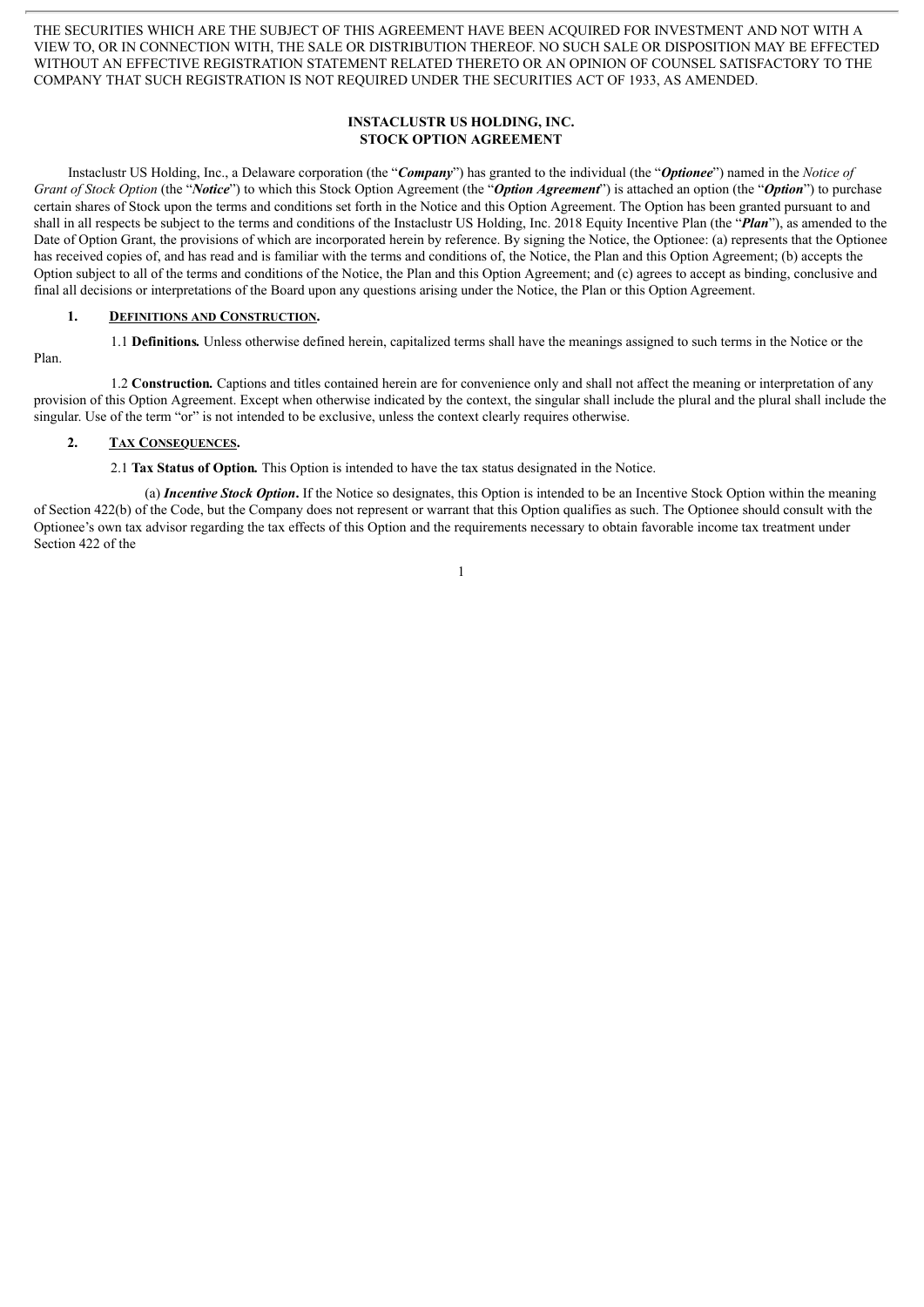Code, including, but not limited to, holding period requirements. (NOTE TO OPTIONEE: If the Option is exercised more than three (3) months after the date on which you cease to be an Employee (other than by reason of your death or permanent and total disability as defined in Section 22(e)(3) of the Code), the Option will be treated as a Nonstatutory Stock Option and not as an Incentive Stock Option to the extent required by Section 422 of the Code.)

(b) *Nonstatutory Stock Option.* If the Notice so designates, this Option is intended to be a Nonstatutory Stock Option and shall not be treated as an Incentive Stock Option within the meaning of Section 422(b) of the Code.

2.2 ISO Fair Market Value Limitation. If the Notice designates this Option as an Incentive Stock Option, then to the extent that the Option (together with all Incentive Stock Options granted to the Optionee under all stock option plans of the Participating Company Group, including the Plan) becomes exercisable for the first time during any calendar year for shares having a Fair Market Value greater than \$100,000, the portion of such options which exceeds such amount will be treated as Nonstatutory Stock Options. For purposes of this Section 2.2, options designated as Incentive Stock Options are taken into account in the order in which they were granted, and the Fair Market Value of stock is determined as of the time the option with respect to such stock is granted. If the Code is amended to provide for a different limitation from that set forth in this Section 2.2, such different limitation shall be deemed incorporated herein effective as of the date required or permitted by such amendment to the Code. If the Option is treated as an Incentive Stock Option in part and as a Nonstatutory Stock Option in part by reason of the limitation set forth in this Section 2.2, the Optionee may designate which portion of such Option the Optionee is exercising. In the absence of such designation, the Optionee shall be deemed to have exercised the Incentive Stock Option portion of the Option first. Separate certificates representing each such portion shall be issued upon the exercise of the Option. (NOTE TO OPTIONEE: If the aggregate Exercise Price of the Option (that is, the Exercise Price multiplied by the Number of Option Shares) plus the aggregate exercise price of any other Incentive Stock Options you hold (whether granted pursuant to the Plan or any other stock option plan of the Participating Company Group) is greater than \$100,000, you should contact the President of the Company to ascertain whether the entire Option qualifies as an Incentive Stock Option.)

#### **3. ADMINISTRATION.**

All questions of interpretation concerning this Option Agreement shall be determined by the Board. All determinations by the Board shall be final and binding upon all persons having an interest in the Option. Any Officer shall have the authority to act on behalf of the Company with respect to any matter, right, obligation, or election which is the responsibility of or which is allocated to the Company herein, provided the Officer has apparent authority with respect to such matter, right, obligation, or election.

## **4. EXERCISE OF THE OPTION.**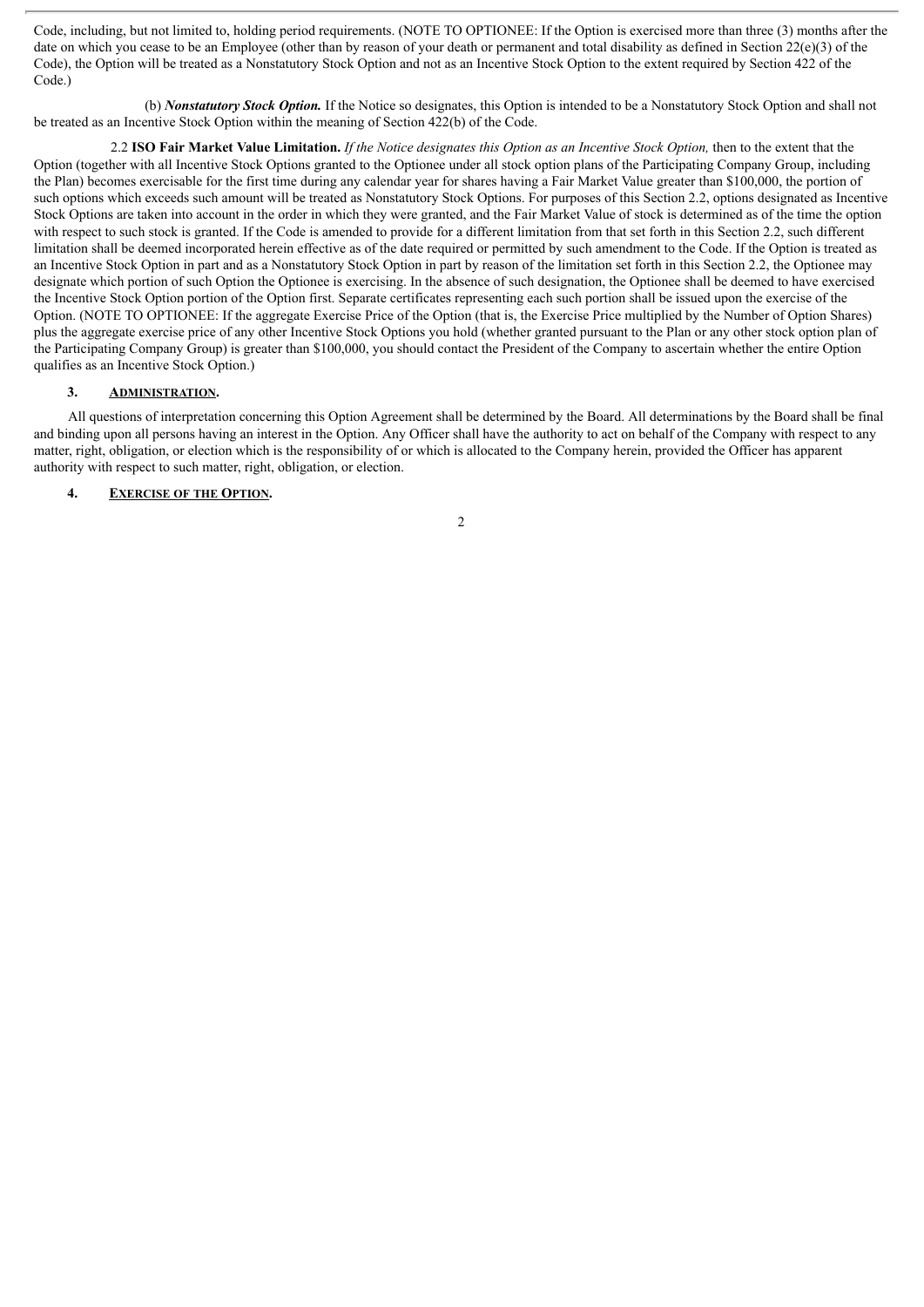4.1 **Right to Exercise***.* Except as otherwise provided herein, the Option shall be exercisable on and after (a) the first date on which the Option vesting conditions are met with respect to a portion of the Option (the "Initial Vesting Date" and the shares for which such vested portion may be exercised, "Vested Shares") and prior to the termination of the Option (as provided in Section 6), and (b) immediately prior to the consummation of and effective simultaneous with a Change in Control, in an amount not to exceed the number of Vested Shares less the number of shares previously acquired upon exercise of the Option. Such exercise right shall be subject to the Company's repurchase rights set forth in Section 11 and Section 12, and the Company's cash settlement rights in Section 8 and Section 20. In no event shall the Option be exercisable for more shares than the Number of Option Shares.

4.2 **Method of Exercise**. Exercise of the Option shall be by written notice to the Company which must state the election to exercise the Option, the number of whole shares of Stock for which the Option is being exercised and such other representations and agreements as to the Optionee's investment intent with respect to such shares as may be required pursuant to the provisions of this Option Agreement. The written notice must be signed by the Optionee and must be delivered in person, by certified or registered mail, return receipt requested, by confirmed facsimile transmission, or by such other means as the Company may permit, to the President of the Company, or other authorized representative of the Participating Company Group, prior to the consummation date of the Change in Control and prior to the termination of the Option as set forth in Section 6, accompanied by (i) full payment of the aggregate Exercise Price for the number of shares of Stock being purchased and (ii) an executed copy, if required herein, of the then current forms of escrow and security agreement referenced below. The Option shall be deemed to be exercised, upon receipt by the Company of such written notice, the aggregate Exercise Price, and, if required by the Company, such executed agreements. If, upon a Change in Control, the Option is not exercised, then this Option Agreement and the Option shall be terminated, and any Vested Shares shall be settled in accordance with Section 8.

#### 4.3 **Payment of Exercise Price**.

(a) *Forms of Consideration Authorized***.** Except as otherwise provided below, payment of the aggregate Exercise Price for the number of shares of Stock for which the Option is being exercised shall be made (i) in cash, by check, or cash equivalent, (ii) by means of a Cashless Exercise, as defined in Section 4.3(b), or (iii) by any combination of the foregoing.

## (b) *Limitations on Forms of Consideration.*

(i) **Cashless Exercise.** A *"Cashless Exercise"* means the delivery of a properly executed notice together with irrevocable instructions to a broker in a form acceptable to the Company providing for the assignment to the Company of the proceeds of a sale or loan with respect to some or all of the shares of Stock acquired upon the exercise of the Option pursuant to a program or procedure approved by the Company (including, without limitation, through an exercise complying with the provisions of Regulation T as promulgated from time to time by the Board of Governors of the Federal Reserve System). The Company reserves, at any and all times, the right, in the Company's sole and absolute discretion, to decline to approve or terminate any such program or procedure.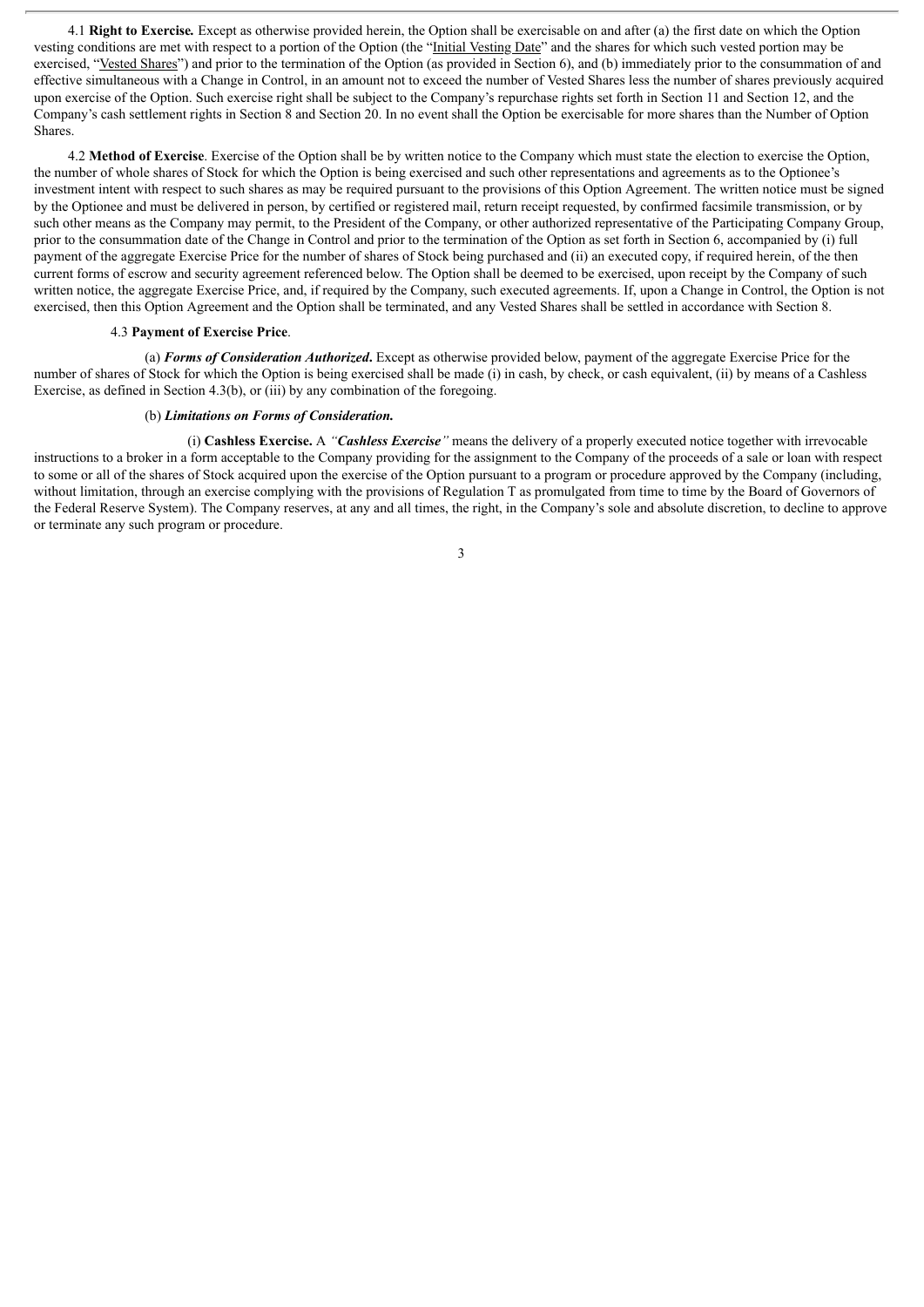4.4 **Tax Withholding***.* At the time the Option is exercised, in whole or in part, or at any time thereafter as requested by the Company, the Optionee hereby authorizes withholding from payroll and any other amounts payable to the Optionee, and otherwise agrees to make adequate provision for (including by means of a Cashless Exercise to the extent permitted by the Company), any sums required to satisfy the federal, state, local and foreign tax withholding obligations of the Participating Company Group, if any, which arise in connection with the Option, including, without limitation, obligations arising upon (i) the exercise, in whole or in part, of the Option, (ii) the transfer, in whole or in part, of any shares acquired upon exercise of the Option, (iii) the operation of any law or regulation providing for the imputation of interest, or (iv) the lapsing of any restriction with respect to any shares acquired upon exercise of the Option. The Option is not exercisable unless the tax withholding obligations of the Participating Company Group are satisfied. Accordingly, the Company shall have no obligation to deliver shares of Stock until the tax withholding obligations of the Participating Company Group have been satisfied by the Optionee.

4.5 **Certificate Registration***.* Except in the event the Exercise Price is paid by means of a Cashless Exercise, the certificate for the shares as to which the Option is exercised shall be registered in the name of the Optionee, or, if applicable, in the names of the heirs of the Optionee.

4.6 **Restrictions on Grant of the Option and Issuance of Shares***.* The grant of the Option and the issuance of shares of Stock upon exercise of the Option shall be subject to compliance with all applicable requirements of federal, state or foreign law with respect to such securities. The Option may not be exercised if the issuance of shares of Stock upon exercise would constitute a violation of any applicable federal, state or foreign securities laws or other law or regulations or the requirements of any stock exchange or market system upon which the Stock may then be listed. In addition, the Option may not be exercised unless (i) a registration statement under the Securities Act shall at the time of exercise of the Option be in effect with respect to the shares issuable upon exercise of the Option or (ii) in the opinion of legal counsel to the Company, the shares issuable upon exercise of the Option may be issued in accordance with the terms of an applicable exemption from the registration requirements of the Securities Act. THE OPTIONEE IS CAUTIONED THAT THE OPTION MAY NOT BE EXERCISED UNLESS THE FOREGOING CONDITIONS ARE SATISFIED. ACCORDINGLY, THE OPTIONEE MAY NOT BE ABLE TO EXERCISE THE OPTION WHEN DESIRED EVEN THOUGH THE OPTION IS VESTED. The inability of the Company to obtain from any regulatory body having jurisdiction the authority, if any, deemed by the Company's legal counsel to be necessary to the lawful issuance and sale of any shares subject to the Option shall relieve the Company of any liability in respect of the failure to issue or sell such shares as to which such requisite authority shall not have been obtained. As a condition to the exercise of the Option, the Company may require the Optionee to satisfy any qualifications that may be necessary or appropriate, to evidence compliance with any applicable law or regulation and to make any representation or warranty with respect thereto as may be requested by the Company.

4.7 **Fractional Shares***.* The Company shall not be required to issue fractional shares upon the exercise of the Option.

## **5. NONTRANSFERABILITY OF THE OPTION.**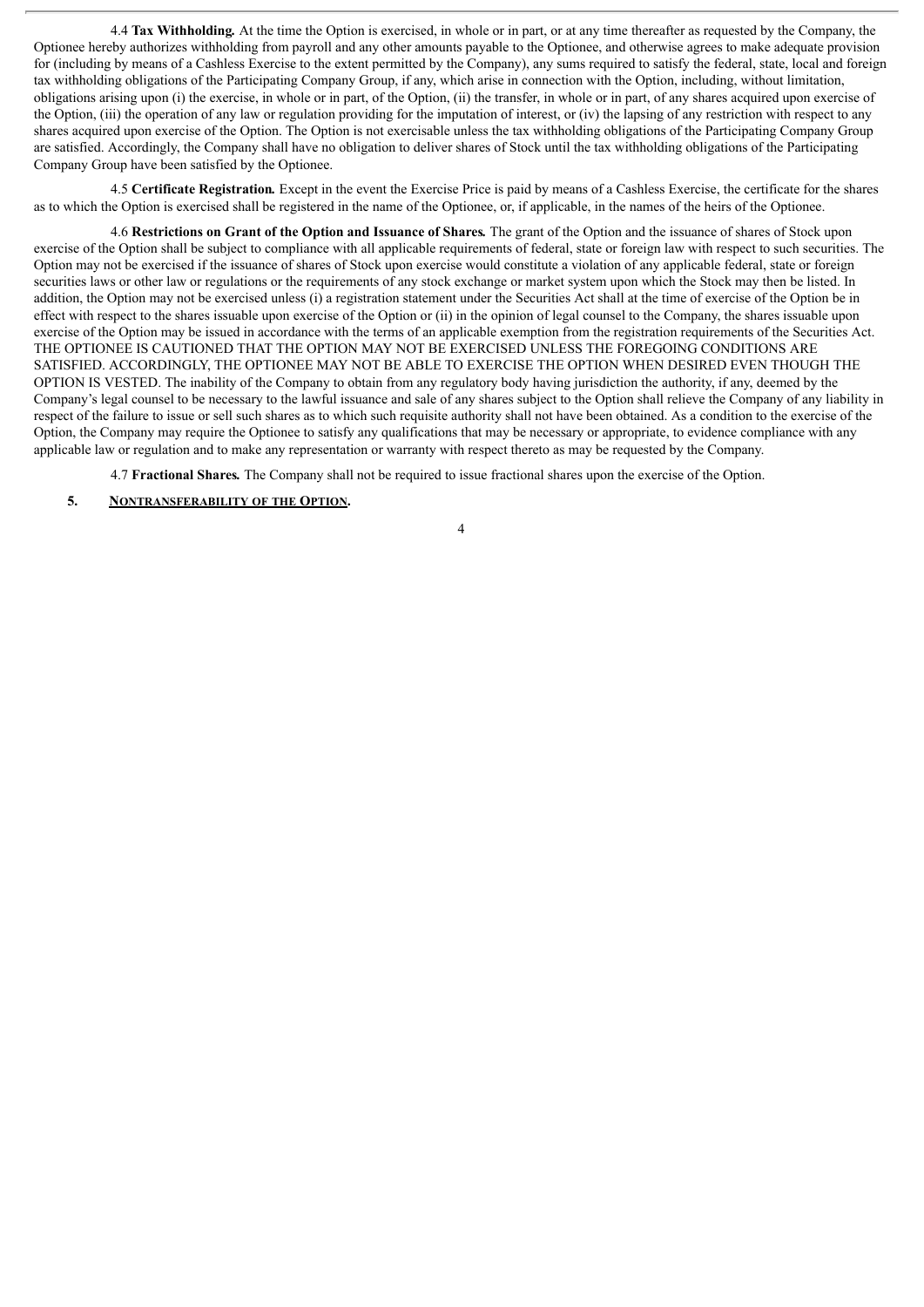The Option may be exercised during the lifetime of the Optionee only by the Optionee or the Optionee's guardian or legal representative and may not be assigned or transferred in any manner except by will or by the laws of descent and distribution. Following the death of the Optionee, the Option, to the extent provided in Section 7, may be exercised by the Optionee's legal representative or by any person empowered to do so under the deceased Optionee's will or under the then applicable laws of descent and distribution.

## **6. TERMINATION OF THE OPTION.**

The Option shall terminate and may no longer be exercised after the first to occur of (a) the Option Expiration Date, (b) the last date for exercising the Option following termination of the Optionee's Service as described in Section 7, or (c) a Change in Control to the extent provided in Section 8.

#### **7. EFFECT OF TERMINATION OF SERVICE.**

Except as otherwise provided herein and in the Plan, the Option shall be exercisable after the Optionee's termination of Service only during the applicable time periods determined in accordance with Section 6.6 of the Plan and thereafter shall terminate.

## **8. CHANGE IN CONTROL.**

In the event of a Change in Control, and provided that the Optionee's Service has not terminated prior to such date, the surviving, continuing, successor, or purchasing corporation or other business entity or parent thereof, as the case may be (the *"Acquiror"*)*,* may, without the consent of the Optionee, either assume the Company's rights and obligations under the Option or substitute for the Option a substantially equivalent option for the Acquiror's stock. The Option shall terminate and cease to be outstanding effective as of the date of the Change in Control to the extent that the Option is neither assumed or substituted for by the Acquiror in connection with the Change in Control nor exercised as of the date of the Change in Control. Notwithstanding the foregoing, shares acquired upon exercise of the Option prior to the Change in Control and any consideration received pursuant to the Change in Control with respect to such shares shall continue to be subject to all applicable provisions of this Option Agreement except as otherwise provided herein. Furthermore, notwithstanding the foregoing, if the corporation the stock of which is subject to the Option immediately prior to an Ownership Change Event described in Section  $2.1(u)(i)$  of the Plan constituting a Change in Control is the surviving or continuing corporation and immediately after such Ownership Change Event less than fifty percent (50%) of the total combined voting power of its voting stock is held by another corporation or by other corporations that are members of an affiliated group within the meaning of Section 1504(a) of the Code without regard to the provisions of Section 1504(b) of the Code, the Option shall not terminate unless the Board otherwise provides in its discretion. The Board may, in its discretion, determine that upon a Change in Control the Option shall be canceled in exchange for payment with respect to each Vested Share subject to such Option immediately prior to its cancellation in (a) cash, (b) stock of the Company or the Acquiror or (c) other property which, in any such case, shall be in an amount having a Fair Market Value equal to the excess of the Fair Market Value of the consideration to be paid per share of Stock in the Change in Control over the Exercise Price per share under the Option (subject to any required tax withholding).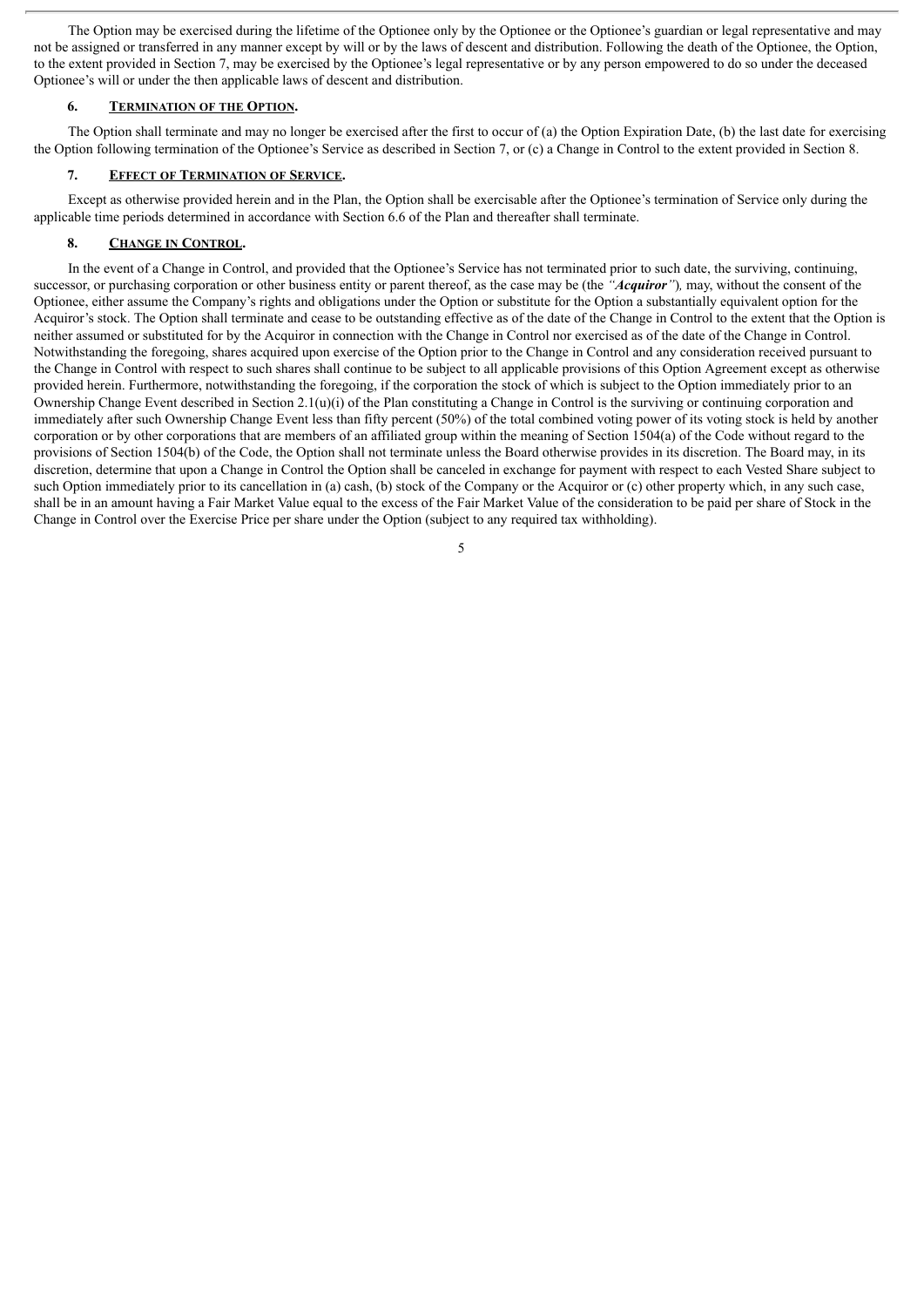#### **9. ADJUSTMENTS FOR CHANGES IN CAPITAL STRUCTURE.**

Subject to any required action by the stockholders of the Company, in the event of any change in the Stock effected without receipt of consideration by the Company, whether through merger, consolidation, reorganization, reincorporation, recapitalization, reclassification, stock dividend, stock split, reverse stock split, split-up, split-off, spin-off, combination of shares, exchange of shares, or similar change in the capital structure of the Company, or in the event of payment of a dividend or distribution to the stockholders of the Company in a form other than Stock (excepting normal cash dividends) that has a material effect on the Fair Market Value of shares of Stock, appropriate and proportionate adjustments shall be made in the number, Exercise Price and class of shares of stock subject to the Option. If a majority of the shares which are of the same class as the shares that are subject to the Option are exchanged for, converted into, or otherwise become (whether or not pursuant to an Ownership Change Event) shares of another corporation (the *"New Shares"*), the Board may unilaterally amend the Option to provide that the Option is exercisable for New Shares. In the event of any such amendment, the Number of Option Shares and the Exercise Price shall be adjusted in a fair and equitable manner, as determined by the Board, in its discretion. Notwithstanding the foregoing, any fractional share resulting from an adjustment pursuant to this Section 9 shall be rounded down to the nearest whole number, and in no event may the Exercise Price be decreased to an amount less than the par value, if any, of the stock subject to the Option. The adjustments determined by the Board pursuant to this Section 9 shall be final, binding and conclusive.

#### **10. RIGHTS AS A STOCKHOLDER, EMPLOYEE OR CONSULTANT.**

The Optionee shall have no rights as a stockholder with respect to any shares covered by the Option until the date of the issuance of a certificate for the shares for which the Option has been exercised (as evidenced by the appropriate entry on the books of the Company or of a duly authorized transfer agent of the Company). No adjustment shall be made for dividends, distributions or other rights for which the record date is prior to the date such certificate is issued, except as provided in Section 9. If the Optionee is an Employee, the Optionee understands and acknowledges that, except as otherwise provided in a separate, written employment agreement between a Participating Company and the Optionee, the Optionee's employment is "at will" and is for no specified term. Nothing in this Option Agreement shall confer upon the Optionee any right to continue in the Service of a Participating Company or interfere in any way with any right of the Participating Company Group to terminate the Optionee's Service as an Employee or Consultant, as the case may be, at any time.

#### **11. RIGHT OF FIRST REFUSAL.**

11.1 **Grant of Right of First Refusal***.* Except as provided in Section 11.7 below, in the event the Optionee, the Optionee's legal representative, or other holder of shares acquired upon exercise of the Option proposes to sell, exchange, transfer, pledge, or otherwise dispose of any shares acquired upon exercise of the Option (the *"Transfer Shares"*) to any person or entity, including, without limitation, any stockholder of a Participating Company, the Company shall have the right to repurchase the Transfer Shares under the terms and subject to the conditions set forth in this Section 11 (the *"Right of First Refusal"*).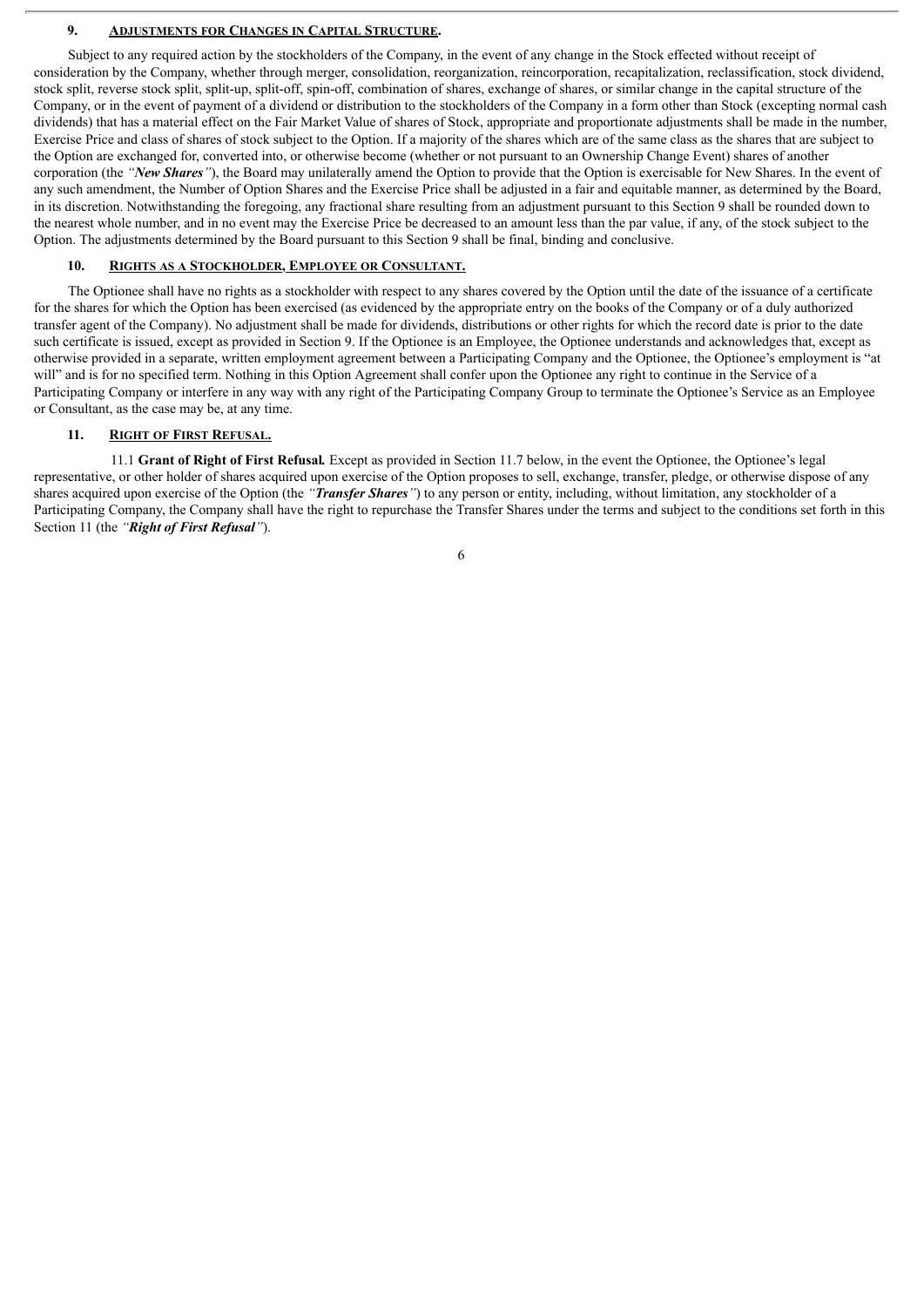11.2 **Notice of Proposed Transfer***.* Prior to any proposed transfer of the Transfer Shares, the Optionee shall deliver written notice (the *"Transfer Notice"*) to the Company describing fully the proposed transfer, including the number of Transfer Shares, the name and address of the proposed transferee (the *"Proposed Transferee"*) and, if the transfer is voluntary, the proposed transfer price, and containing such information necessary to show the bona fide nature of the proposed transfer. In the event of a bona fide gift or involuntary transfer, the proposed transfer price shall be deemed to be the Fair Market Value of the Transfer Shares, as determined by the Board in good faith. If the Optionee proposes to transfer any Transfer Shares to more than one Proposed Transferee, the Optionee shall provide a separate Transfer Notice for the proposed transfer to each Proposed Transferee. The Transfer Notice shall be signed by both the Optionee and the Proposed Transferee and must constitute a binding commitment of the Optionee and the Proposed Transferee for the transfer of the Transfer Shares to the Proposed Transferee subject only to the Right of First Refusal.

11.3 **Bona Fide Transfer***.* If the Company determines that the information provided by the Optionee in the Transfer Notice is insufficient to establish the bona fide nature of a proposed voluntary transfer, the Company shall give the Optionee written notice of the Optionee's failure to comply with the procedure described in this Section 11, and the Optionee shall have no right to transfer the Transfer Shares without first complying with the procedure described in this Section 11. The Optionee shall not be permitted to transfer the Transfer Shares if the proposed transfer is not bona fide.

11.4 **Exercise of Right of First Refusal***.* If the Company determines the proposed transfer to be bona fide, the Company shall have the right to purchase all, but not less than all, of the Transfer Shares (except as the Company and the Optionee otherwise agree) at the purchase price and on the terms set forth in the Transfer Notice by delivery to the Optionee of a notice of exercise of the Right of First Refusal within thirty (30) days after the date the Transfer Notice is delivered to the Company. The Company's exercise or failure to exercise the Right of First Refusal with respect to any proposed transfer described in a Transfer Notice shall not affect the Company's right to exercise the Right of First Refusal with respect to any proposed transfer described in any other Transfer Notice, whether or not such other Transfer Notice is issued by the Optionee or issued by a person other than the Optionee with respect to a proposed transfer to the same Proposed Transferee. If the Company exercises the Right of First Refusal, the Company and the Optionee shall thereupon consummate the sale of the Transfer Shares to the Company on the terms set forth in the Transfer Notice within sixty (60) days after the date the Transfer Notice is delivered to the Company (unless a longer period is offered by the Proposed Transferee); provided, however, that in the event the Transfer Notice provides for the payment for the Transfer Shares other than in cash, the Company shall have the option of paying for the Transfer Shares by the present value cash equivalent of the consideration described in the Transfer Notice as reasonably determined by the Company. For purposes of the foregoing, cancellation of any indebtedness of the Optionee to any Participating Company shall be treated as payment to the Optionee in cash to the extent of the unpaid principal and any accrued interest canceled.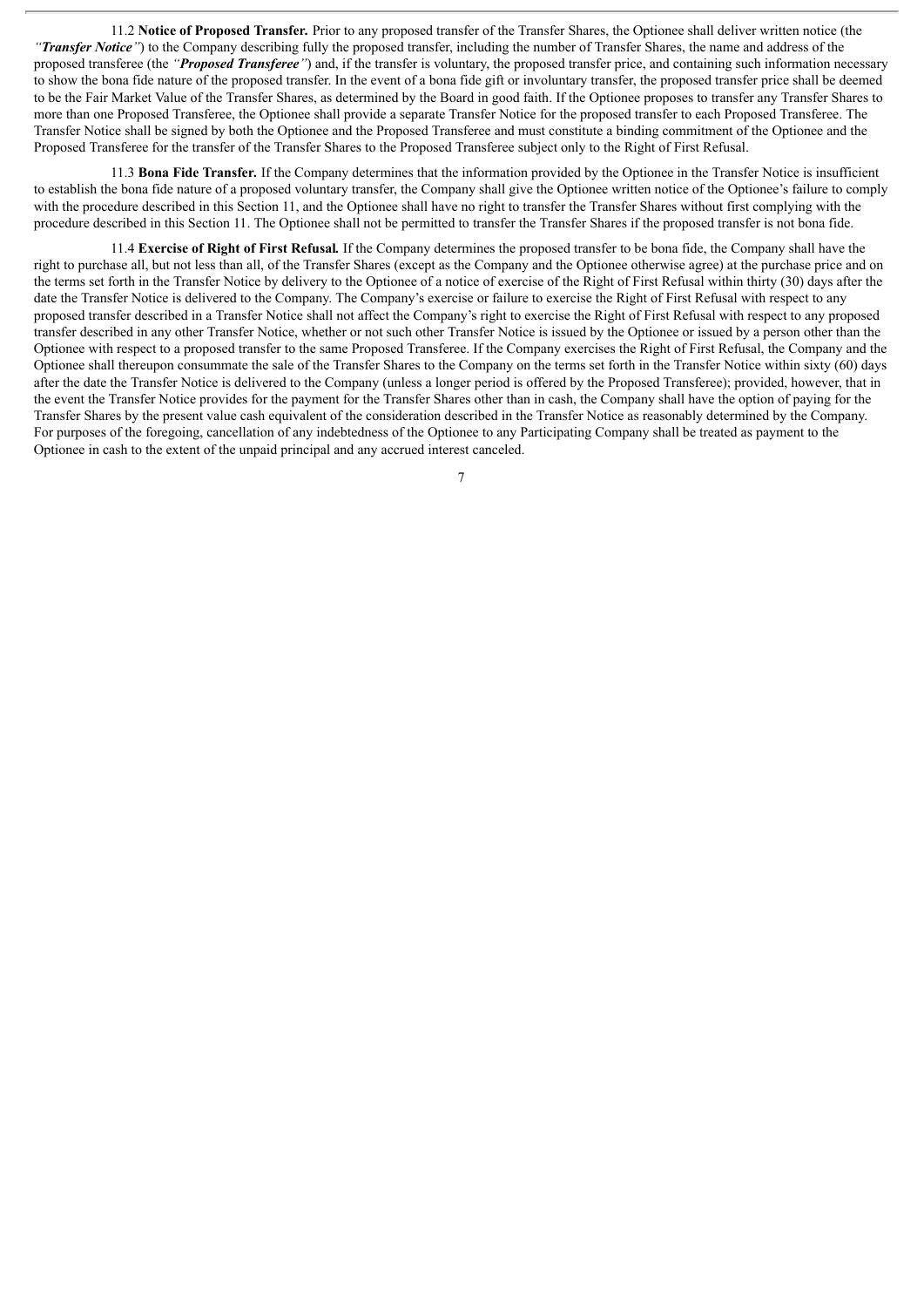11.5 **Failure to Exercise Right of First Refusal***.* If the Company fails to exercise the Right of First Refusal in full (or to such lesser extent as the Company and the Optionee otherwise agree) within the period specified in Section 11.4 above, the Optionee may conclude a transfer to the Proposed Transferee of the Transfer Shares on the terms and conditions described in the Transfer Notice, provided such transfer occurs not later than ninety (90) days following delivery to the Company of the Transfer Notice. The Company shall have the right to demand further assurances from the Optionee and the Proposed Transferee (in a form satisfactory to the Company) that the transfer of the Transfer Shares was actually carried out on the terms and conditions described in the Transfer Notice. No Transfer Shares shall be transferred on the books of the Company until the Company has received such assurances, if so demanded, and has approved the proposed transfer as bona fide. Any proposed transfer on terms and conditions different from those described in the Transfer Notice, as well as any subsequent proposed transfer by the Optionee, shall again be subject to the Right of First Refusal and shall require compliance by the Optionee with the procedure described in this Section 11.

11.6 **Transferees of Transfer Shares***.* All transferees of the Transfer Shares or any interest therein, other than the Company, shall be required as a condition of such transfer to agree in writing (in a form satisfactory to the Company) that such transferee shall receive and hold such Transfer Shares or interest therein subject to all of the terms and conditions of this Option Agreement, including this Section 11 providing for the Right of First Refusal with respect to any subsequent transfer. Any sale or transfer of any shares acquired upon exercise of the Option shall be void unless the provisions of this Section 11 are met.

11.7 **Transfers Not Subject to Right of First Refusal***.* The Right of First Refusal shall not apply to any transfer or exchange of the shares acquired upon exercise of the Option if such transfer or exchange is in connection with an Ownership Change Event. If the consideration received pursuant to such transfer or exchange consists of stock of a Participating Company, such consideration shall remain subject to the Right of First Refusal unless the provisions of Section 11.9 below result in a termination of the Right of First Refusal.

11.8 **Assignment of Right of First Refusal***.* The Company shall have the right to assign the Right of First Refusal at any time, whether or not there has been an attempted transfer, to one or more persons as may be selected by the Company.

11.9 **Early Termination of Right of First Refusal***.* The other provisions of this Option Agreement notwithstanding, the Right of First Refusal shall terminate and be of no further force and effect upon (a) the occurrence of a Change in Control, unless the Acquiror assumes the Company's rights and obligations under the Option or substitutes a substantially equivalent option for the Acquiror's stock for the Option, or (b) the existence of a public market for the class of shares subject to the Right of First Refusal. A *"public market"* shall be deemed to exist if (i) such stock is listed on a national securities exchange (as that term is used in the Exchange Act) or (ii) such stock is traded on the over-the-counter market and prices therefor are published daily on business days in a recognized financial journal.

## **12. VESTED SHARE REPURCHASE OPTION.**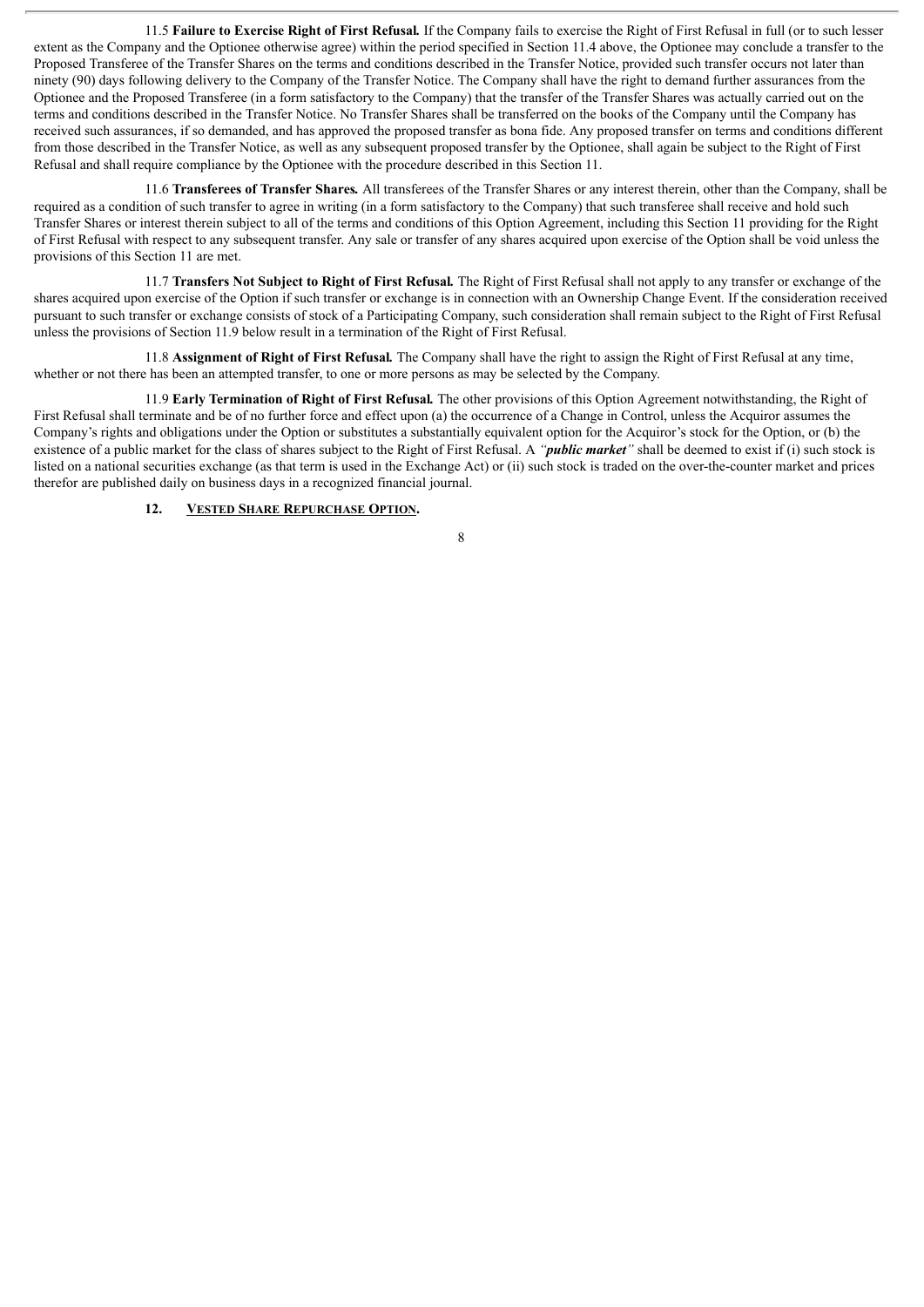12.1 **Grant of Vested Share Repurchase Option***.* Except as provided in Section 12.4 below, in the event of the occurrence of any Repurchase Event, as defined below, the Company shall have the right to repurchase the shares acquired by the Optionee pursuant to the Option (the *"Repurchase Shares"*) under the terms and subject to the conditions set forth in this Section 12 (the *"Vested Share Repurchase Option"*). Each of the following events shall constitute a *"Repurchase Event"*:

(a) Termination of the Optionee's Service with the Participating Company Group for any reason or no reason, with or without Cause, including death or Disability. The Repurchase Period, as defined below, shall commence on the date of termination of the Optionee's Service.

(b) For the Optionee directly or indirectly to own, manage, operate, join, control or participate in the ownership, management, operation or control of, or render services as an employee, consultant or independent contractor to, any business whether in corporate, proprietorship or partnership form or otherwise with respect to any product or service that is the same as or competitive with the Company's business. The Repurchase Period, as defined below, shall commence on the date the Company receives actual notice of such activities by Optionee.

(c) The Optionee, the Optionee's legal representative, or other holder of shares acquired upon exercise of the Option attempts to sell, exchange, transfer, pledge, or otherwise dispose of any Repurchase Shares without complying with the provisions of Section 11. The Repurchase Period, as defined below, shall commence on the date the Company receives actual notice of such attempted sale, exchange, transfer, pledge or other disposition.

(d) The receivership, bankruptcy or other creditor's proceeding regarding the Optionee or the taking of any of the Optionee's shares of Stock by legal process, such as a levy of execution. The Repurchase Period, as defined below, shall commence on the date the Company receives actual notice of the commencement of pendency of the receivership, bankruptcy or other creditor's proceeding or the date of such taking, as the case may be. The Fair Market Value of the Repurchase Shares shall be determined as of the last day of the month preceding the month in which the proceeding involved commenced or the taking occurred.

12.2 **Exercise of Vested Share Repurchase Option.** The Company may exercise the Vested Share Repurchase Option by written notice to the Optionee, the Optionee's legal representative, or other holder of the Repurchase Shares, as the case may be, at any time after a Repurchase Event (the "*Repurchase Period*"). The Vested Share Repurchase Option may be exercised for some or all of the Repurchase Shares, in the discretion of the Company.

12.3 **Payment for Repurchase Shares.** The repurchase price per share being repurchased by the Company pursuant to the Vested Share Repurchase Option shall be an amount equal to the Fair Market Value of the shares determined as of the date of the Repurchase Event. Payment by the Company to the Optionee shall be made in cash on or before the last day of the Repurchase Period. For purposes of the foregoing, cancellation of any indebtedness of the Optionee to the Company shall be treated as payment to the Optionee in cash to the extent of the unpaid principal and any accrued interest canceled.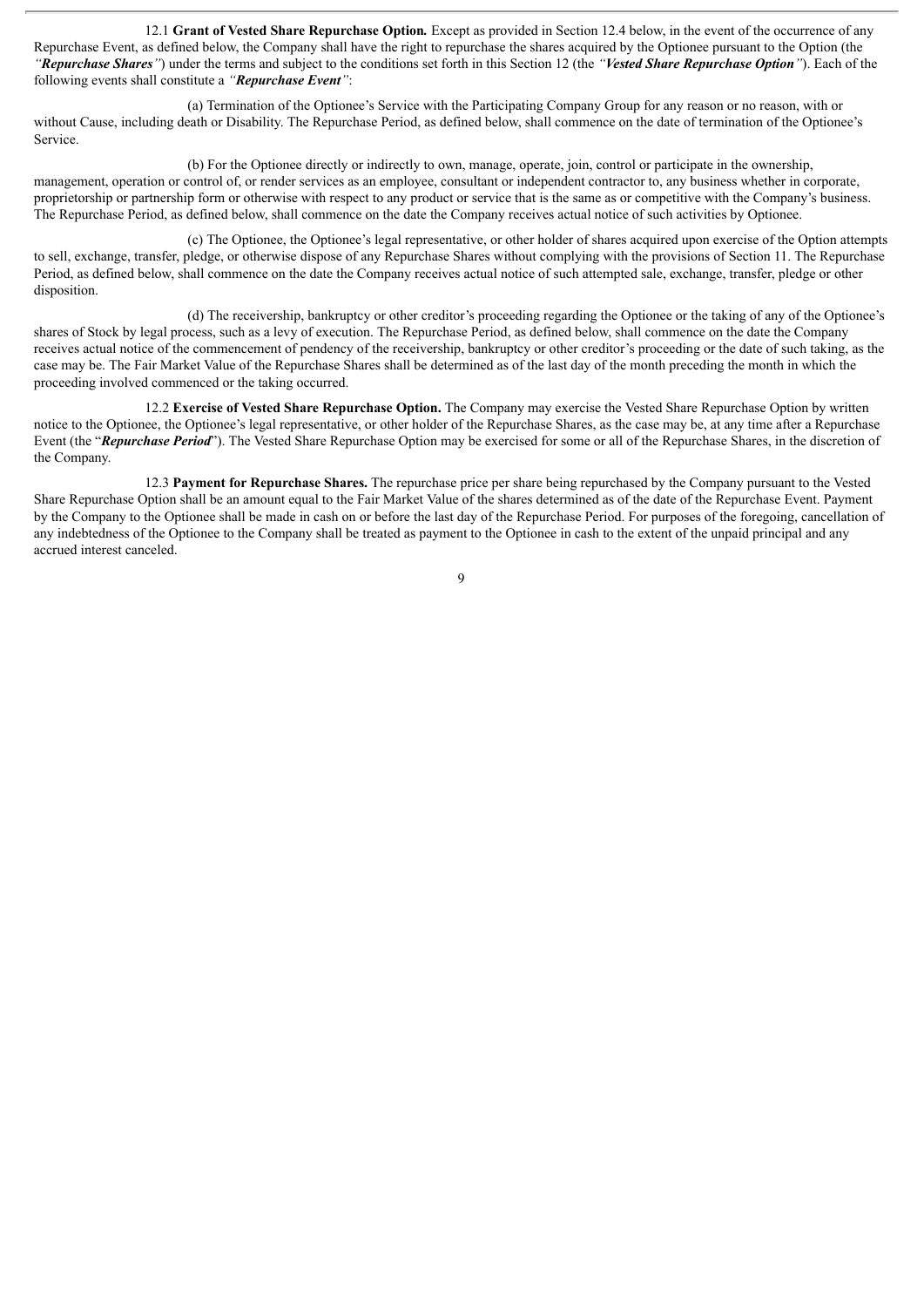12.4 **Transfers Not Subject to Vested Share Repurchase Option.** The Vested Share Repurchase Option shall not apply to any transfer or exchange of shares acquired upon exercise of the Option if such transfer or exchange is in connection with an Ownership Change Event. If the consideration received pursuant to such transfer or exchange consists of stock of a Participating Company, such consideration will remain subject to the Vested Share Repurchase Option unless the provisions of Section 12.6 below result in a termination of the Vested Share Repurchase Option.

12.5 **Assignment of Vested Share Repurchase Option.** The Company shall have the right to assign the Vested Share Repurchase Option at any time, whether or not such option is then exercisable, to one or more persons as may be selected by the Company.

12.6 **Early Termination of Vested Share Repurchase Option.** The other provisions of this Option Agreement notwithstanding, the Vested Share Repurchase Option shall terminate and be of no further force and effect upon (a) the occurrence of a Change in Control, unless the Acquiror assumes the Company's rights and obligations under the Option or substitutes a substantially equivalent option for the Acquiror's stock for the Option, or (b) the existence of a public market, as defined in Section 11.9, for the class of shares subject to the Vested Share Repurchase Option.

#### **13. ESCROW.**

13.1 **Establishment of Escrow***.* To ensure that shares subject to the Right of First Refusal or the Vested Share Repurchase Option will be available for repurchase, the Company may require the Optionee to deposit the certificate evidencing the shares which the Optionee purchases upon exercise of the Option with an escrow agent designated by the Company under the terms and conditions of escrow and security agreements approved by the Company. If the Company does not require such deposit as a condition of exercise of the Option, the Company reserves the right at any time to require the Optionee to so deposit the certificate in escrow. Upon the occurrence of an Ownership Change Event or a change, as described in Section 9, in the character or amount of any of the outstanding stock of the corporation the stock of which is subject to the provisions of this Option Agreement, any and all new, substituted or additional securities or other property to which the Optionee is entitled by reason of the Optionee's ownership of shares of Stock acquired upon exercise of the Option that remain, following such Ownership Change Event or change described in Section 9, subject to the Right of First Refusal, the Vested Share Repurchase Option, or any security interest held by the Company shall be immediately subject to the escrow to the same extent as such shares of Stock immediately before such event. The Company shall bear the expenses of the escrow.

13.2 **Delivery of Shares to Optionee***.* As soon as practicable after the expiration of the Right of First Refusal, the Vested Share Repurchase Option and after full repayment of any promissory note secured by the shares in escrow, but not more frequently than twice each calendar year, the escrow agent shall deliver to the Optionee the shares no longer subject to such restrictions and no longer securing any promissory note.

 $1<sub>0</sub>$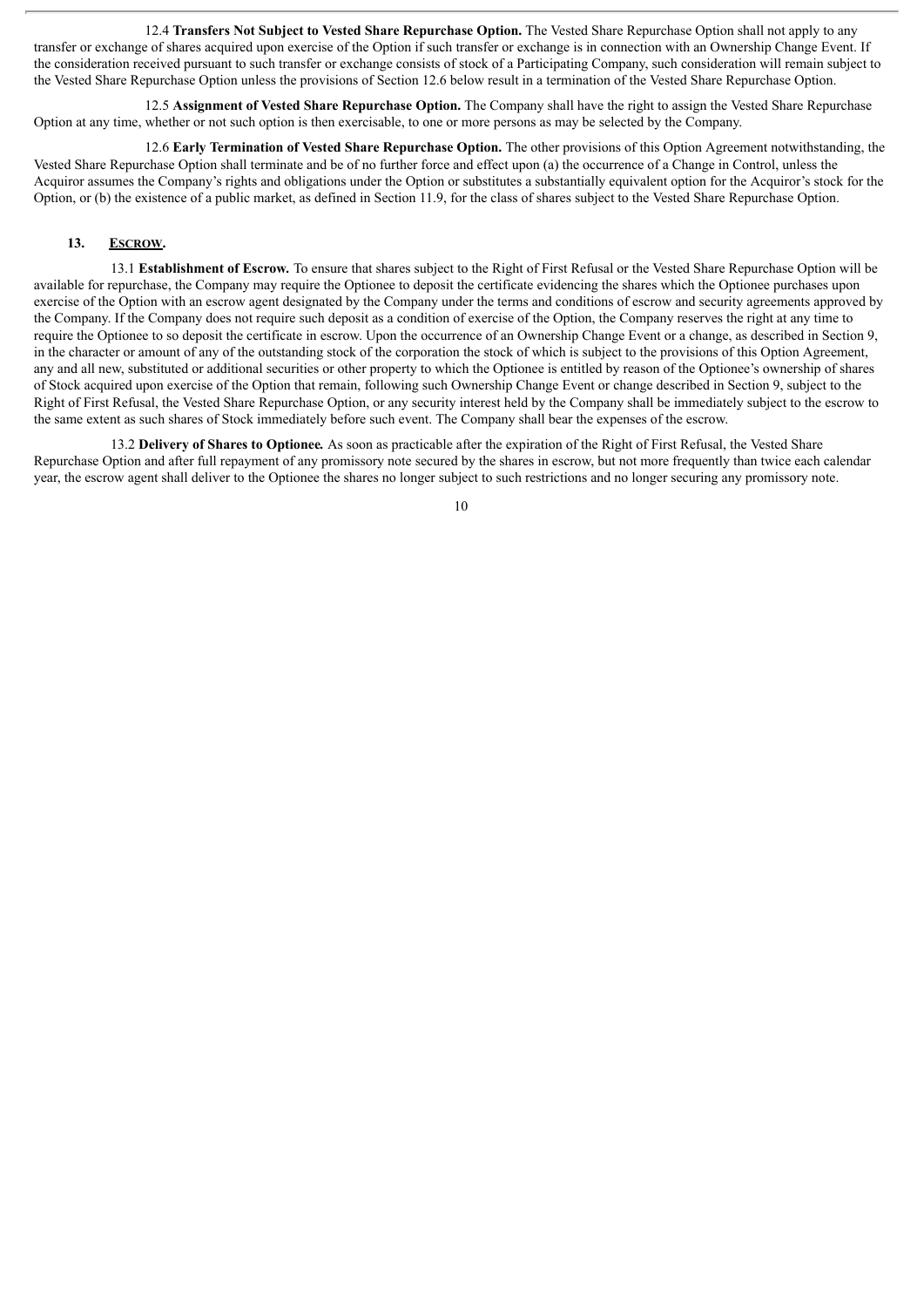13.3 **Notices and Payments.** In the event the shares held in escrow are subject to the Company's exercise of the Right of First Refusal or the Vested Share Repurchase Option, the notices required to be given to the Optionee shall be given to the escrow agent, and any payment required to be given to the Optionee shall be given to the escrow agent. Within thirty (30) days after payment by the Company, the escrow agent shall deliver the shares which the Company has purchased to the Company and shall deliver the payment received from the Company to the Optionee.

#### 14. **STOCK DISTRIBUTIONS SUBJECT TO OPTION AGREEMENT.**

If, from time to time, there is any stock dividend, stock split or other change, as described in Section 9, in the character or amount of any of the outstanding stock of the corporation the stock of which is subject to the provisions of this Option Agreement, then in such event any and all new, substituted or additional securities to which the Optionee is entitled by reason of the Optionee's ownership of the shares acquired upon exercise of the Option shall be immediately subject to the Right of First Refusal, the Vested Share Repurchase Option, and any security interest held by the Company with the same force and effect as the shares subject to the Right of First Refusal, the Vested Share Repurchase Option and such security interest immediately before such event.

#### **15. NOTICE OF SALES UPON DISQUALIFYING DISPOSITION.**

The Optionee shall dispose of the shares acquired pursuant to the Option only in accordance with the provisions of this Option Agreement. In addition, if the Notice designates this Option as an Incentive Stock Option, the Optionee shall (a) promptly notify the President of the Company if the Optionee disposes of any of the shares acquired pursuant to the Option within one (1) year after the date the Optionee exercises all or part of the Option or within two

(2) years after the Date of Option Grant and (b) provide the Company with a description of the circumstances of such disposition. Until such time as the Optionee disposes of such shares in a manner consistent with the provisions of this Option Agreement, unless otherwise expressly authorized by the Company, the Optionee shall hold all shares acquired pursuant to the Option in the Optionee's name (and not in the name of any nominee) for the one-year period immediately after the exercise of the Option and the two-year period immediately after Date of Option Grant. At any time during the one-year or two-year periods set forth above, the Company may place a legend on any certificate representing shares acquired pursuant to the Option requesting the transfer agent for the Company's stock to notify the Company of any such transfers. The obligation of the Optionee to notify the Company of any such transfer shall continue notwithstanding that a legend has been placed on the certificate pursuant to the preceding sentence.

#### **16. LEGENDS.**

The Company may at any time place legends referencing the Right of First Refusal, the Vested Share Repurchase Option, and any applicable federal, state or foreign securities law restrictions on all certificates representing shares of stock subject to the provisions of this Option Agreement. The Optionee shall, at the request of the Company, promptly present to the Company any and all certificates representing shares acquired pursuant to the Option in the possession of the Optionee in order to carry out the provisions of this Section. Unless otherwise specified by the Company, legends placed on such certificates may include, but shall not be limited to, the following: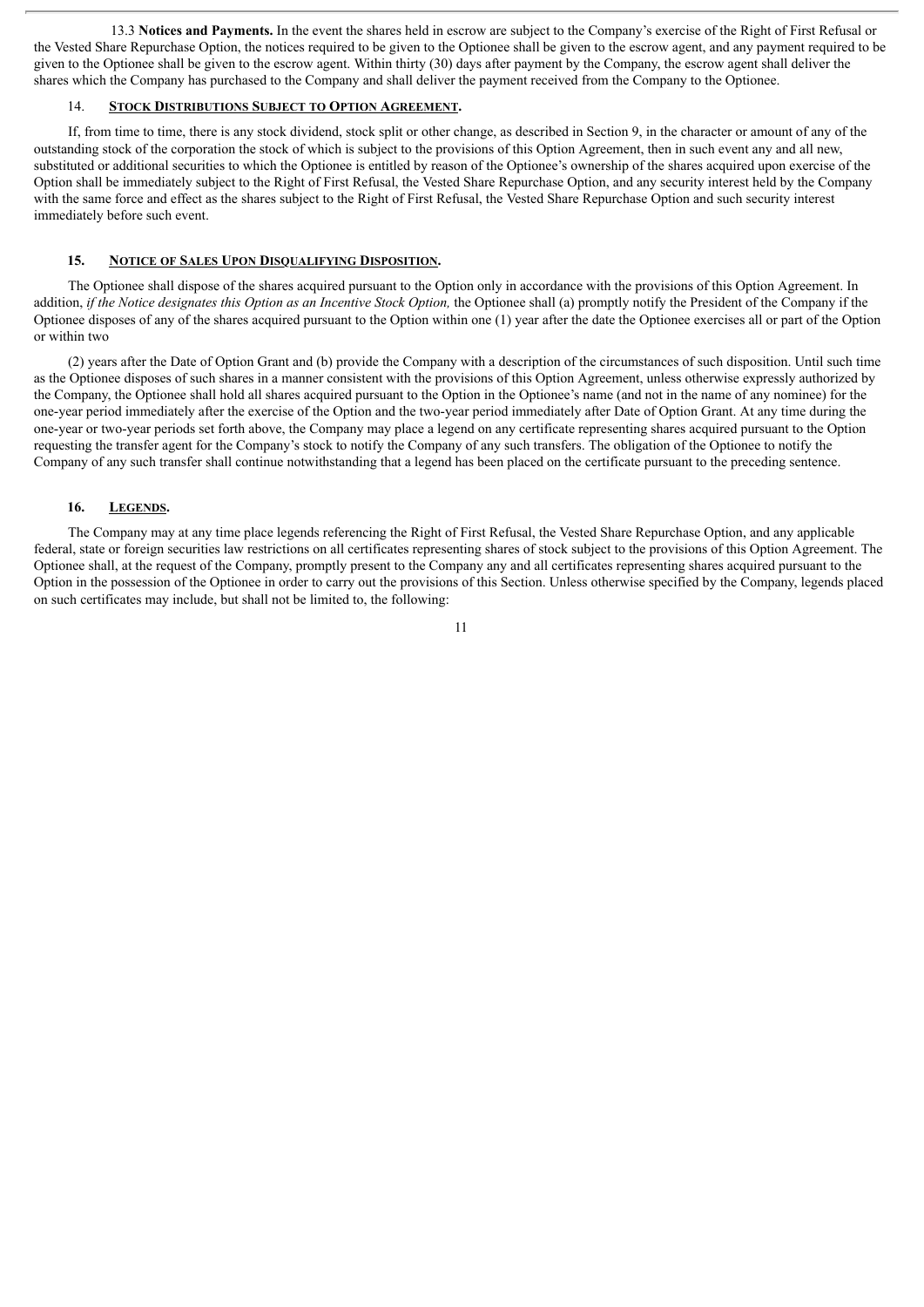16.1 "THE SECURITIES EVIDENCED BY THIS CERTIFICATE HAVE NOT BEEN REGISTERED UNDER THE SECURITIES ACT OF 1933, AS AMENDED, AND MAY NOT BE SOLD, TRANSFERRED, ASSIGNED OR HYPOTHECATED UNLESS THERE IS AN EFFECTIVE REGISTRATION STATEMENT UNDER SUCH ACT COVERING SUCH SECURITIES, THE SALE IS MADE IN ACCORDANCE WITH RULE 144 OR RULE 701 UNDER THE ACT, OR THE CORPORATION RECEIVES AN OPINION OF COUNSEL REASONABLY SATISFACTORY TO THE CORPORATION, STATING THAT SUCH SALE, TRANSFER, ASSIGNMENT OR HYPOTHECATION IS EXEMPT FROM THE REGISTRATION AND PROSPECTUS DELIVERY REQUIREMENTS OF SUCH ACT."

16.2 "THE SHARES REPRESENTED BY THIS CERTIFICATE ARE SUBJECT TO A RIGHT OF FIRST REFUSAL OPTION IN FAVOR OF THE CORPORATION OR ITS ASSIGNEE SET FORTH IN AN AGREEMENT BETWEEN THE CORPORATION AND THE REGISTERED HOLDER, OR SUCH HOLDER'S PREDECESSOR IN INTEREST, A COPY OF WHICH IS ON FILE AT THE PRINCIPAL OFFICE OF THIS CORPORATION."

16.3 "THE SHARES REPRESENTED BY THIS CERTIFICATE ARE SUBJECT TO A VESTED SHARE REPURCHASE OPTION IN FAVOR OF THE CORPORATION OR ITS ASSIGNEE SET FORTH IN AN AGREEMENT BETWEEN THE CORPORATION AND THE REGISTERED HOLDER, OR SUCH HOLDER'S PREDECESSOR IN INTEREST, A COPY OF WHICH IS ON FILE AT THE PRINCIPAL OFFICE OF THIS CORPORATION."

16.4 "THE SHARES EVIDENCED BY THIS CERTIFICATE WERE ISSUED BY THE CORPORATION TO THE REGISTERED HOLDER UPON EXERCISE OF AN INCENTIVE STOCK OPTION AS DEFINED IN SECTION 422 OF THE INTERNAL REVENUE CODE OF 1986, AS AMENDED ("ISO*"*). IN ORDER TO OBTAIN THE PREFERENTIAL TAX TREATMENT AFFORDED TO ISOs, THE SHARES SHOULD NOT BE TRANSFERRED PRIOR TO [*INSERT DISQUALIFYING DISPOSITION DATE HERE*]. SHOULD THE REGISTERED HOLDER ELECT TO TRANSFER ANY OF THE SHARES PRIOR TO THIS DATE AND FOREGO ISO TAX TREATMENT, THE TRANSFER AGENT FOR THE SHARES SHALL NOTIFY THE CORPORATION IMMEDIATELY. THE REGISTERED HOLDER SHALL HOLD ALL SHARES PURCHASED UNDER THE INCENTIVE STOCK OPTION IN THE REGISTERED HOLDER'S NAME (AND NOT IN THE NAME OF ANY NOMINEE) PRIOR TO THIS DATE OR UNTIL TRANSFERRED AS DESCRIBED ABOVE."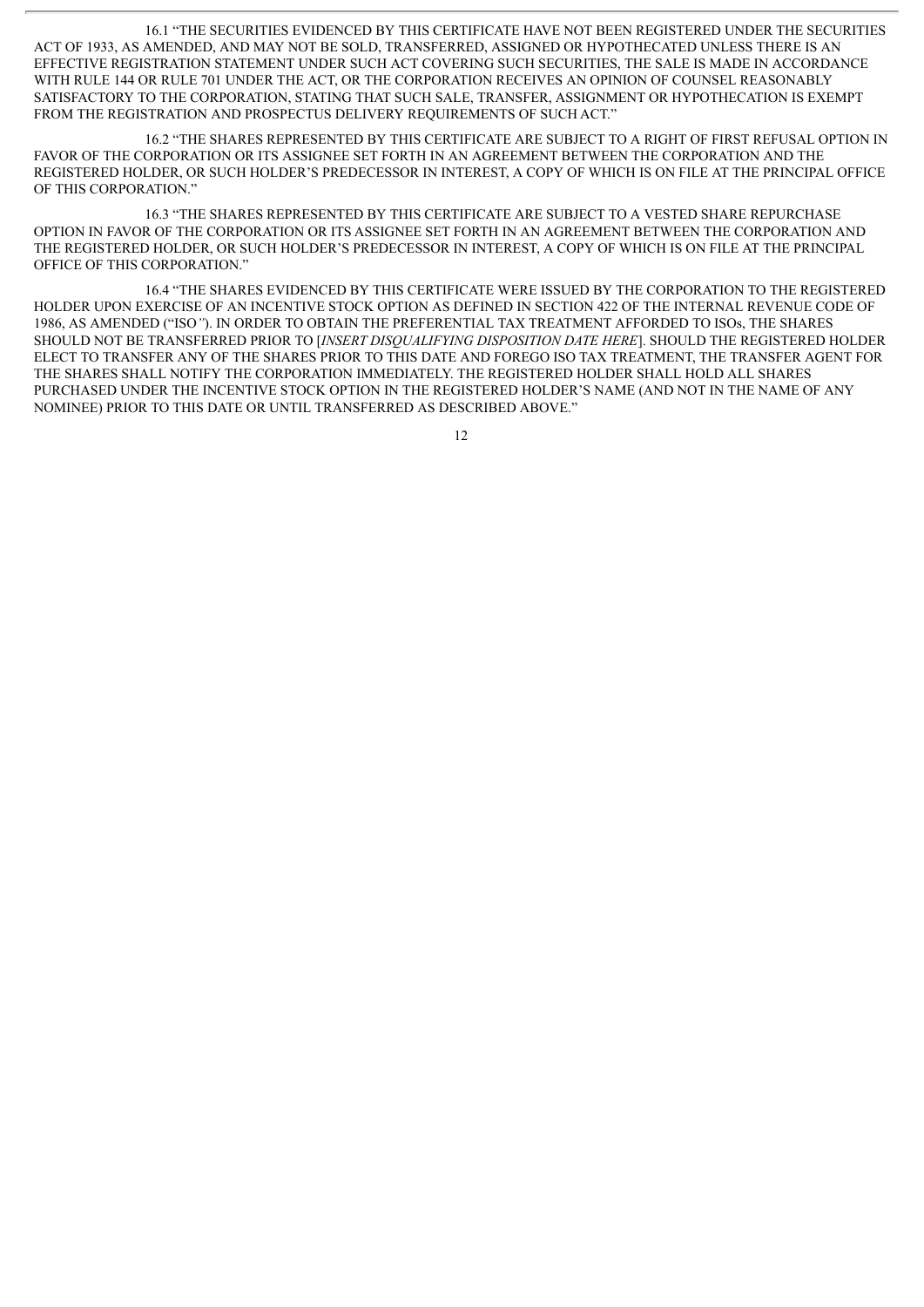#### **17. LOCK-UP AGREEMENT.**

The Optionee hereby agrees that in the event of any underwritten public offering of stock, including an initial public offering of stock, made by the Company pursuant to an effective registration statement filed under the Securities Act, the Optionee shall not offer, sell, contract to sell, pledge, hypothecate, grant any option to purchase or make any short sale of, or otherwise dispose of any shares of stock of the Company or any rights to acquire stock of the Company for such period of time from and after the effective date of such registration statement as may be established by the underwriter for such public offering; provided, however, that such period of time shall not exceed one hundred eighty (180) days plus such additional reasonable period as the underwriters of the Company may request in order to facilitate compliance with applicable regulations from the effective date of such registration as may be requested by the Company or such managing underwriters. The foregoing limitation shall not apply to shares registered in the public offering under the Securities Act.

## **18. RESTRICTIONS ON TRANSFER OF SHARES.**

No shares acquired upon exercise of the Option may be sold, exchanged, transferred (including, without limitation, any transfer to a nominee or agent of the Optionee), assigned, pledged, hypothecated or otherwise disposed of, including by operation of law, in any manner which violates any of the provisions of this Option Agreement and any such attempted disposition shall be void. The Company shall not be required (a) to transfer on its books any shares which will have been transferred in violation of any of the provisions set forth in this Option Agreement or (b) to treat as owner of such shares or to accord the right to vote as such owner or to pay dividends to any transferee to whom such shares will have been so transferred.

#### **19. MISCELLANEOUS PROVISIONS.**

19.1 **Binding Effect.** Subject to the restrictions on transfer set forth herein, this Option Agreement shall inure to the benefit of and be binding upon the parties hereto and their respective heirs, executors, administrators, successors and assigns.

19.2 **Additional Agreements.** As a condition to receiving the Options or exercising the Options, the Optionee understands that he or she may be required to execute additional agreements, such as a stockholder agreement, rights of first refusal and co-sale agreement, voting agreement and/or otherwise, in the form provided by the Company, which may subject the shares acquired upon exercise of the Option to additional restrictions with regards to transfer, voting or otherwise. Any benefits hereunder are conditioned on the Optionee executing any such additional agreements as may be required by the Company.

19.3 **Termination or Amendment.** The Board may terminate or amend the Plan or the Option at any time; provided, however, that except as provided in Section 8 in connection with a Change in Control, no such termination or amendment may adversely affect the Option or any unexercised portion hereof without the consent of the Optionee unless such termination or amendment is necessary to comply with any applicable law or government regulation or is required to enable the Option, if designated an Incentive Stock Option in the Notice, to qualify as an Incentive Stock Option. No amendment or addition to this Option Agreement shall be effective unless in writing.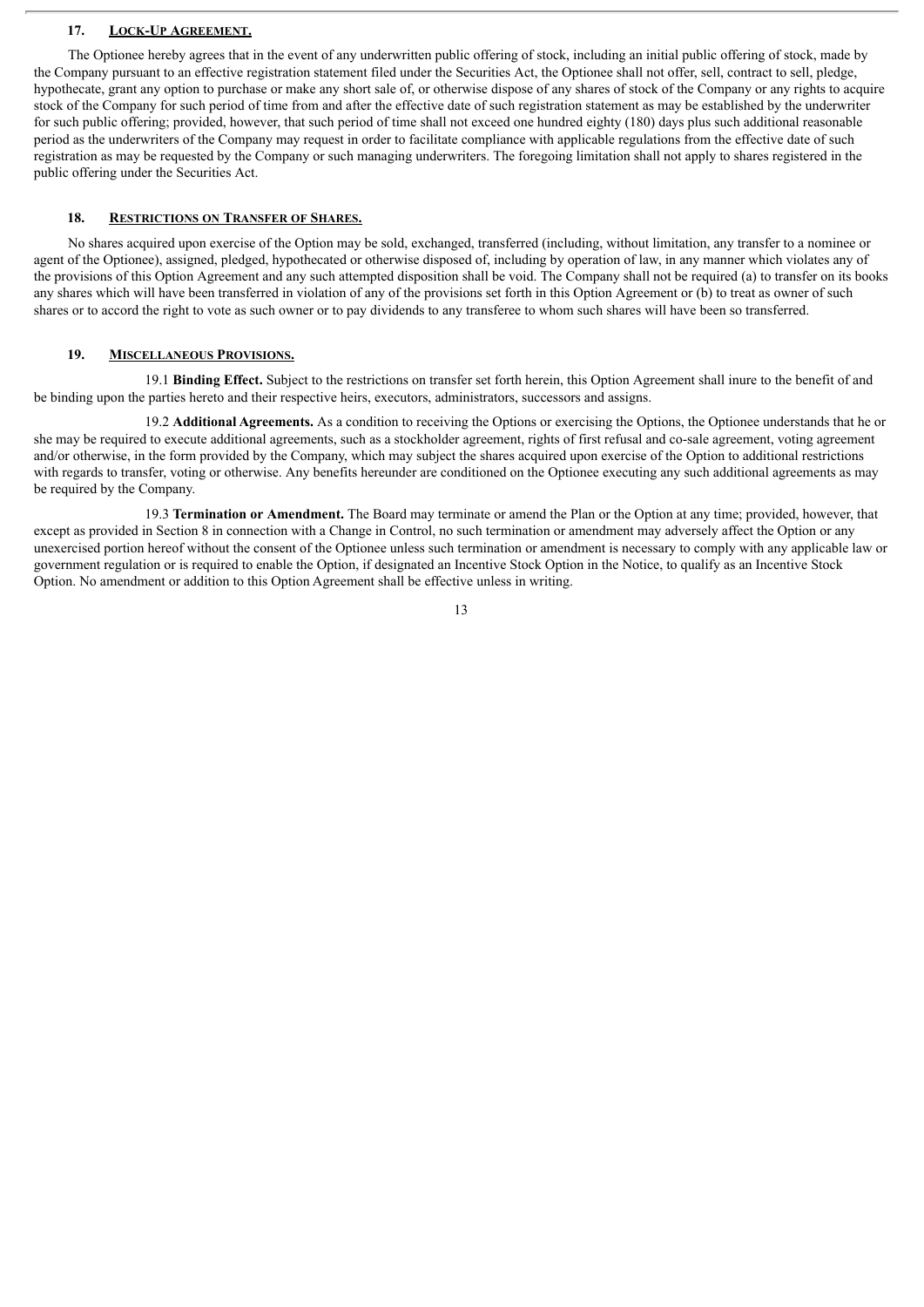19.4 **Notices.** Any notice required or permitted hereunder shall be given in writing and shall be deemed effectively given (except to the extent that this Option Agreement provides for effectiveness only upon actual receipt of such notice) upon personal delivery or upon deposit in the United States Post Office, by registered or certified mail, with postage and fees prepaid, addressed to the other party at the address shown below that party's signature or at such other address as such party may designate in writing from time to time to the other party.

19.5 **Integrated Agreement.** The Notice, this Option Agreement and the Plan together with any employment, service or other related agreement with the Optionee and a Participating Company referring to the Option shall constitute the entire understanding and agreement of the Optionee and the Participating Company Group with respect to the subject matter contained herein or therein and supersedes any prior agreements, understandings, restrictions, representations, or warranties among the Optionee and the Participating Company Group with respect to such subject matter other than those as set forth or provided for herein or therein. To the extent contemplated herein or therein, the provisions of the Notice and the Option Agreement shall survive any exercise of the Option and shall remain in full force and effect.

19.6 **Applicable Law.** This Option Agreement shall be governed by the laws of the State of Delaware as such laws are applied to agreements between Delaware residents entered into and to be performed entirely within the State of Delaware.

19.7 **Counterparts.** The Notice may be executed in counterparts, each of which shall be deemed an original, but all of which together shall constitute one and the same instrument.

#### **20. COMPANY CASH SETTLEMENT RIGHT.**

Upon a Qualifying Event, the Company may, in its discretion, elect to cancel some or all of the vested and/or unvested portion of the Option (the "Cash Settlement Right") in exchange for a cash payment to the Optionee in an amount equal to the per share Fair Market Value of the Company Common Stock (determined in the Board's sole discretion) over the per share exercise price under the Option (reduced by any applicable withholding taxes) (the "Cash Payment").

If the Company exercises the Cash Settlement Right, the Company shall notify the Optionee of such election in writing, and shall deliver the Cash Payment by wire transfer of immediately available funds to a bank account designated by the Optionee or pursuant to the Company's standard payroll processes, in the Company's discretion. For purposes of the foregoing, the Company may elect to offset outstanding indebtedness of the Optionee owed to the Company, in satisfaction of the Cash Payment. If the Company elects to exercise the Cash Settlement Right with respect to a portion of the Option, the portion against which the Company did not exercise the Cash Settlement Right shall continue to vest and be governed by the Plan and this Option Agreement.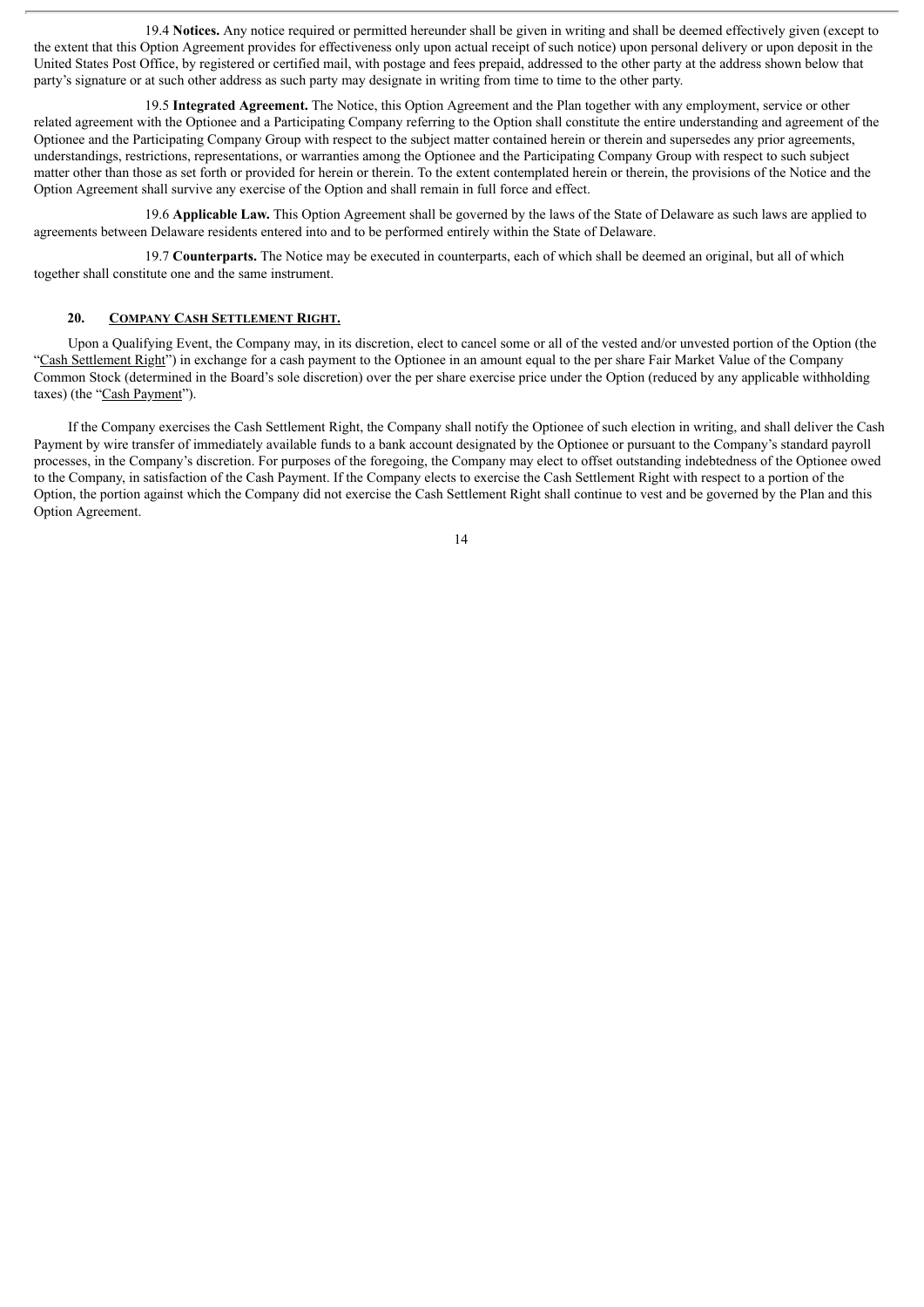"Qualifying Event" means:

- (a) Receipt by the Company of a Notice of Exercise from the Optionee pursuant to which Optionee would elect to exercise to purchase 20,000 or fewer Shares; or
- (b) The Company's determination to (i) amend or not enforce Section 7 of this Option Agreement, or (ii) extend the exercise period of the Option for any time period beyond the termination of the Optionee's service with the Company and/or its Affiliates or any time period set forth in Section 6.6 of the Plan.

[*Remainder of page intentionally left blank*.]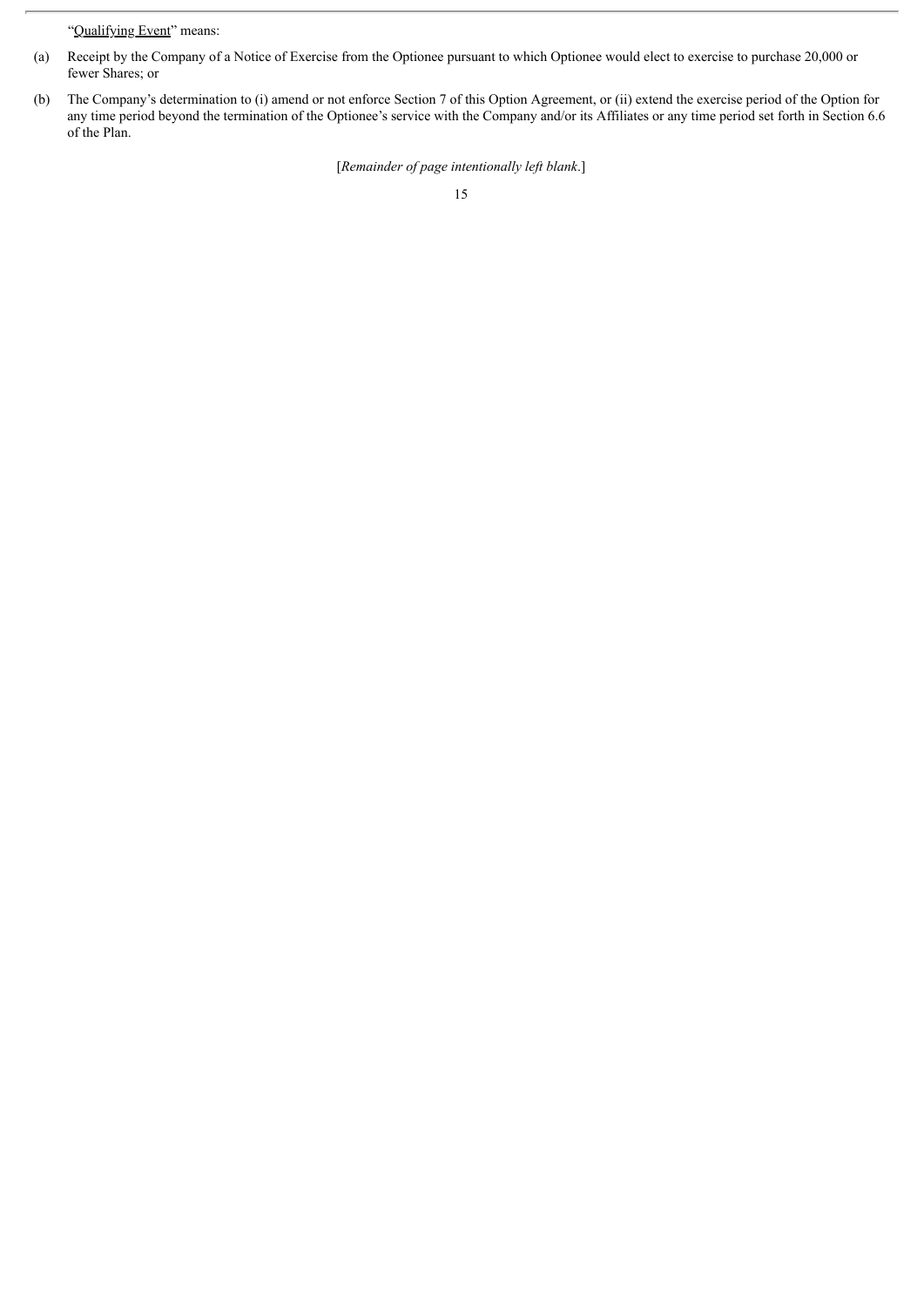□ Incentive Stock Option Optionee: ☐ Nonstatutory Stock Option

Date:

## **STOCK OPTION EXERCISE NOTICE**

Instaclustr US Holding, Inc. Attention: President

Ladies and Gentlemen:

1. **Option.** I was granted an option (the "*Option*") to purchase shares of the common stock (the "*Shares*") of Instaclustr US Holding, Inc. (the "*Company*") pursuant to the Company's 2018 Equity Incentive Plan (the "*Plan*"), my Notice of Grant of Stock Option (the "*Notice*") and my Stock Option Agreement (the *"Option Agreement*") as follows:

| Grant Number:                                                                                                                                                                                             |  |  |  |  |
|-----------------------------------------------------------------------------------------------------------------------------------------------------------------------------------------------------------|--|--|--|--|
| Date of Option Grant:                                                                                                                                                                                     |  |  |  |  |
| Number of Option Shares:                                                                                                                                                                                  |  |  |  |  |
| Exercise Price per Share:                                                                                                                                                                                 |  |  |  |  |
| 2. <b>Exercise of Option.</b> I hereby elect to exercise the Option to purchase the following number of Shares, all of which are Vested Shares in<br>accordance with the Notice and the Option Agreement: |  |  |  |  |
| Total Shares Purchased:                                                                                                                                                                                   |  |  |  |  |
| Total Exercise Price (Total Shares X Price per Share)                                                                                                                                                     |  |  |  |  |

3. **Payments.** I enclose payment in full of the total exercise price for the Shares in the following form(s), as authorized by my Option Agreement:

1

 $\Box$  Cash:  $\Box$  $\Box$  Check:  $\S$ 

<u> 1989 - Johann Stoff, deutscher Stoffen und der Stoffen und der Stoffen und der Stoffen und der Stoffen und der</u>

Notice of Option Exercise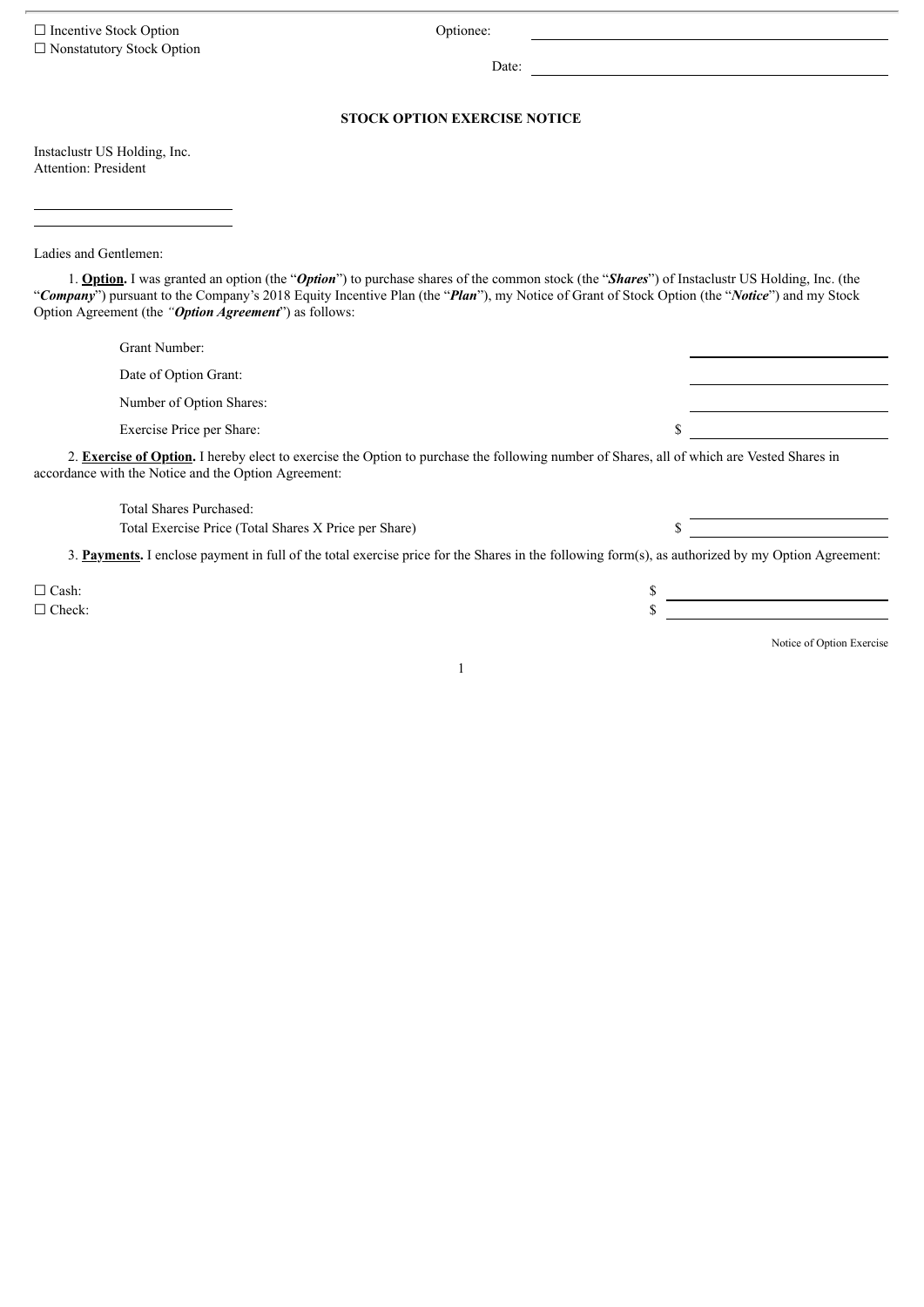4. **Tax Withholding.** I authorize payroll withholding and otherwise will make adequate provision for the federal, state, local and foreign tax withholding obligations of the Company, if any, in connection with the Option. If I am exercising a Nonstatutory Stock Option, I enclose payment in full of my withholding taxes, if any, as follows:

| (Contact Plan Administrator for amount of tax due.)                                           |                                                                  |  |  |
|-----------------------------------------------------------------------------------------------|------------------------------------------------------------------|--|--|
| $\Box$ Cash:<br>$\Box$ Check:                                                                 | \$<br>\$                                                         |  |  |
| 5. Optionee Information.                                                                      |                                                                  |  |  |
| My address is:                                                                                |                                                                  |  |  |
|                                                                                               |                                                                  |  |  |
| My social security number is:                                                                 |                                                                  |  |  |
| My email address is:                                                                          |                                                                  |  |  |
|                                                                                               | (your preferred non-Company email address)                       |  |  |
| I am exercising the Option in connection with the termination of my Service with the Company: |                                                                  |  |  |
| ⊔                                                                                             | Yes. If so, my estimated last day of Service is $\frac{1}{2}$ 20 |  |  |

6. **Email Notice Authority.** In the interests of speed, convenience and minimizing expenses, I understand the Company would prefer to use email as its principal method of communication with me. Section 232 of the General Corporation Law of the State of Delaware permits use of email for notices to shareholders if a shareholder agrees. By providing my preferred email address above, I hereby agree that email notices for all Company notices and mailings, statutory and otherwise, are acceptable.

7. **Notice of Disqualifying Disposition.** If the Option is an Incentive Stock Option, I agree that I will promptly notify the President of the Company if I transfer any of the Shares within one (1) year from the date I exercise all or part of the Option or within two (2) years of the Date of Option Grant.

☐ No

8. **Binding Effect.** I agree that the Shares are being acquired in accordance with and subject to the terms, provisions and conditions of the Option Agreement, including the Right of First Refusal and the Vested Share Repurchase Option set forth therein, to all of which I hereby expressly assent. This Agreement shall inure to the benefit of and be binding upon my heirs, executors, administrators, successors and assigns.

9. **Transfer.** I understand and acknowledge that the Shares have not been registered under the Securities Act of 1933, as amended (the "*Securities Act*"), and that consequently the Shares must be held indefinitely unless they are subsequently registered under the Securities Act, an exemption from such registration is available, or they are sold in accordance with Rule 144 or Rule 701 under the Securities Act. I further understand and acknowledge that the Company is under no obligation to register the Shares. I understand that the certificate or certificates evidencing the Shares will be imprinted with legends which prohibit the transfer of the Shares unless they are registered or such registration is not required in the opinion of legal counsel satisfactory to the Company.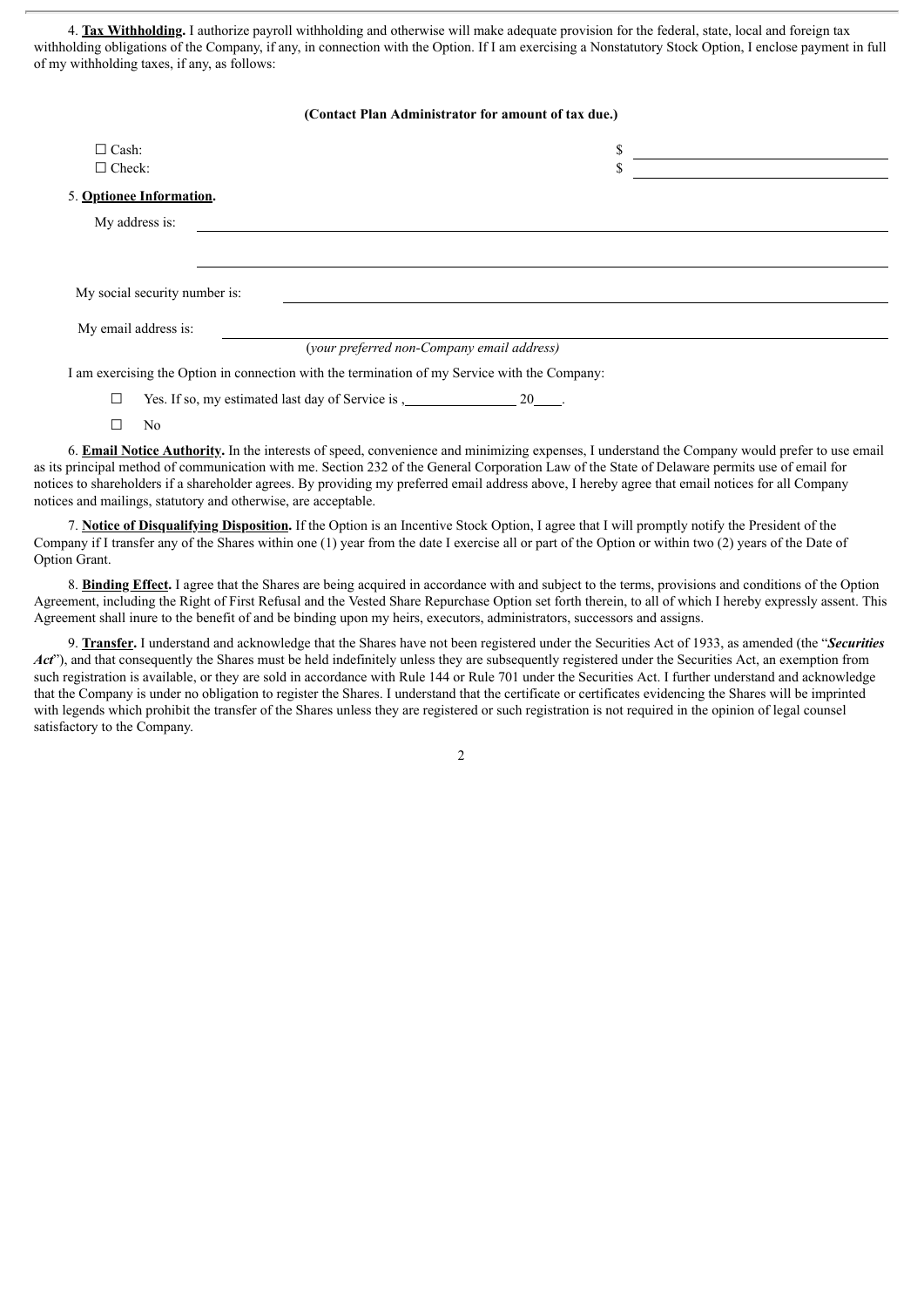I am aware that Rule 144 under the Securities Act, which permits limited public resale of securities acquired in a nonpublic offering, is not currently available with respect to the Shares and, in any event, is available only if certain conditions are satisfied. I understand that any sale of the Shares that might be made in reliance upon Rule 144 may only be made in limited amounts in accordance with the terms and conditions of such rule and that a copy of Rule 144 will be delivered to me upon request.

10. **Shares Bound by Additional Agreements**. I understand and acknowledge that, as a condition to my receipt of the Shares, I may be required to execute additional agreements, such as a stockholder agreement, rights of first refusal and co-sale agreement, voting agreement and/or otherwise, which may subject the Shares to additional restrictions with regards to transfer, voting or otherwise.

I understand that I am purchasing the Shares pursuant to the terms of the Plan, the Notice and my Option Agreement, copies of which I have received and carefully read and understand.

Very truly yours,

(Signature)

Receipt of the above is hereby acknowledged.

INSTACLUSTR US HOLDING, INC.

By:

Title:

Dated:

<u> 1980 - Johann Barbara, martxa alemaniar a</u>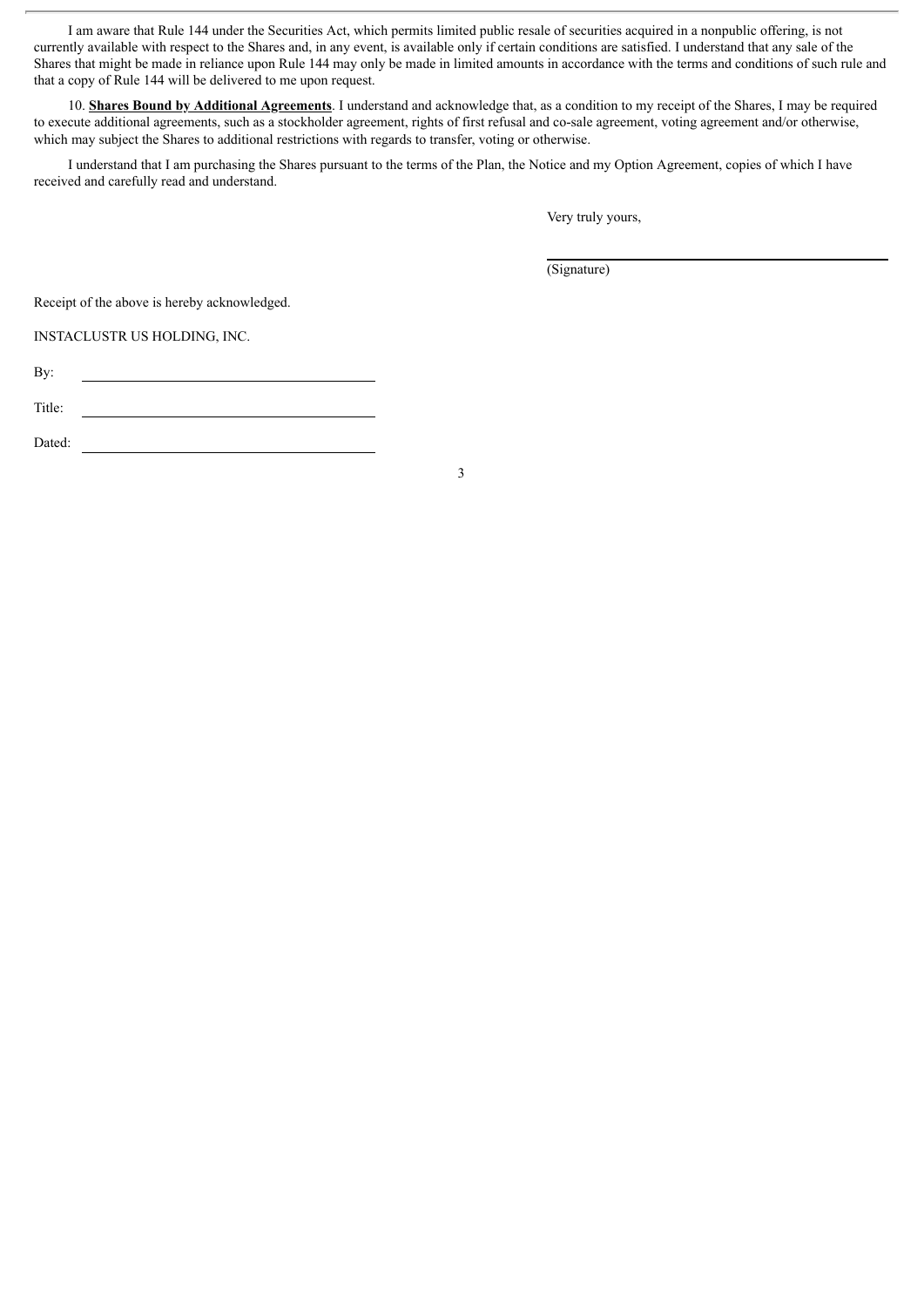## **INSTACLUSTR US HOLDING, INC. RESTRICTED STOCK UNIT AGREEMENT**

Instaclustr US Holding, Inc. (the "**Company**") hereby grants you (the "**Participant**") an award of Restricted Stock Units ("**Restricted Stock Units**") under the Amended and Restated Instaclustr US Holding 2018 Stock Option Plan (the "**Plan**"). Subject to the provisions of Appendix A and Appendix B (both attached) and of the Plan, the principal features of this award are as follows:

## **Participant**:

Name:

Address:

City, State, Postal Code:

Country:

**Grant Date**:

**Number of Restricted Stock Units**:

**Vesting Commencement Date**:

**Vesting of Restricted Stock Units**: Subject to the terms of the Agreement (as defined below), the Restricted Stock Units will vest according to the following schedule:

One-third (1/3) of the Restricted Stock Units will vest on each of the first three anniversaries of the Vesting Commencement Date, subject to Participant's continuous Service (as defined herein) through each such anniversary.

For purposes of this award of Restricted Stock Units, "**Service**" shall mean the provision of services to the Company (or any parent, affiliate or subsidiary and including through any co-employer or professional employer organization) by the Participant, except to the extent otherwise specifically provided in the Plan or this Agreement (as defined below). Notwithstanding anything in Section 3 of Appendix A below, the Participant shall be considered as providing continuous Service (and, therefore, continue to vest in accordance with the above vesting schedule) if Participant is on the Company's (including any Successor Company's or Subsidiary's) payroll or experiencing one of the following circumstances:

- Sick leave by law or Company-approved sick leave;
- Any statutory leave (such as military or maternity leave);
- Disability leave by law or Company-approved short or long term disability leave; or
- any other bona fide leave of absence approved by the Company, with such approval not to be unreasonably withheld.

Unless otherwise defined herein or in Appendix A or Appendix B, capitalized terms herein or in Appendix A or Appendix B will have the defined meanings ascribed to them in the Plan.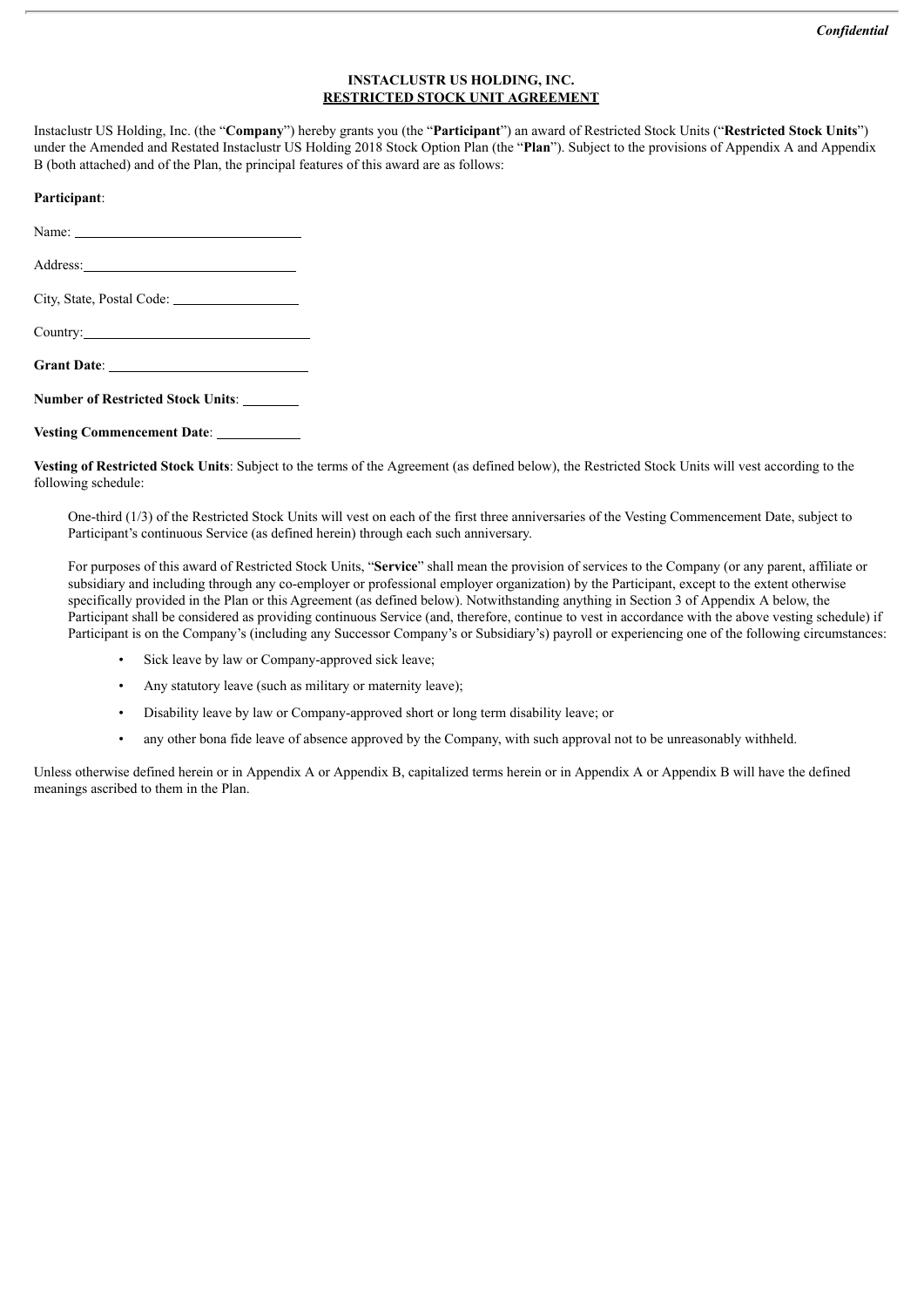Participant acknowledges and agrees that Participant's execution of this Restricted Stock Unit Agreement (including Appendix A and Appendix B attached hereto, collectively, the "**Agreement**") will result in a contract between Participant and the Company with respect to this award of Restricted Stock Units. Participant agrees and acknowledges that Participant's execution of this Agreement indicates Participant's agreement and understanding that this award of Restricted Stock Units is subject to all of the terms and conditions contained in Appendix A and Appendix B and the Plan. For example, important additional information on vesting and forfeiture of the Restricted Stock Units is contained in Sections 3 through 5 of Appendix A. PLEASE BE SURE TO READ ALL OF APPENDIX A AND APPENDIX B, WHICH CONTAINS THE SPECIFIC TERMS AND CONDITIONS OF THIS AGREEMENT.

Participant should retain a copy of Participant's signed Agreement. A copy of the Plan is available upon request made to Stock Administration.

 $\mathcal{L}_\text{max}$ 

\_\_\_\_\_\_\_\_\_\_\_\_\_\_\_\_\_\_\_\_\_\_\_\_\_\_\_\_\_\_\_\_

Signature

Print Name / Title

Date

#### PARTICIPANT: INSTACLUSTR US HOLDING, INC.  $\mathcal{L}_\text{max}$

**Signature** Peter Lilley, Chief Executive Officer Print Name / Title

Date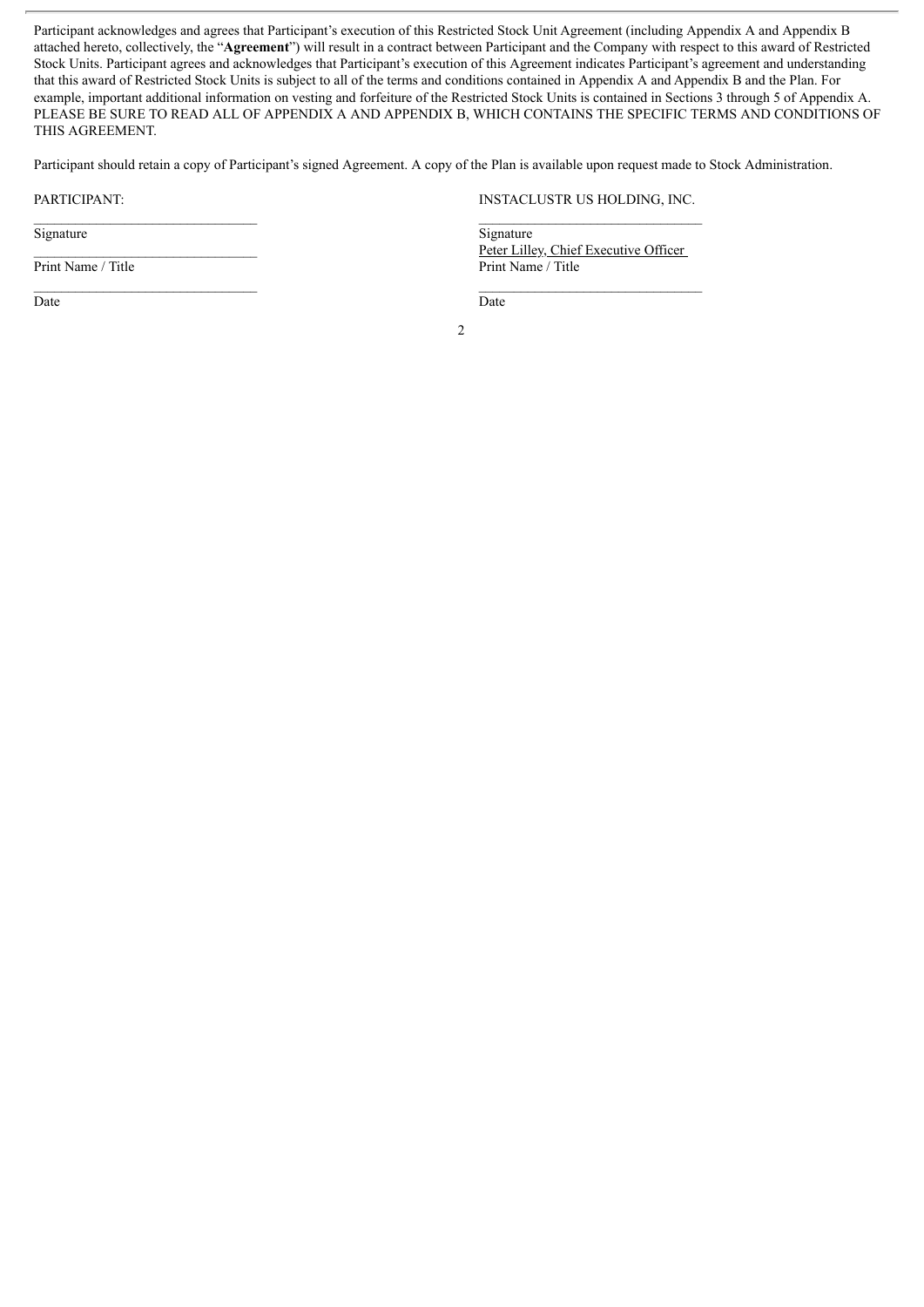#### **APPENDIX A**

## **TERMS AND CONDITIONS OF RESTRICTED STOCK UNITS**

- 1. Grant. The Company hereby grants to the Participant under the Plan an award of Restricted Stock Units, subject to all of the terms and conditions in this Agreement and the Plan.
- 2. Company's Obligation to Pay. Each Restricted Stock Unit represents the right to receive a Share, a cash amount equal to the Fair Market Value of a Share on the date it becomes vested if the Company elects to settle the Restricted Stock Units in cash or a combination thereof on the date it becomes vested. Unless and until the Restricted Stock Units have vested in the manner set forth in Sections 3 and 4, the Participant will have no right to payment of any such Restricted Stock Units. Prior to actual settlement of any vested Restricted Stock Units, such Restricted Stock Units will represent an unsecured obligation of the Company, payable (if at all) only from the general assets of the Company.
- 3. Vesting Schedule. Subject to Section 4, the Restricted Stock Units awarded by this Agreement will vest according to the vesting schedule set forth on the attached Restricted Stock Unit Agreement, subject to the Participant's continuous Service through each vesting date. For the purposes of this Agreement, Service shall not include any notice of termination period (e.g., garden leave, etc.) during which the Participant is not providing active Service to the Company or an Affiliate.
- 4. Forfeiture upon Termination of Continuous Service. Notwithstanding any contrary provision of this Agreement, if the Participant's continuous Service terminates for any or no reason, the then-unvested Restricted Stock Units awarded by this Agreement will thereupon be forfeited at no cost to the Company, and the Participant will have no further rights thereunder.
- 5. Payment after Vesting.
	- a. Any Restricted Stock Units that vest in accordance with Section 3 will be paid to the Participant (or in the event of the Participant's death, to his or her estate) in whole Shares; provided that to the extent determined appropriate by the Company, any federal, state, foreign and local withholding taxes (including but not limited to income tax, payment on account and social insurance contributions) with respect to such Restricted Stock Units will be paid by reducing the number of Shares actually paid to the Participant (see Section 8). Subject to the provisions of Sections 2 and 5(b), vested Restricted Stock Units will be paid in whole Shares as soon as practicable after vesting, but in each such case no later than the date that is two-and-one-half  $(2 \frac{1}{2})$  months from the later of (i) the end of the Company's tax year that includes the vesting date, or (ii) the end of Participant's tax year that includes the vesting date.

Appendix A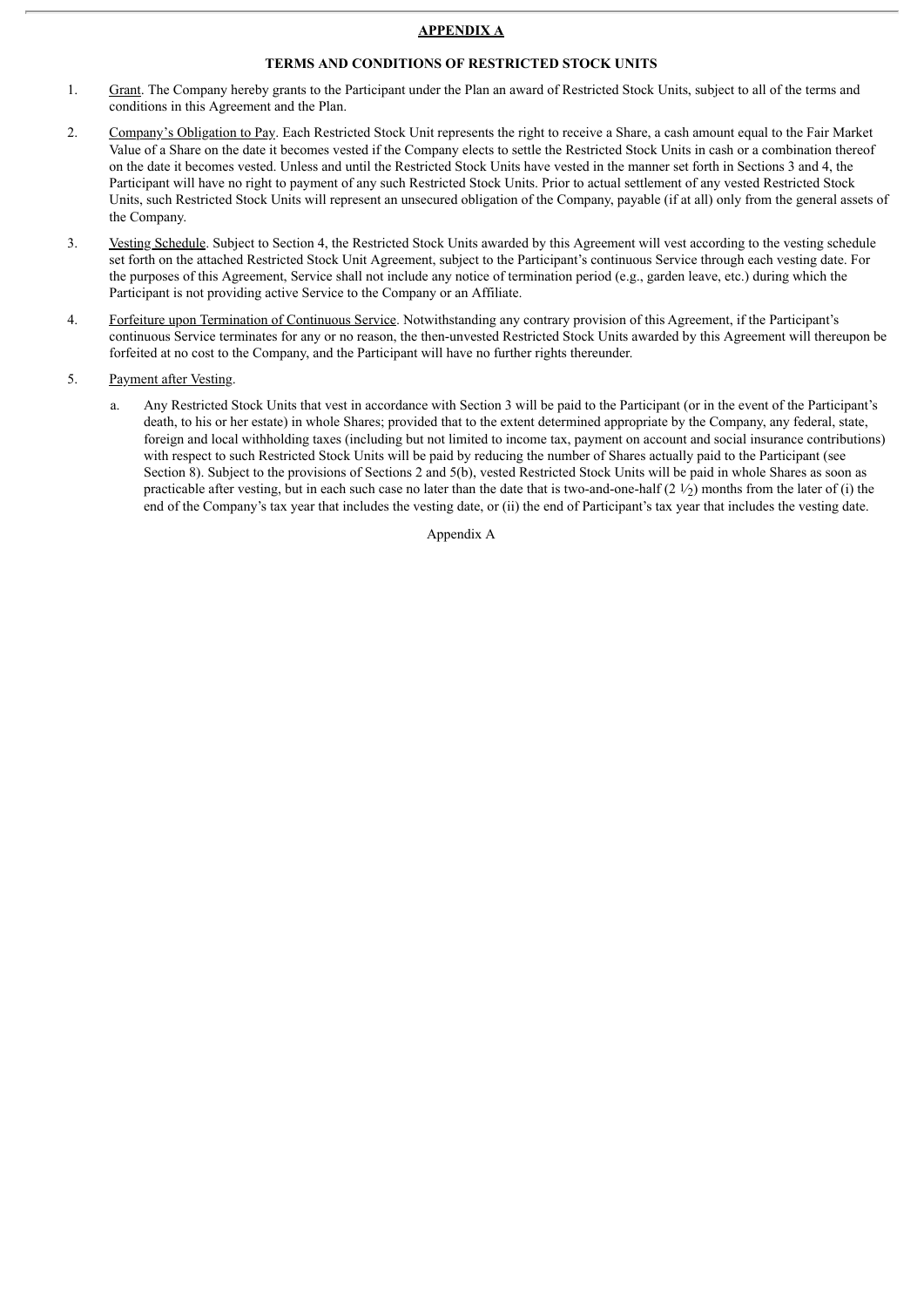- b. Notwithstanding anything in the Plan or this Agreement to the contrary, if the vesting of the balance, or some lesser portion of the balance, of the Restricted Stock Units is accelerated in connection with Participant's termination of continuous Service (provided that such termination is a "separation from service" within the meaning of Section 409A to the extent Section 409A is applicable, as determined by the Company), other than due to death, and if (x) Participant is a "specified employee" within the meaning of Section 409A at the time of such termination of continuous Service and (y) the payment of such accelerated Restricted Stock Units will result in the imposition of additional tax under Section 409A if paid to Participant on or within the six (6)-month period following Participant's termination of continuous Service, then the payment of such accelerated Restricted Stock Units will not be made until the date six (6) months and one (1) day following the date of Participant's termination of continuous Service, unless Participant dies following his or her termination, in which case, the Restricted Stock Units will be paid in Shares in accordance with Section 6 as soon as practicable following his or her death. It is the intent of this Agreement to comply with the requirements of Section 409A so that none of the Restricted Stock Units provided under this Agreement or Shares issuable thereunder will be subject to the additional tax imposed under Section 409A, and any ambiguities herein will be interpreted to so comply. For purposes of this Agreement, "**Section 409A**" means Section 409A of the Internal Revenue Code of 1986, as amended, and any proposed, temporary or final Treasury Regulations and Internal Revenue Service guidance thereunder, as each may be amended from time to time.
- 6. Payments after Death. Any distribution or delivery to be made to the Participant under this Agreement will, if the Participant is then deceased, be made to the Participant's designated beneficiary or in accordance with applicable local laws, or if no beneficiary survives the Participant, administrator or executor of the Participant's estate or other party entitled to the rights under applicable local laws. Any such transferee must furnish the Company with (a) written notice of his or her status as transferee, and (b) evidence satisfactory to the Company to establish the validity of the transfer and compliance with any laws or regulations pertaining to said transfer.

#### 7. Transaction/Change in Control.

a. Notwithstanding anything in the Plan to the contrary, the Restricted Stock Units shall immediately vest in full in the event of any Sale Event, except to the extent (i) the Restricted Stock Units are assumed or exchanged by the purchaser or any affiliate or parent thereof, in connection with such Sale Event pursuant to the provisions of the Plan or (ii) such accelerated vesting is precluded by other limitations imposed in this Agreement. For the avoidance of doubt, the transactions contemplated by that certain Agreement and Plan of Merger dated as of April 6, 2022 by and between the Company, NetApp, Inc., a Delaware corporation, Kangaroo Acquisition Sub, Inc., a Delaware corporation and Fortis Advisors LLC, a Delaware limited liability company shall not constitute a Sale Event.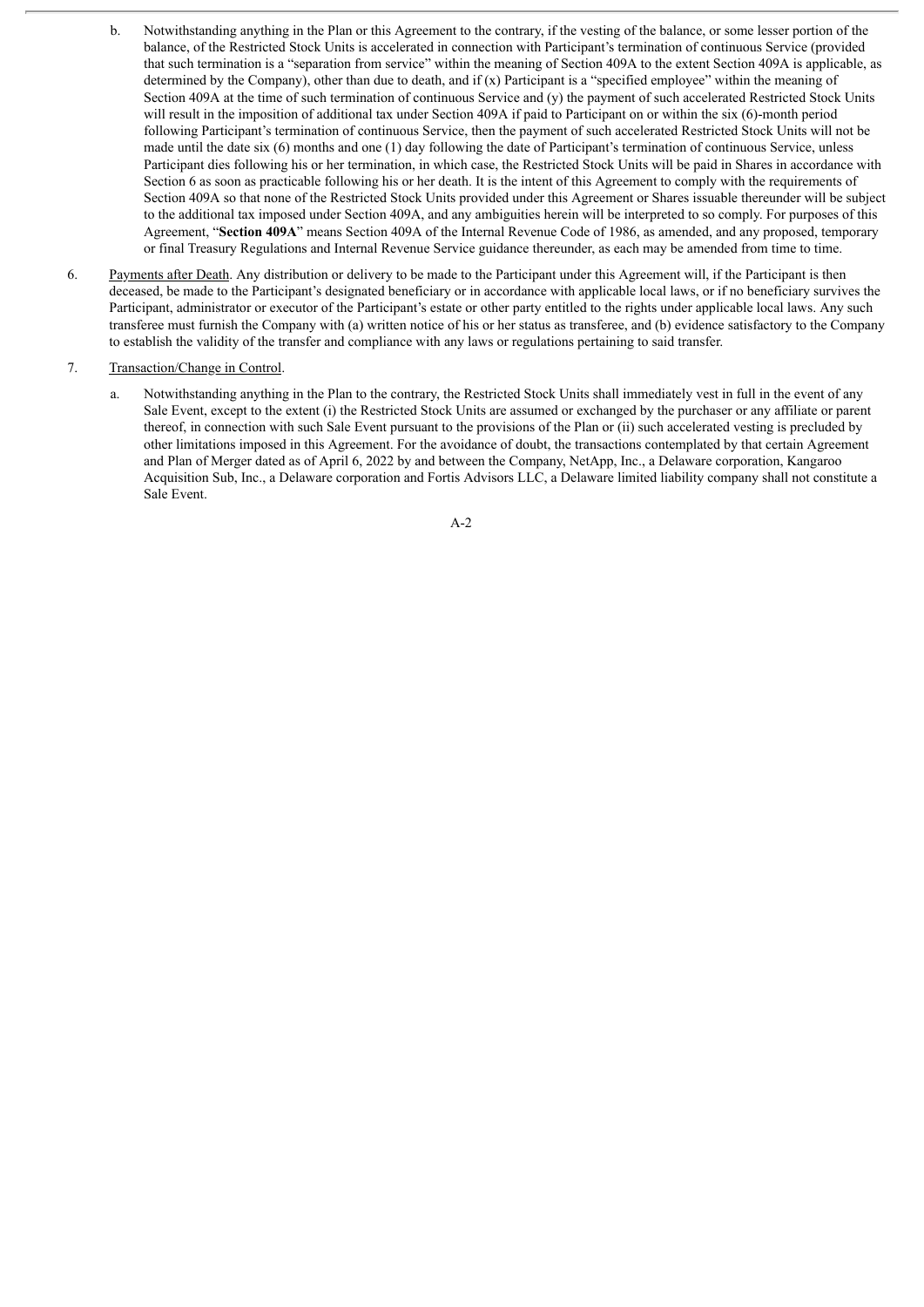- b. The Administrator shall have the discretionary authority, exercisable at any time while the Restricted Stock Units are unvested, to provide that this Award shall immediately vest upon a Sale Event or upon an event or events associated with such transactions.
- 8. Withholding of Taxes. Notwithstanding any contrary provision of this Agreement, no Shares will be issued to the Participant, unless and until satisfactory arrangements (as determined by the Administrator) will have been made by the Participant with respect to the payment of income (including federal, state, foreign and local taxes), employment, social insurance, payroll tax, payment on account and other taxes which the Company determines must be withheld with respect to such Shares so issuable (the "**Withholding Taxes**"). Participant acknowledges that the ultimate liability for all Withholding Taxes legally due by the Participant is and remains the Participant's responsibility and that the Company and/or the Participant's actual employer (the "**Employer**") (i) make no representations or undertakings regarding the treatment of any Withholding Taxes in connection with any aspect of the Restricted Stock Units, including the grant of the Restricted Stock Units, the vesting of Restricted Stock Units, the settlement of the Restricted Stock Units in Shares or the receipt of an equivalent cash payment, the subsequent sale of any Shares acquired at vesting and the receipt of any dividends; and (ii) do not commit to structure the terms of the grant or any aspect of the Restricted Stock Units to reduce or eliminate the Participant's liability for Withholding Taxes.

To satisfy the Withholding Taxes, the Company may withhold otherwise deliverable Shares upon vesting of Restricted Stock Units, according to the vesting schedule, having a Fair Market Value equal to the minimum amount required to be withheld for the payment of the Withholding Taxes pursuant to such procedures as the Administrator may specify from time to time. The Company will not retain fractional Shares to satisfy any portion of the Withholding Taxes. If the Administrator determines that the withholding of whole Shares results in an over-withholding to meet the minimum tax withholding requirements, a reimbursement will be made to the Participant as soon as administratively possible.

If the Company does not withhold in Shares as described above, prior to the issuance of Shares upon vesting of Restricted Stock Units or the receipt of an equivalent cash payment, the Participant shall pay, or make adequate arrangements satisfactory to the Company or to the Employer (in their sole discretion) to satisfy all withholding and payment on account obligations of the Company and/or the Employer. In this regard, the Participant authorizes the Company or the Employer to withhold all applicable Withholding Taxes legally payable by the Participant from the Participant's wages or other cash compensation payable to the Participant by the Company or the Employer or from any equivalent cash payment received upon vesting of the Restricted Stock Units. Alternatively, or in addition, if permissible under local law, the Company may allow Participant to satisfy the Withholding Taxes payable by the Participant, by providing irrevocable instructions to a Company-designated broker to sell a sufficient number of Shares otherwise deliverable to the Participant having a Fair Market Value equal to the Withholding Taxes, provided that such sale does not violate Company policy or applicable laws.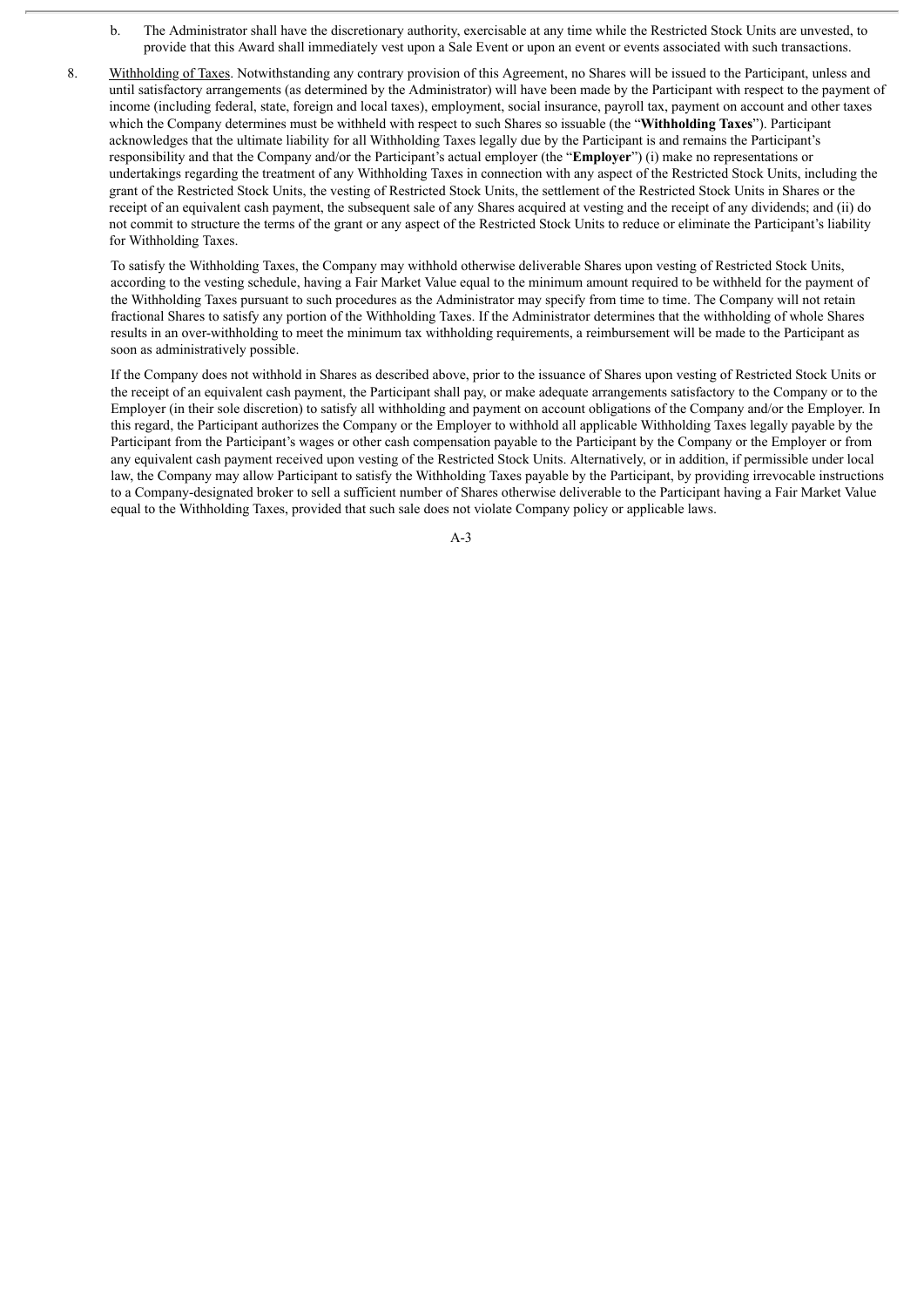If the Participant fails to make satisfactory arrangements for the payment of the Withholding Taxes hereunder at the time any applicable Restricted Stock Units otherwise are scheduled to vest pursuant to Section 3, the Participant will permanently forfeit such Restricted Stock Units and any Shares otherwise deliverable with respect thereto, and the Restricted Stock Units will not be issued to Participant.

- 9. Rights as Stockholder. Neither the Participant nor any person claiming under or through the Participant will have any of the rights or privileges of a shareholder of the Company in respect of any Shares deliverable hereunder (if any) unless and until certificates representing such Shares are issued, recorded on the records of the Company or its transfer agents or registrars, and delivered to the Participant.
- 10. No Effect on Service. The Participant's service with the Company and its subsidiaries is on an at-will basis only unless contrary to the terms of an employment agreement or applicable local law. Accordingly, the terms of the Participant's service with the Company and its subsidiaries will be determined from time to time by the Company or the subsidiary employing or retaining the Participant (as the case may be), and the Company or the subsidiary, as applicable, will have the right, which is hereby expressly reserved, to terminate or change the terms of the employment or service of the Participant at any time for any reason whatsoever, with or without good cause subject to the terms of the Participant's employment agreement or applicable local law.
- 11. Address for Notices. Any notice to be given to the Company under the terms of this Agreement will be addressed to the Company at c/o NetApp, Inc., 3060 Olsen Drive, San Jose, CA, 95128, or at such other address as the Company may hereafter designate in writing.
- 12. Grant is Not Transferable. Except to the limited extent provided in Section 6, this grant and the rights and privileges conferred hereby will not be transferred, assigned, pledged or hypothecated in any way (whether by operation of law or otherwise) and will not be subject to sale under execution, attachment or similar process. Upon any attempt to transfer, assign, pledge, hypothecate or otherwise dispose of this grant, or any right or privilege conferred hereby, or upon any attempted sale under any execution, attachment or similar process, this grant and the rights and privileges conferred hereby immediately will become null and void.
- 13. Leave of Absence. The vesting of Restricted Stock Units will not be suspended and will continue in accordance with the vesting schedule under this Agreement during Participant's authorized leave of absence from the Company, or the parent or subsidiary employing Participant, subject to the remaining terms of this Agreement and the Plan.
- 14. Binding Agreement. Subject to the limitation on the transferability of this grant contained herein, this Agreement will be binding upon and inure to the benefit of the heirs, legatees, legal representatives, successors and assigns of the parties hereto.

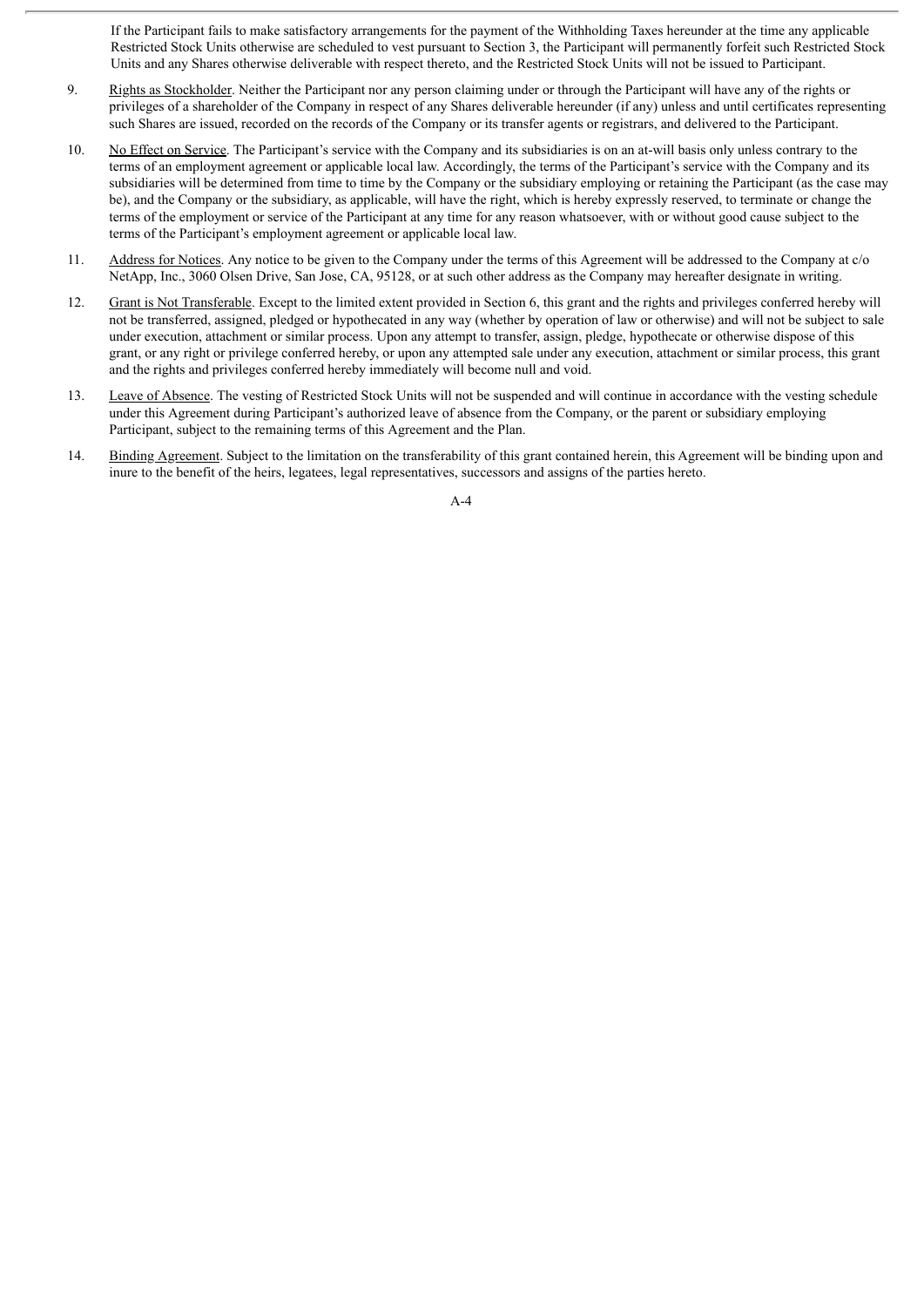- 15. Additional Conditions to Issuance of Shares. If at any time the Company determines, in its discretion, that the listing, registration or qualification of the Shares upon any securities exchange or under any state, foreign or federal law, or the consent or approval of any governmental regulatory authority is necessary or desirable as a condition to the issuance of Shares to the Participant (or his or her estate), such issuance will not occur unless and until such listing, registration, qualification, consent or approval will have been effected or obtained free of any conditions not acceptable to the Company. Where the Company determines that the delivery of the payment of any Shares will violate federal or foreign securities laws or other applicable laws, the Company will defer delivery until the earliest date at which the Company reasonably anticipates that the delivery of Shares will no longer cause such violation (to the extent such deferral is not in violation of such laws). The Company will make all reasonable efforts to meet the requirements of any such state, foreign or federal law or securities exchange and to obtain any such consent or approval of any such governmental authority.
- 16. Plan Governs. This Agreement is subject to all terms and provisions of the Plan. In the event of a conflict between one or more provisions of this Agreement and one or more provisions of the Plan, the provisions of the Plan will govern unless the Plan specifically provides that the terms of the Agreement may control.
- 17. Administrator Authority. The Administrator will have the power to interpret the Plan and this Agreement and to adopt such rules for the administration, interpretation and application of the Plan as are consistent therewith and to interpret or revoke any such rules (including, but not limited to, the determination of whether or not any Restricted Stock Units have vested). All actions taken and all interpretations and determinations made by the Administrator in good faith will be final and binding upon Participant, the Company and all other interested persons. No member of the Administrator will be personally liable for any action, determination or interpretation made in good faith with respect to the Plan or this Agreement.
- 18. Captions. Captions provided herein are for convenience only and are not to serve as a basis for interpretation or construction of this Agreement.
- 19. Agreement Severable. In the event that any provision in this Agreement will be held invalid or unenforceable, such provision will be severable from, and such invalidity or unenforceability will not be construed to have any effect on, the remaining provisions of this Agreement.
- 20. Labor Law. By accepting this award of Restricted Stock Units, the Participant acknowledges that: (a) the grant of this award of Restricted Stock Units is a one-time benefit which does not create any contractual or other right to receive future grants of Restricted Stock Units, or benefits in lieu of Restricted Stock Units; (b) all determinations with respect to any future grants, including, but not limited to, the times when the Restricted Stock Units shall be granted, the number of Shares issuable pursuant to each award of Restricted Stock Units, the time or times when Restricted Stock Units shall vest, will be at the sole discretion of the Company; (c) the Participant's participation in the Plan is voluntary; (d) this award of Restricted Stock Units is an extraordinary item of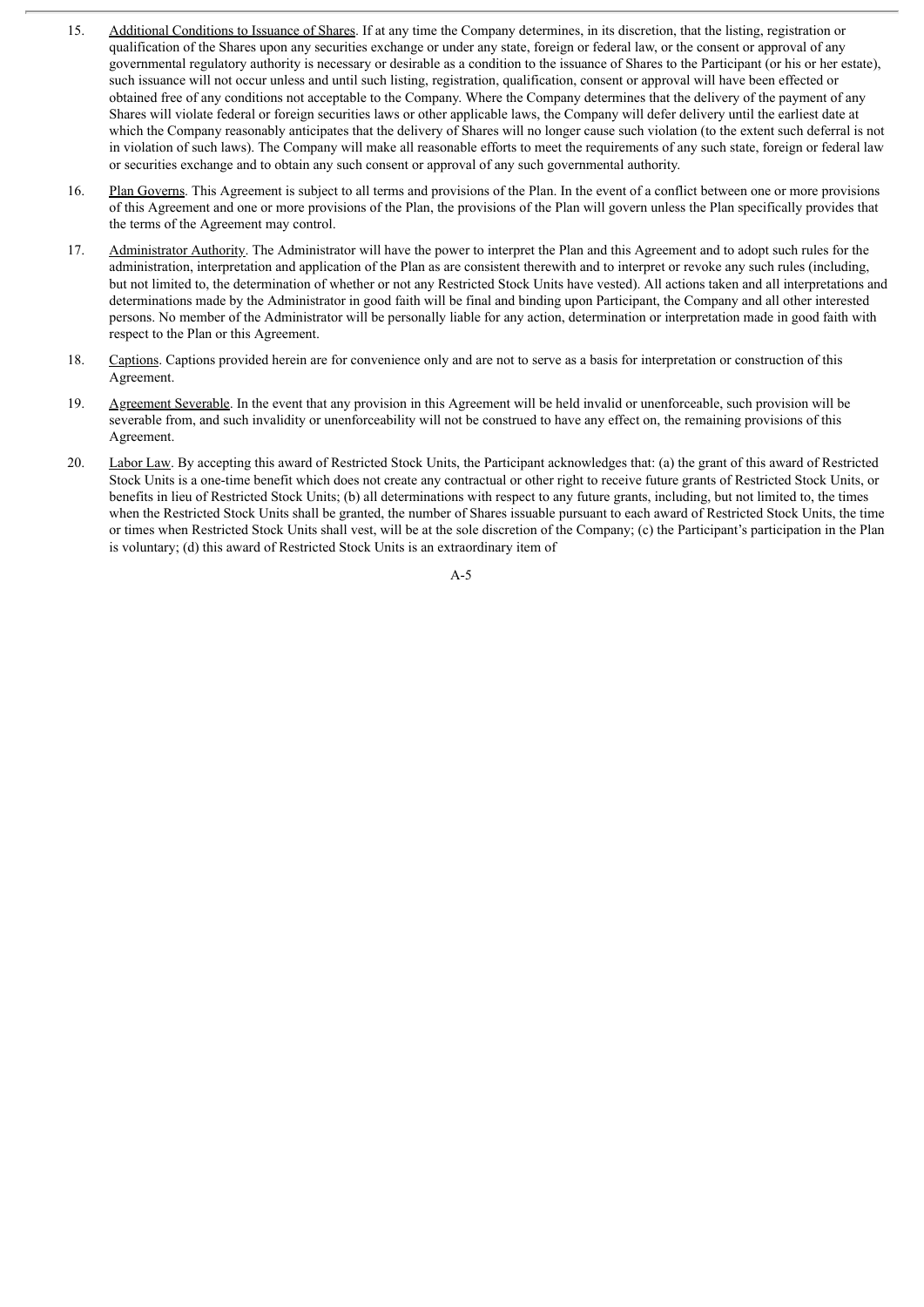compensation which is outside the scope of the Participant's employment contract, if any; (e) this award of Restricted Stock Units is not part of the Participant's normal or expected compensation for purposes of calculating any severance, resignation, redundancy, end-of-service payments, bonuses, long-service awards, pension or retirement benefits or similar payments; (f) the vesting of this award of Restricted Stock Units ceases upon termination of Service for any reason except as may otherwise be explicitly provided in the Plan or this Agreement; (g) the future value of the underlying Shares is unknown and cannot be predicted with certainty; (h) this award of Restricted Stock Units has been granted to the Participant in the Participant's status as an Employee, a non-employee member of the Board or a consultant or independent advisor of the Company or its parent or subsidiary; (i) any claims resulting from this award of Restricted Stock Units shall be enforceable, if at all, against the Company; (j) in consideration of the grant of this award, no claim or entitlement to compensation or damages shall arise from termination of the award or diminution in value of the award or any of the Shares issuable under the award from termination of Participant's Service by the Company or Employer, as applicable (and for any reason whatsoever and whether or not in breach of contract or local labor laws), and Participant irrevocably releases his or her Employer, the Company and its subsidiaries, as applicable, from any such claim that may arise; if, notwithstanding the foregoing, any such claim is found by a court of competent jurisdiction to have arisen, then, by signing this Agreement, Participant shall be deemed to have irrevocably waived his or her entitlement to pursue such claim; and (k) in the event that Employer is not the Company, the grant of the award will not be interpreted to form an employment contract or relationship with the Company and, furthermore, the grant of the Restricted Stock Units will not be interpreted to form an employment contract with the Employer or any subsidiary.

#### 21. Disclosure of Participant Information.

- a. Participant hereby explicitly and unambiguously consents to the collection, use and transfer, in electronic or other form, of Participant's personal data as described in this Agreement by and among, as applicable, Participant's employer, the *Company and its subsidiaries for the exclusive purpose of implementing, administering and managing Participant's participation in the Plan.*
- b. For Participants outside the U.S., Participant understands that Participant's employer, the Company and its subsidiaries and affiliates, as applicable, hold certain personal information about Participant regarding Participant's employment, the nature and amount of Participant's compensation and the fact and conditions of Participant's participation in the Plan, including, but not limited to, Participant's name, home address and telephone number, date of birth, social insurance number or other identification number, salary, nationality, health, job title, any Shares or directorships held in the Company and its subsidiaries, details of all options, awards or any other entitlement to Shares awarded, canceled, *exercised, vested, unvested or outstanding in Participant's favor, for the purpose of implementing, administering and* managing the Plan (the "Data"). Participant understands that the Data may be transferred to any third parties assisting in the implementation, administration and management of the Plan, that these recipients may be located in Participant's *country, or*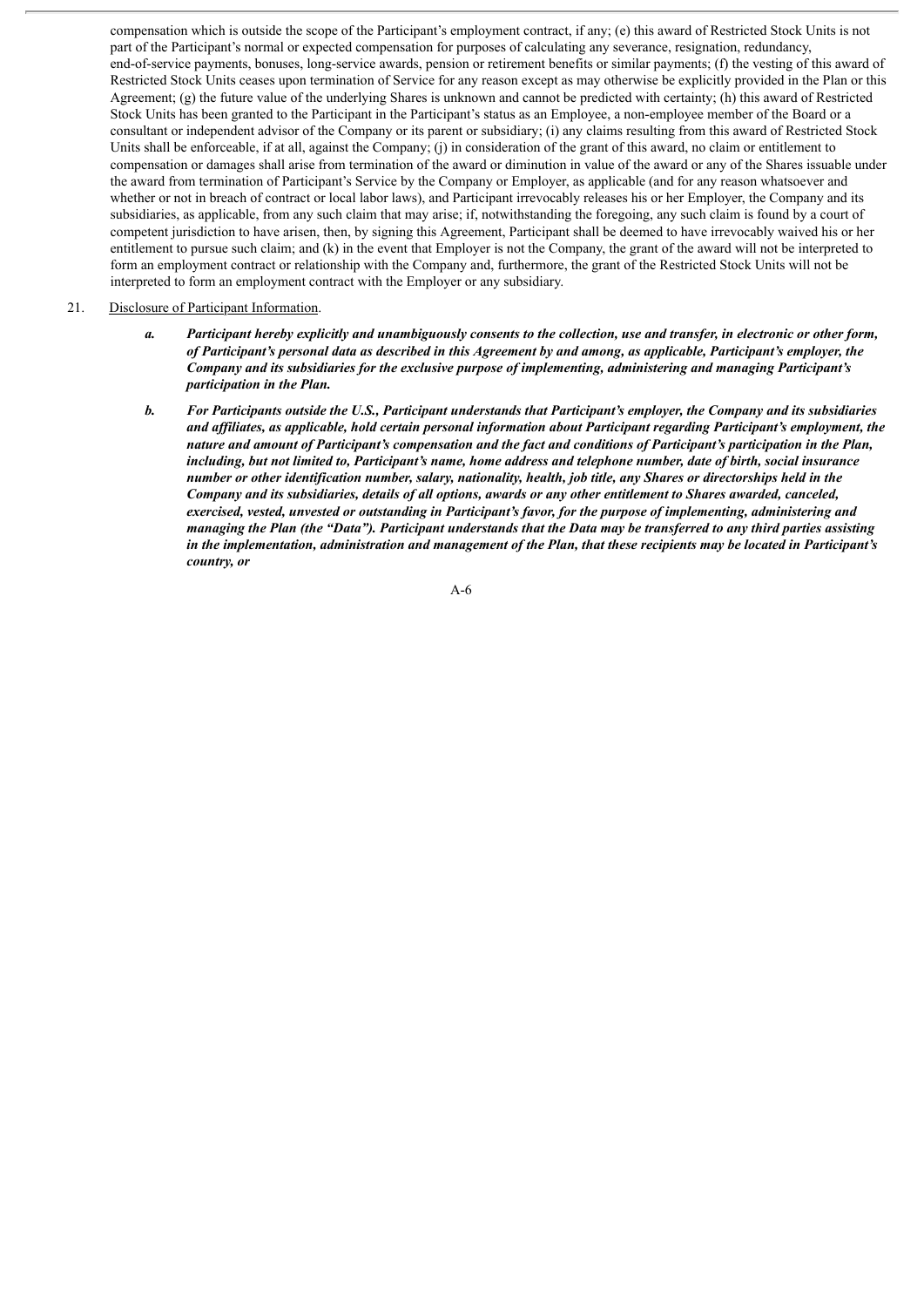elsewhere, and that the recipient's country may have different data privacy laws and protections than Participant's country. Participant understands that Participant may request a list with the names and addresses of any potential *recipients of the Data by contacting Participant's local human resources representative. Participant authorizes the* recipients to receive, possess, use, retain and transfer the Data, in electronic or other form, for the purposes of *implementing, administering and managing Participant's participation in the Plan, including any requisite transfer of* such Data as may be required to a broker or other third party. Participant understands that the Data will be held only as long as is necessary to implement, administer and manage Participant's participation in the Plan. Participant understands that Participant may, at any time, view the Data, request additional information about the storage and processing of the Data, require any necessary amendments to the Data or refuse or withdraw the consents herein, in any case without cost, *by contacting in writing Participant's local human resources representative. Participant understands, however, that* refusing or withdrawing Participant's consent may affect Participant's ability to participate in the Plan. For more *information on the consequences of Participant's refusal to consent or withdrawal of consent, Participant understands that Participant may contact his or her local human resources representative.*

- 22. Governing Law. The interpretation, performance and enforcement of this Agreement shall be governed by the laws of the State of Delaware without resort to that State's conflict-of-laws rules.
- 23. Imposition of Other Requirements. The Company reserves the right to impose other requirements on Participant's participation in the Plan, on the award and on any Shares acquired under the Plan, to the extent the Company determines it is necessary or advisable in order to comply with any applicable law or facilitate the administration of the Plan. Participant agrees to sign any additional agreements or undertakings that may be necessary to accomplish the foregoing. Furthermore, Participant acknowledges that the laws of the country in which Participant is working at the time of grant, vesting or the sale of Shares received pursuant to this award (including any rules or regulations governing securities, foreign exchange, tax, labor, or other matters) may subject Participant to additional procedural or regulatory requirements that Participant is and will be solely responsible for and must fulfill.
- 24. Translations. If Participant has received this Agreement or any other document or communication related to the Plan or this grant in a language other than English and the meaning in the translation is different than in the English version, the terms expressed in the English version will govern.
- 25. Appendix B. Notwithstanding any provisions in this Agreement, the award shall be subject to any special terms and conditions set forth in any appendix to this Agreement (the "**Appendix B**") for Participant's country. The Appendix B constitutes part of this Agreement.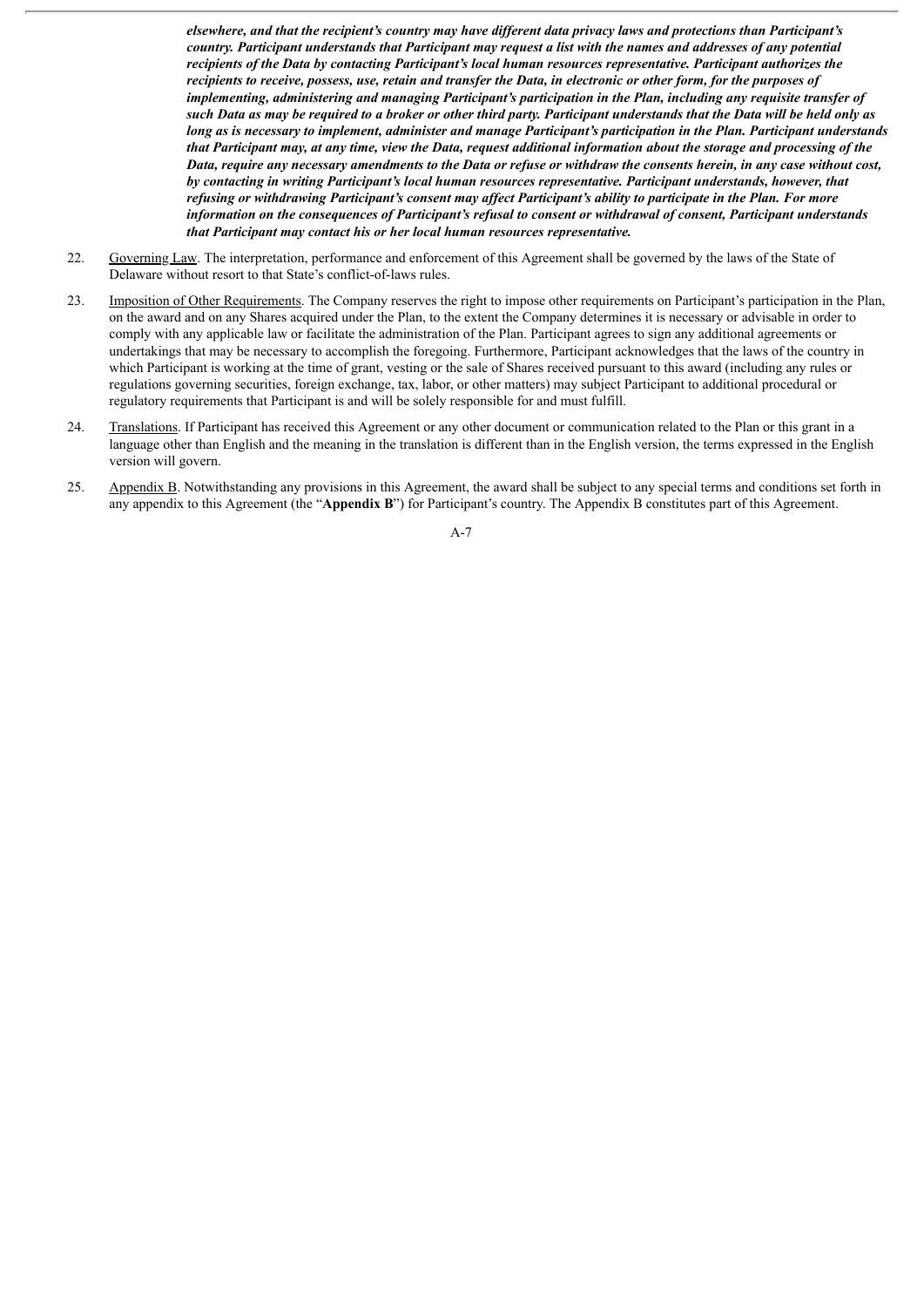#### **APPENDIX B**

#### **ADDITIONAL TERMS AND CONDITIONS OF THE**

## **INSTACLUSTR US HOLDING, INC. RESTRICTED STOCK UNIT AGREEMENT**

#### **FOR UNITED KINGDOM RESIDENTS**

**Form of Settlement.** Restricted Stock Units granted to employees resident in the United Kingdom shall be paid in Shares only, notwithstanding any discretion to settle Restricted Stock Units in cash as set out in Section 2 of the Agreement and Section 8 of the Plan.

**Joint Election.** As a condition of participation in the Plan, you agree to accept any liability for secondary Class 1 NICs which may be payable by the Company and/or its Affiliate employing or retaining you in connection with the Restricted Stock Units and any event giving rise to Withholding Taxes (the "**Employer's NICs**"). Without limitation to the foregoing, you agree to enter into a joint election with the Company (the "**Joint Election**"), the form of such Joint Election being formally approved by Her Majesty's Revenue and Customs ("**HMRC**"), and to execute any other consents or elections required to accomplish the transfer of the Employer's NICs to you. You further agree to execute such other joint elections as may be required between you and any successor to the Company and/or its Affiliate employing or retaining you. You further agree that the Company and/or its Affiliate employing or retaining you may collect Employer's NICs from you by any of the means set forth in Section 8 of the Agreement.

If you do not enter into a Joint Election, if approval of the Joint Election has been withdrawn by HMRC or if such Joint Election is jointly revoked by you and the Company or its Affiliate employing or retaining you, as applicable, the Company, in its sole discretion and without any liability to you, may choose not to issue or deliver any Shares to you at vesting and you will forfeit your Restricted Stock Units.

**Tax and National Insurance Contributions Acknowledgment.** The following provisions supplement Section 8 of the Agreement:

Without limitation to Section 8 of the Agreement, you agree that you are liable for all Withholding Taxes and hereby covenant to pay all such Withholding Taxes, as and when requested by the Company or the Employer or by HMRC (or any other tax authority or any other relevant authority). You also agree to indemnify and keep indemnified the Company and the Employer against any Withholding Taxes that they are required to pay or withhold or have paid or will pay on your behalf to HMRC (or any other tax authority or any other relevant authority).

You acknowledge that the amount of any income tax not collected within ninety (90) days of the end of the U.K. tax year in which the event giving rise to the Withholding Taxes occurs may constitute an additional benefit to you on which additional income tax and National Insurance Contributions may be payable. You agree that you will be responsible for reporting and paying any income tax due on this additional benefit directly to HMRC under the self-assessment regime and for paying the Company or the Employer (as appropriate) for the value of any National Insurance Contributions due on this additional benefit, which the Company or the Employer may collect from you by any of the means referred to in the Plan or Section 8 of the Agreement.

Appendix B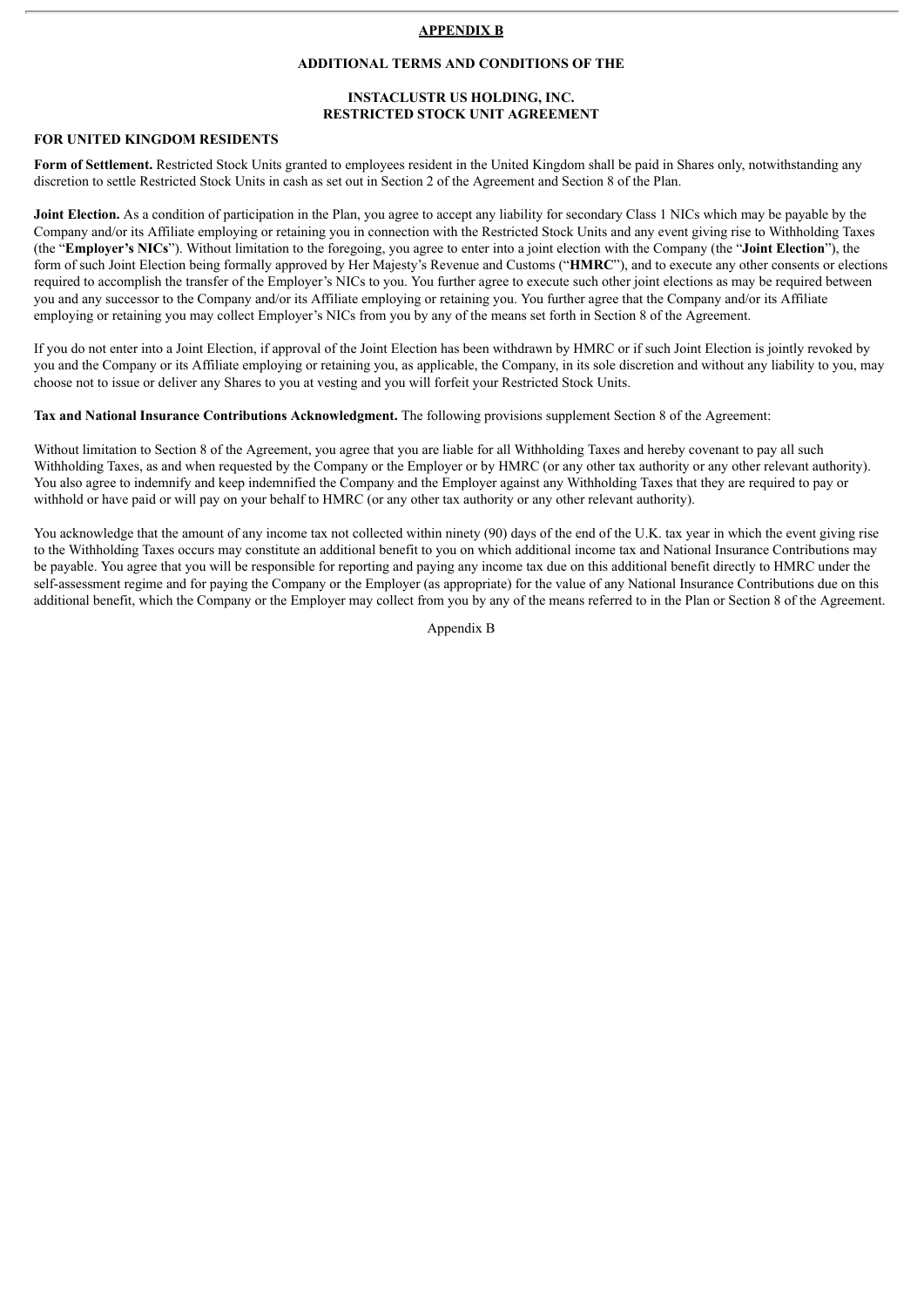If so required by the Company or the Employer, you agree to enter into a joint election within Section 431 of (UK) Income Tax (Earnings and Pensions) Act 2003 ("**ITEPA**") in respect of computing any tax charge on the acquisition of "restricted securities" (as defined in Section 423 and 424 of ITEPA).

## **FOR GERMANY RESIDENTS**

The following is a description of German tax law consequences with regard to the award of Restricted Stock Units under the Amended and Restated Instaclustr US Holding 2018 Stock Option Plan (the "Plan") to German employees. Please note that the following is only a brief summary of the applicable tax laws and regulations. This summary does not address all possible tax aspects of transactions that may arise under the Plan. The description is intended solely for general information and does not make specific representation to any participant. This description is based on current law; you should note that tax laws change frequently. You should consult with your own tax advisor as to the tax consequences of your particular transactions under the Plan.

Shares Vested Under the Plan**.** You will not recognize any taxable income at the time a Restricted Stock Unit, or RSU, is granted under the Plan.

Upon vesting and settlement of the RSUs through the payment of cash or the issuance of shares you will recognize taxable income in the cash amount or in the amount of the fair market value of the shares on the date of settlement under the Plan. This income will be treated as compensation income and taxed at your personal tax rate in the tax year in which the shares are delivered or the cash is paid. Your German employer will withhold, at the time of the settlement, income tax, solidarity surcharge, church tax (if applicable) and social security contributions with respect to that income. You will be subject to social security contributions on such income to the extent you have not exceeded the wage base threshold for the taxable year. If your actual tax liability differs from the amount withheld, it is your responsibility to pay the additional tax. You must report the settlement of the RSUs to your German employer immediately on vesting to enable your German employer to make the necessary withholdings. If the Plan is available to all German employees and subject to further conditions, a tax-free allowance of EUR 1.440 per annum may apply if shares are received on vesting of the RSUs.

If you subsequently sell the shares, any gain upon the sale of shares will be taxed, regardless of any holding period. The tax basis in any shares received on the vesting of the RSUs, for purposes of determining gain or loss on any subsequent disposition of the shares, will be the fair market value of the shares on the date of settlement. You will be subject to the "flat tax regime" (*Abgeltungssteuer*) of 26.375 % plus church tax (if applicable), unless at any point in time during the five years preceding the sale you held a stake representing 1% or more directly or indirectly of stock in the Company. It is your responsibility to report and pay any taxes due as a result of the sale of the shares. Any gains upon a sale of the shares are not subject to social security contributions.

B-2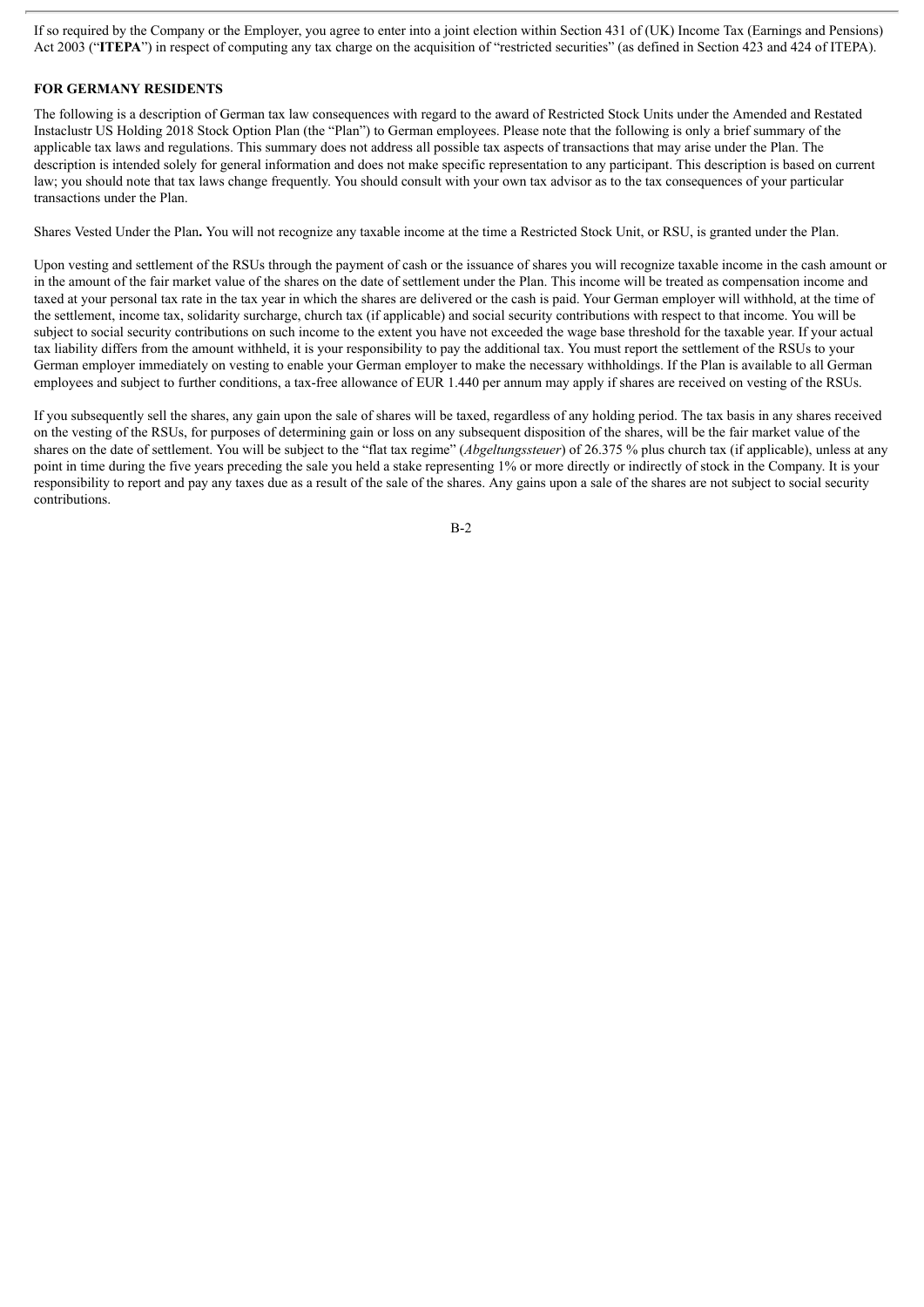#### **FOR AUSTRALIA RESIDENTS**

**Transfers.** Without limiting any other restriction on transfers provided in the Plan, no Restricted Stock Units issued under this Agreement may be transferred during the 12 month period commencing on the date of issue of such Restricted Stock Units under this Agreement, and Participant agrees to any mechanism that may be proposed by the Company to enforce this restriction.

**No financial advice.** Participant acknowledges and agrees that (i) the invitation to enter into this Agreement has been made by the Company without regard to Participant's personal circumstances and is not financial product advice or a recommendation to Employee to acquire securities in the Company; (ii) this Agreement, and the Plan documentation, have been prepared without taking into account Participant's specific objectives, financial situation or needs and should not be construed as financial, taxation, legal or other advice; and (iii) Company is not licensed to provide financial product advice in respect of its securities or any other financial products.